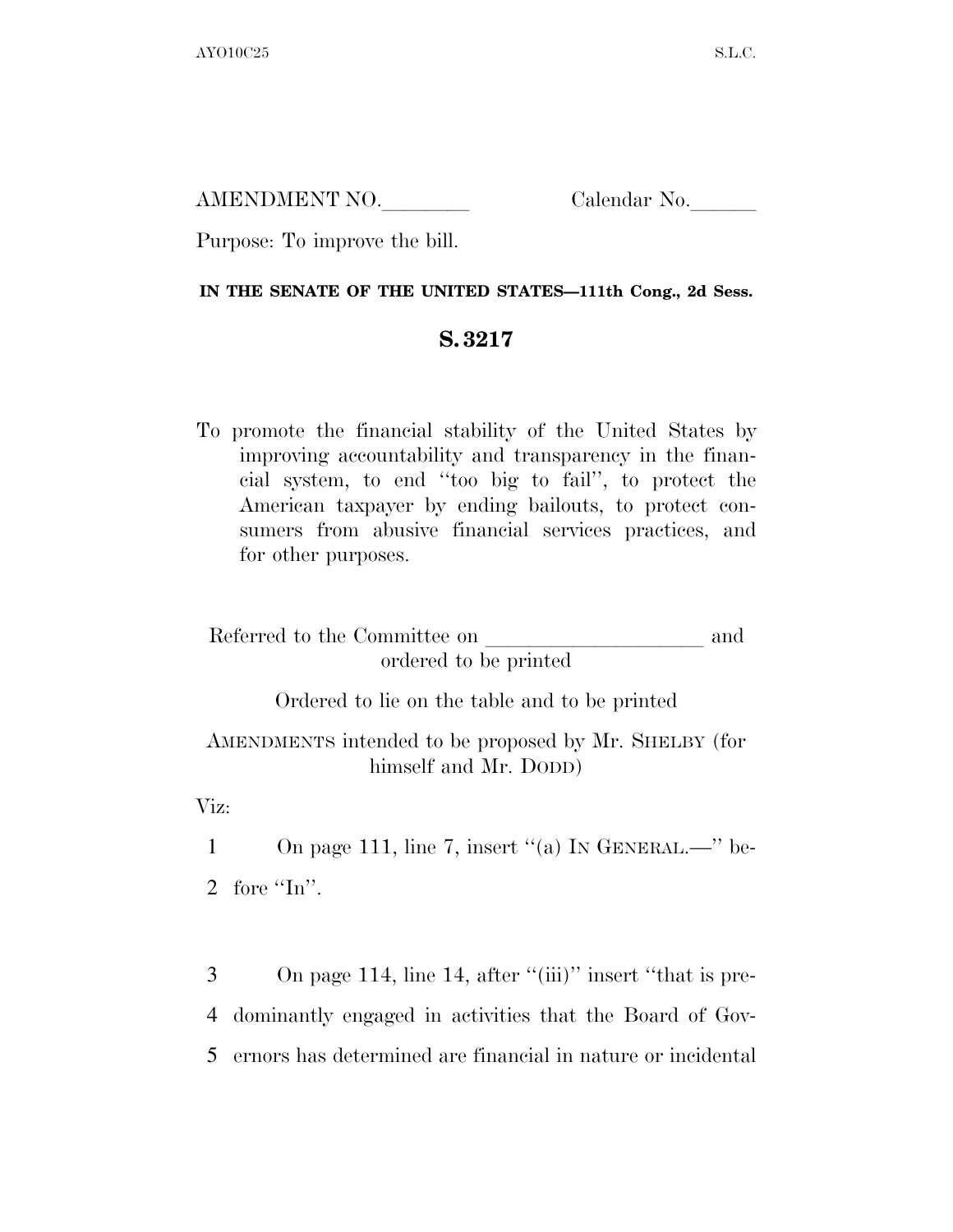thereto for purposes of section 4(k) of the Bank Holding Company Act of 1956 (12 U.S.C. 1843(k))''.

 On page 114, line 21, after ''(12 U.S.C. 2001 et seq.)'' insert '', a governmental entity, or a regulated enti- ty, as defined under section 1303 of the Federal Housing Enterprises Financial Safety and Soundness Act of 1992  $7 \quad (12 \text{ U.S.C. } 4502(20))$ ".

 On page 115, strike lines 18 through 20, and insert the following:

 (15) COURT.—The term ''Court'' means the United States District Court for the District of Co-lumbia.

 On page 115, between lines 22 and 23, insert the fol-lowing:

 (b) DEFINITIONAL CRITERIA.—For purpose of the definition of the term ''financial company'' under sub- section (a)(10), no company shall be deemed to be pre- dominantly engaged in activities that the Board of Gov- ernors has determined are financial in nature or incidental thereto for purposes of section 4(k) of the Bank Holding Company Act of 1956 (12 U.S.C. 1843(k)), if the consoli-dated revenues of such company from such activities con-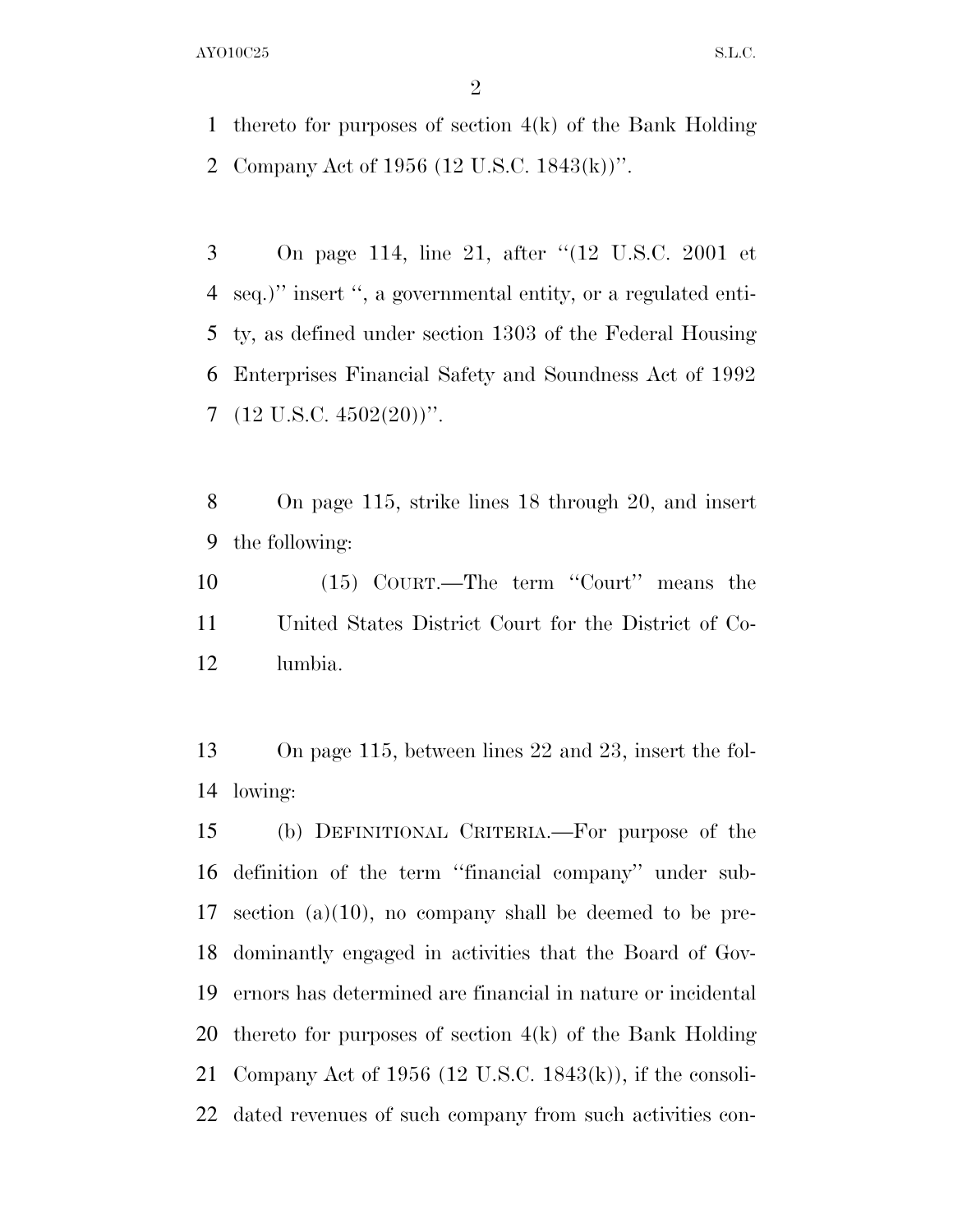stitute less than 85 percent of the total consolidated reve- nues of such company, as the Corporation, in consultation with the Secretary, shall establish by regulation. In deter- mining whether a company is a financial company under this title, the consolidated revenues derived from the own- ership or control of a depository institution shall be in-cluded.

 On page 115, line 23, strike ''**ORDERLY LIQUIDA- TION AUTHORITY PANEL**'' and insert ''**JUDICIAL RE-VIEW**''.

 On page 115, strike line 24 and all that follows through page 116, line 16.

13 On page 116, line 17, strike "(b)" and insert "(a)".

 On page 116, strike lines 18 through 20, and insert the following:

16 (1) PETITION TO DISTRICT COURT.— (A) DISTRICT COURT REVIEW.—

 On page 116, strike line 21 and all that follows through page 117, line 4, and insert the following: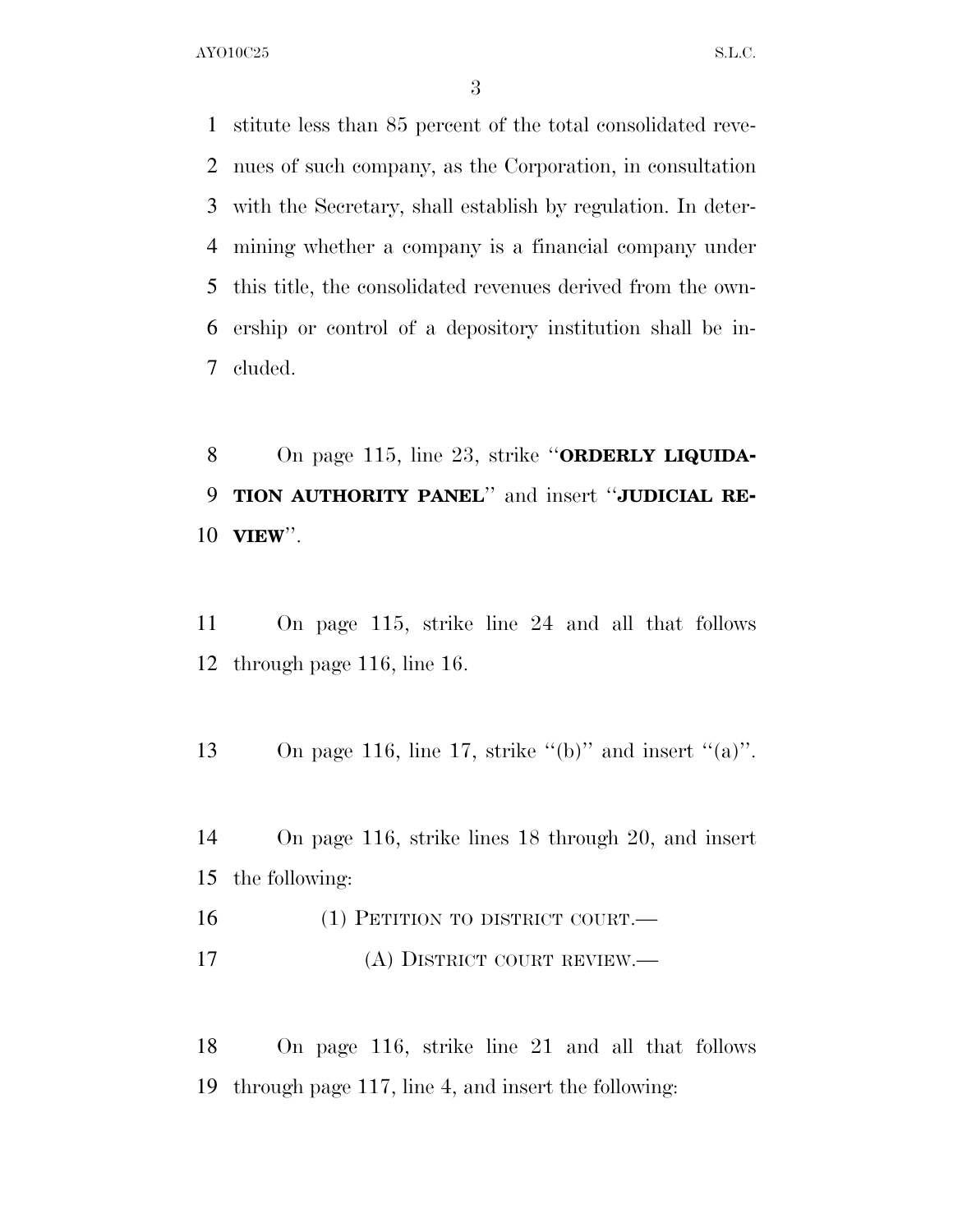(i) PETITION TO DISTRICT COURT.— Subsequent to a determination by the Sec- retary under section 203 that a financial company satisfies the criteria in section 203(b), the Secretary shall notify the Cor- poration and the covered financial com- pany. If the board of directors (or body performing similar functions) of the cov- ered financial company acquiesces or con- sents to the appointment of the Corpora-11 tion as a receiver, the Secretary shall ap- point the Corporation as a receiver. If the board of directors (or body performing similar functions) of the covered financial company does not acquiesce or consent to the appointment of the Corporation as re- ceiver, the Secretary shall petition the United States District Court for the Dis- trict of Columbia for an order authorizing the Secretary to appoint the Corporation 21 as a receiver.

 On page 117, line 9, strike ''Panel'' and insert ''Court''.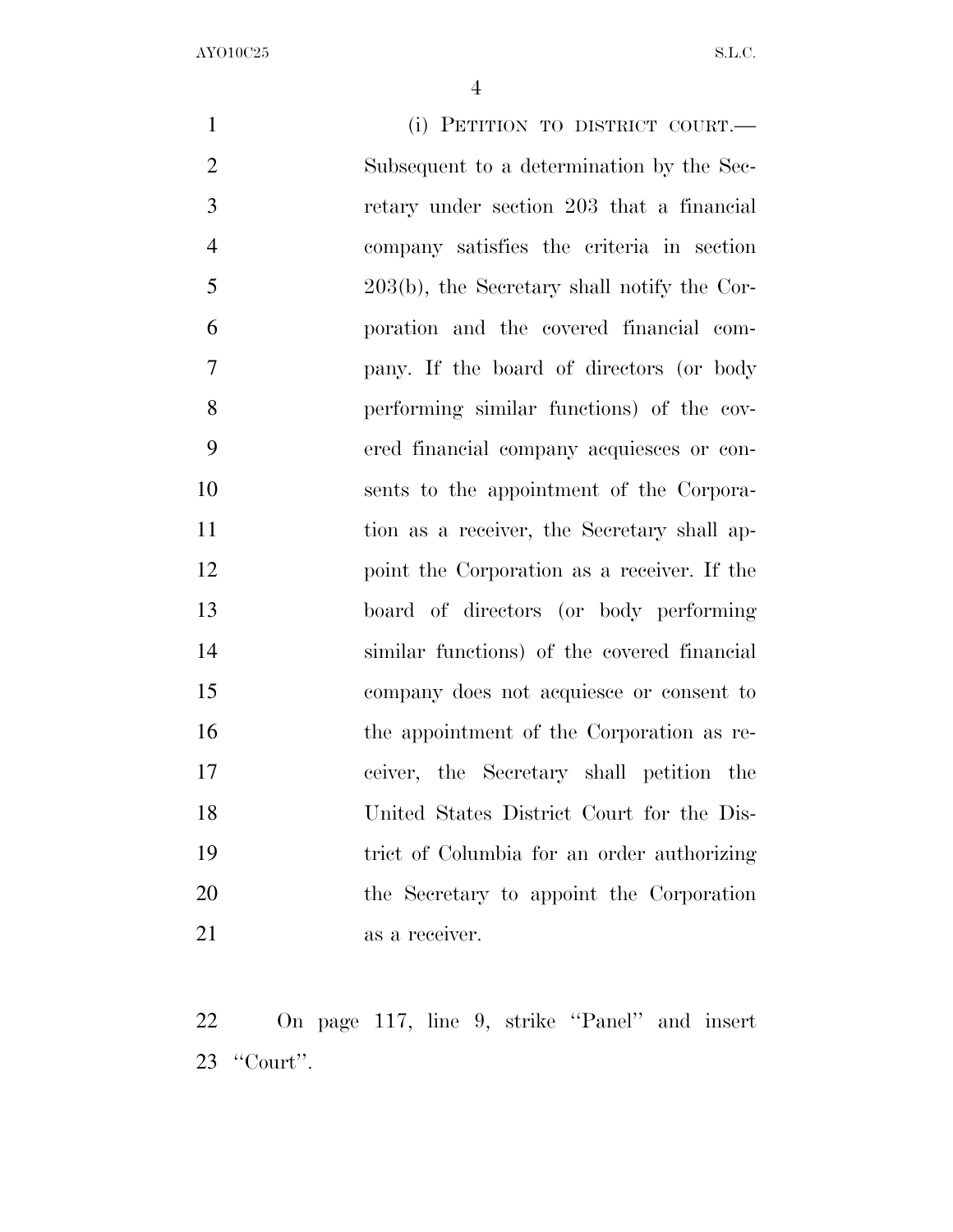On page 117, line 13, strike ''Panel'' and insert ''Court''.

 On page 117, beginning on line 16, strike '', within 24 hours of receipt of the petition filed by the Secretary,''.

 On page 117, line 21, strike ''is supported'' and all that follows through line 22, and insert ''and satisfies the definition of a financial company under section 201(10) is arbitrary and capricious.''.

 On page 117, line 24, strike ''Panel'' and insert ''Court''.

 On page 118, line 2, insert ''and satisfies the defini- tion of a financial company under section 201(10)'' after ''danger of default''.

 On page 118, lines 3 and 4, strike ''is supported by substantial evidence'' and insert ''is not arbitrary and ca-pricious''.

 On page 118, line 4, strike ''Panel'' and insert ''Court''.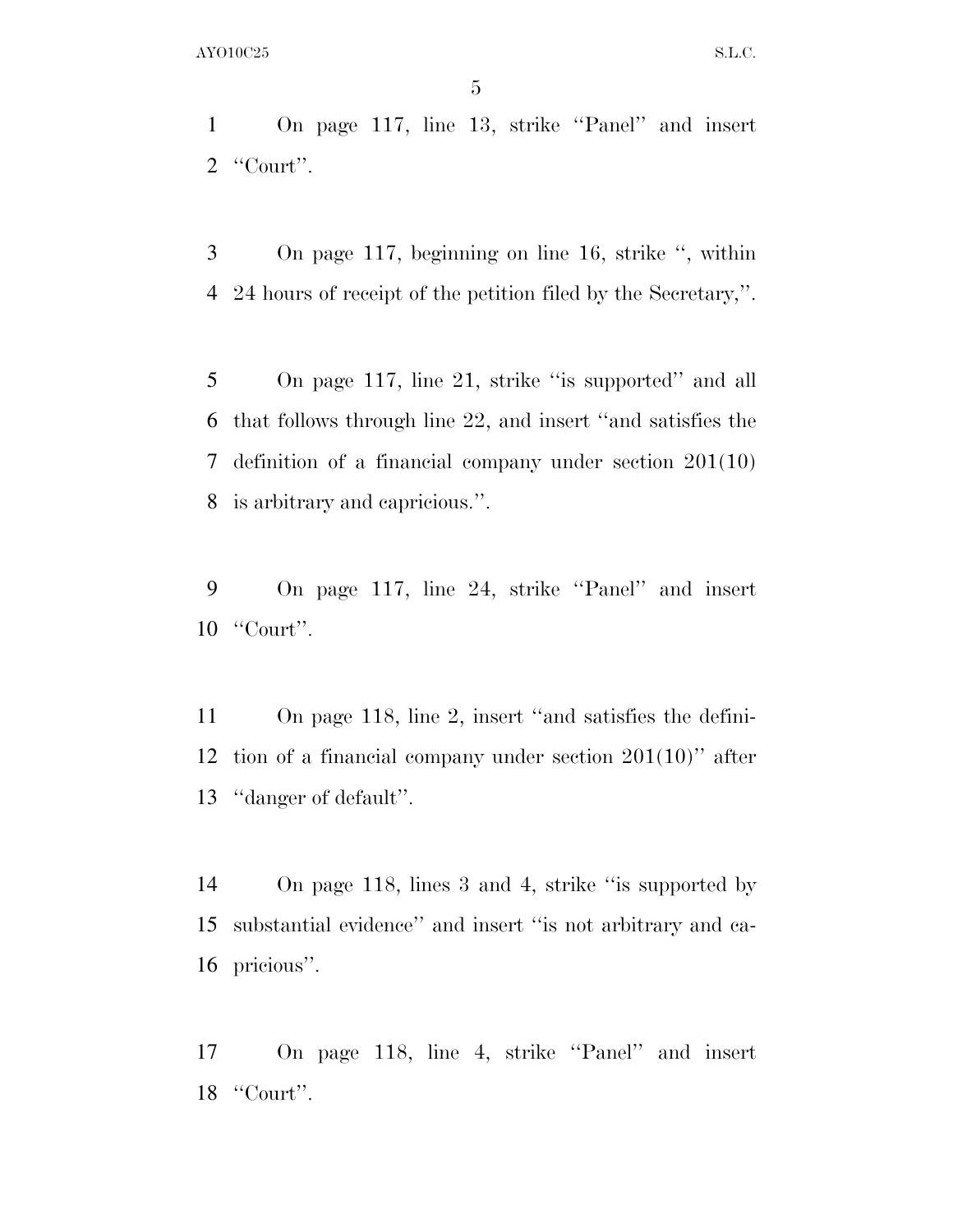On page 118, lines 9 and 10, strike ''is not supported by substantial evidence'' and insert ''is arbitrary and ca-pricious''.

 On page 118, line 10, strike ''Panel'' and insert ''Court''.

 On page 118, between lines 16 and 17, insert the fol-lowing:

| 8  | (v) PETITION GRANTED BY OPER-           |
|----|-----------------------------------------|
| 9  | ATION OF LAW.—If the Court does not     |
| 10 | make a determination within 24 hours of |
| 11 | receipt of the petition—                |
| 12 | (I) the petition shall be granted       |
| 13 | by operation of law;                    |
| 14 | (II) the Secretary shall appoint        |
| 15 | the Corporation as receiver; and        |
| 16 | (III) liquidation under this title      |
| 17 | shall automatically and without fur-    |
| 18 | ther notice or action be commenced      |
| 19 | and the Corporation may immediately     |
| 20 | take all actions authorized under this  |
| 21 | title.                                  |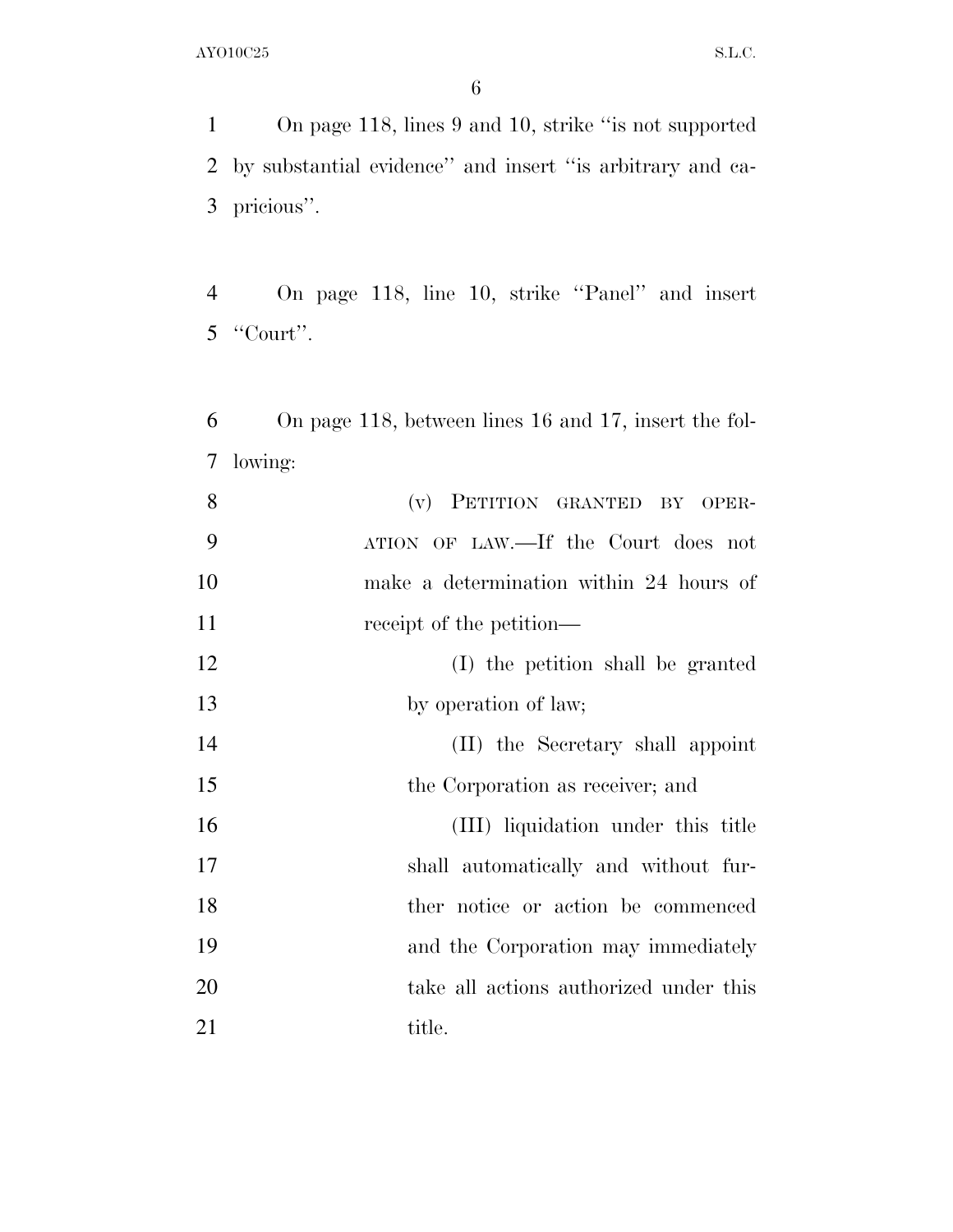On page 118, line 18, strike ''Panel'' and insert ''Court''.

 On page 118, line 23, strike ''Panel'' and insert ''Court''.

 On page 119, line 1, strike ''Panel'' and insert ''Court''.

 On page 119, line 12, strike ''PANEL'' and insert ''DISTRICT COURT''.

 On page 119, line 16, strike ''Third Circuit'' and in-sert ''District of Columbia Circuit''.

 On page 119, line 17, strike ''Panel'' and insert ''Court''.

 On page 119, line 23, strike ''Panel'' and insert ''Court''.

 On page 120, strike lines 16 through 17 and insert ''default and satisfies the definition of a financial company under section 201(10) is arbitrary and capricious.''.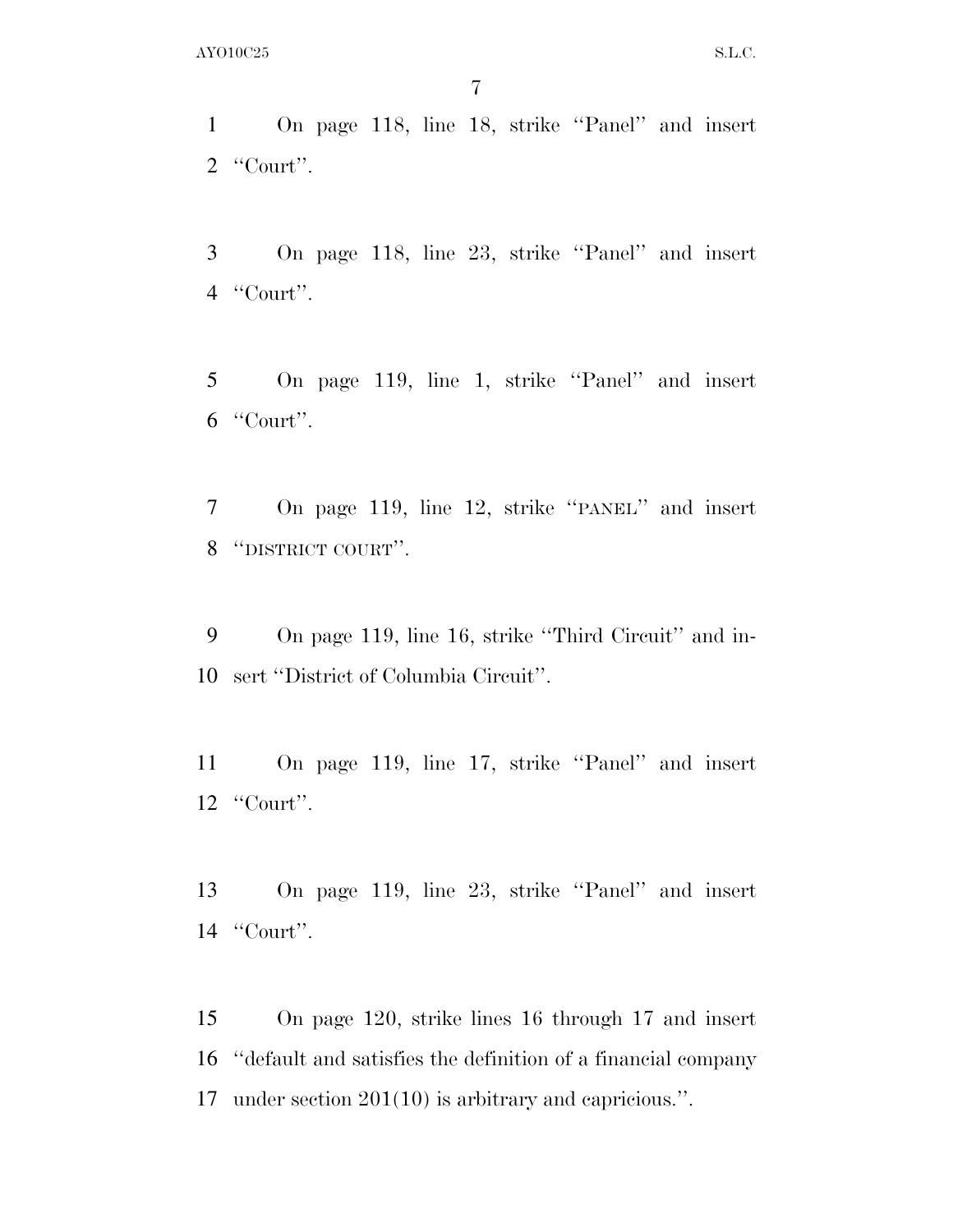On page 121, lines 19 and 20, strike ''is supported by substantial evidence'' and insert ''and satisfies the defi- nition of a financial company under section 201(10) is ar-bitrary and capricious''.

- 5 On page 121, line 21, strike " $(e)$ " and insert " $(b)$ ".
- 6 On page 121, line 24, strike ''Panel'' and insert 7 ''Court''.
- 8 On page 122, line 5, strike "subsection  $(b)(1)$ " and 9 all that follows through line 9, and insert ''subsection 10 (a) $(1)$ .".
- 11 On page 122, strike lines 14 through 16.
- 12 On page 122, line 17, strike " $(C)$ " and insert " $(A)$ ".
- 13 On page 122, line 19, strike  $\lq(\mathbf{D})$ " and insert  $\lq(\mathbf{B})$ ".
- 14 On page 122, line 21, strike " $(E)$ " and insert " $(C)$ ".
- 15 On page 122, line 23, strike " $(F)$ " and insert " $(D)$ ".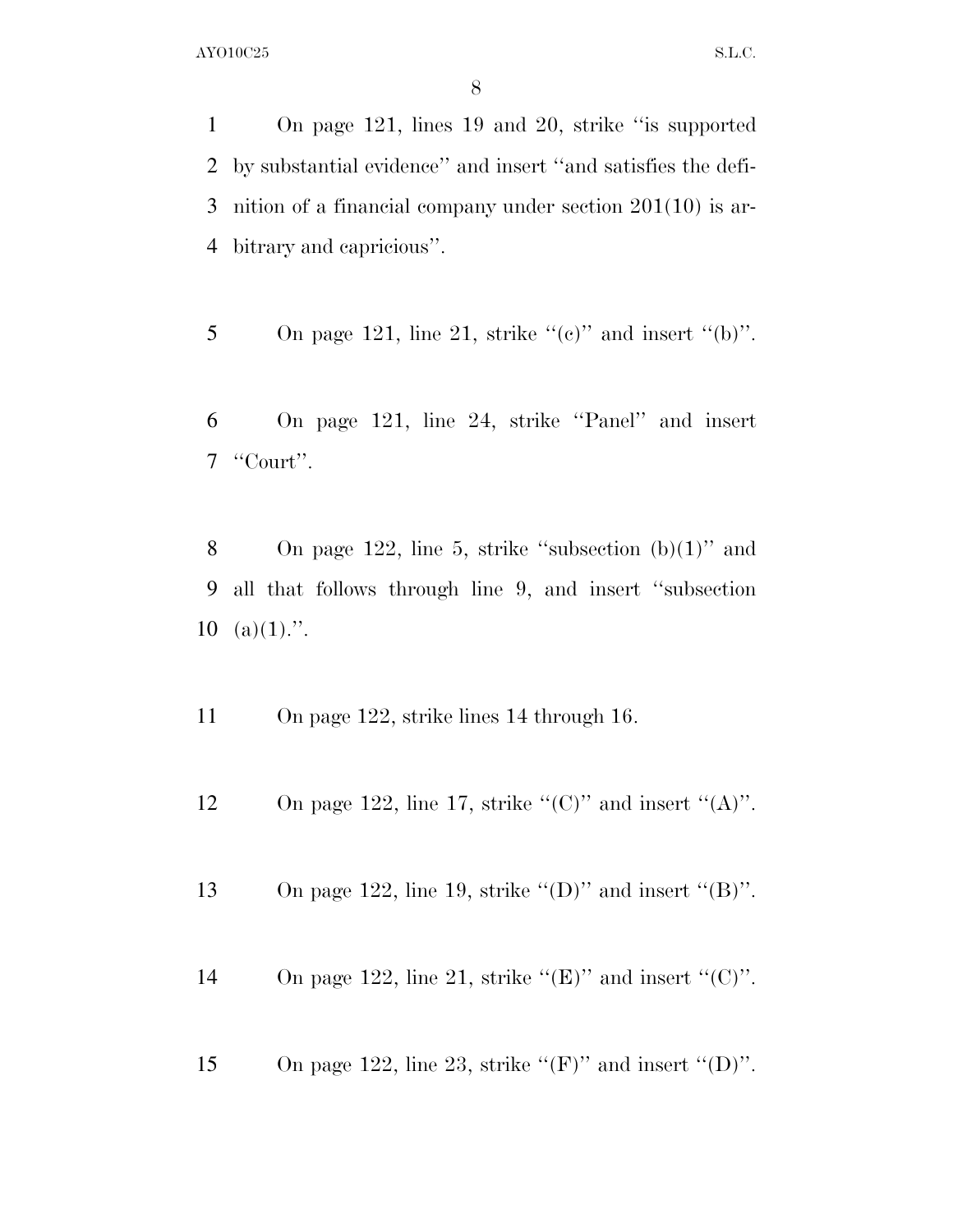1 On page 123, line 1, strike " $(d)$ " and insert " $(e)$ ".

 On page 123, between lines 14 and 15, insert the fol-lowing:

(d) TIME LIMIT ON RECEIVERSHIP AUTHORITY.—

 (1) BASELINE PERIOD.—Any appointment of the Corporation as receiver under this section shall terminate at the end of the 3-year period beginning on the date on which such appointment is made.

 (2) EXTENSION OF TIME LIMIT.—The time limit established in paragraph (1) may be extended by the Corporation for up to 1 additional year, if the Chairperson of the Corporation determines and cer- tifies in writing to the Committee on Banking, Housing, and Urban Affairs of the Senate and the Committee on Financial Services of the House of Representatives that continuation of the receivership is necessary—

18 (A) to—

 (i) maximize the net present value re- turn from the sale or other disposition of the assets of the covered financial com-pany; or

 (ii) minimize the amount of loss real-ized upon the sale or other disposition of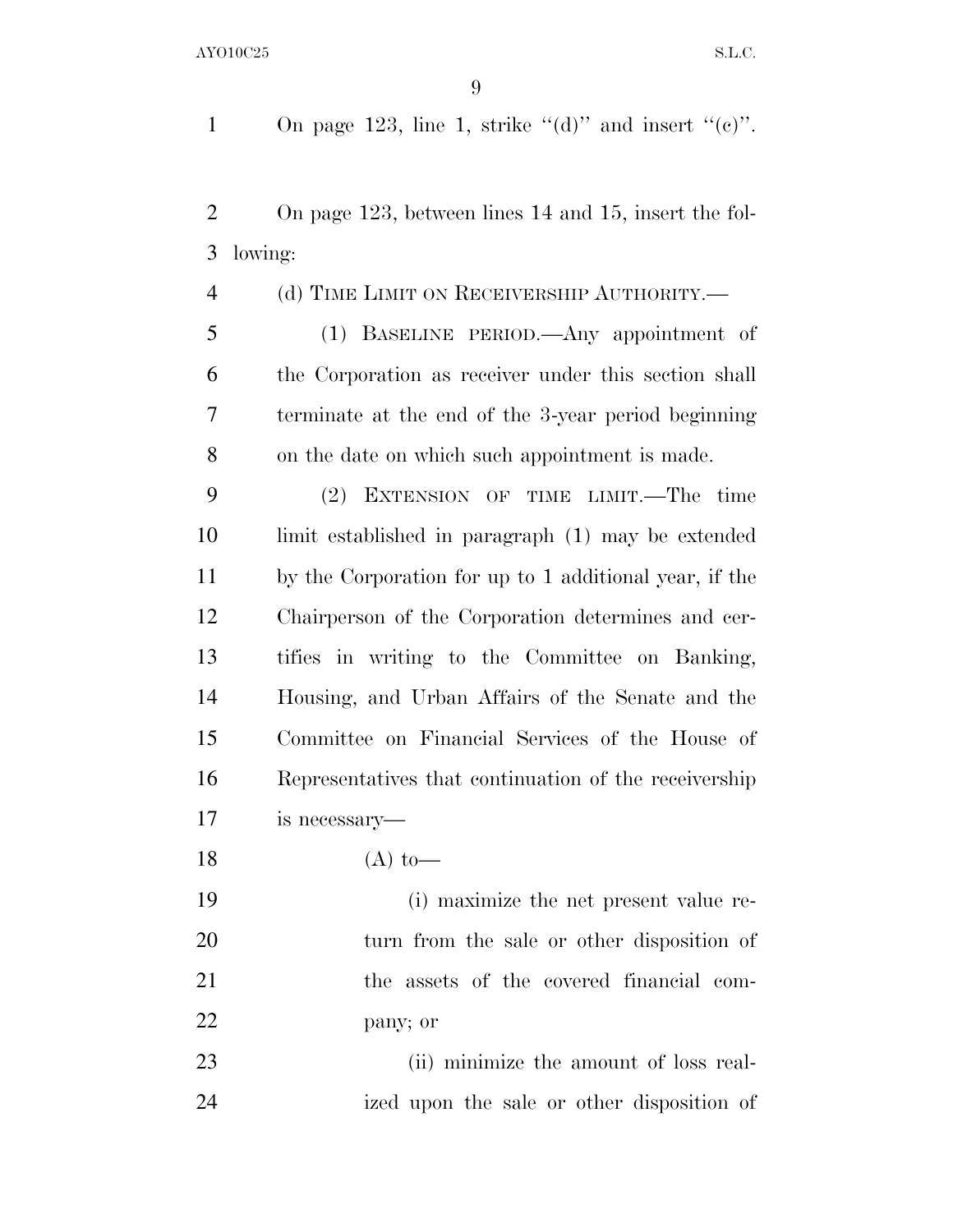| $\mathbf{1}$   | the assets of the covered financial com-            |
|----------------|-----------------------------------------------------|
| $\overline{2}$ | pany; and                                           |
| 3              | (B) to protect the stability of the financial       |
| $\overline{4}$ | system of the United States.                        |
| 5              | (3) SECOND EXTENSION OF TIME LIMIT.—                |
| 6              | (A) IN GENERAL.—The time limit under                |
| $\overline{7}$ | this subsection, as extended under paragraph        |
| 8              | $(2)$ , may be extended for up to 1 additional      |
| 9              | year, if the Chairperson of the Corporation,        |
| 10             | with the concurrence of the Secretary, submits      |
| 11             | the certifications described in paragraph $(2)$ .   |
| 12             | (B) ADDITIONAL REPORT REQUIRED.—Not                 |
| 13             | later than 30 days after the date of commence-      |
| 14             | ment of the extension under subparagraph $(A)$ ,    |
| 15             | the Corporation shall submit a report to the        |
| 16             | Committee on Banking, Housing, and Urban            |
| 17             | Affairs of the Senate and the Committee on Fi-      |
| 18             | nancial Services of the House of Representa-        |
| 19             | tives describing the need for the extension and     |
| 20             | the specific plan of the Corporation to conclude    |
| 21             | the receivership before the end of the second ex-   |
| 22             | tension.                                            |
| 23             | (4) ONGOING LITIGATION.—The<br>time<br>limit        |
| 24             | under this subsection, as extended under paragraph  |
| 25             | (3), may be further extended solely for the purpose |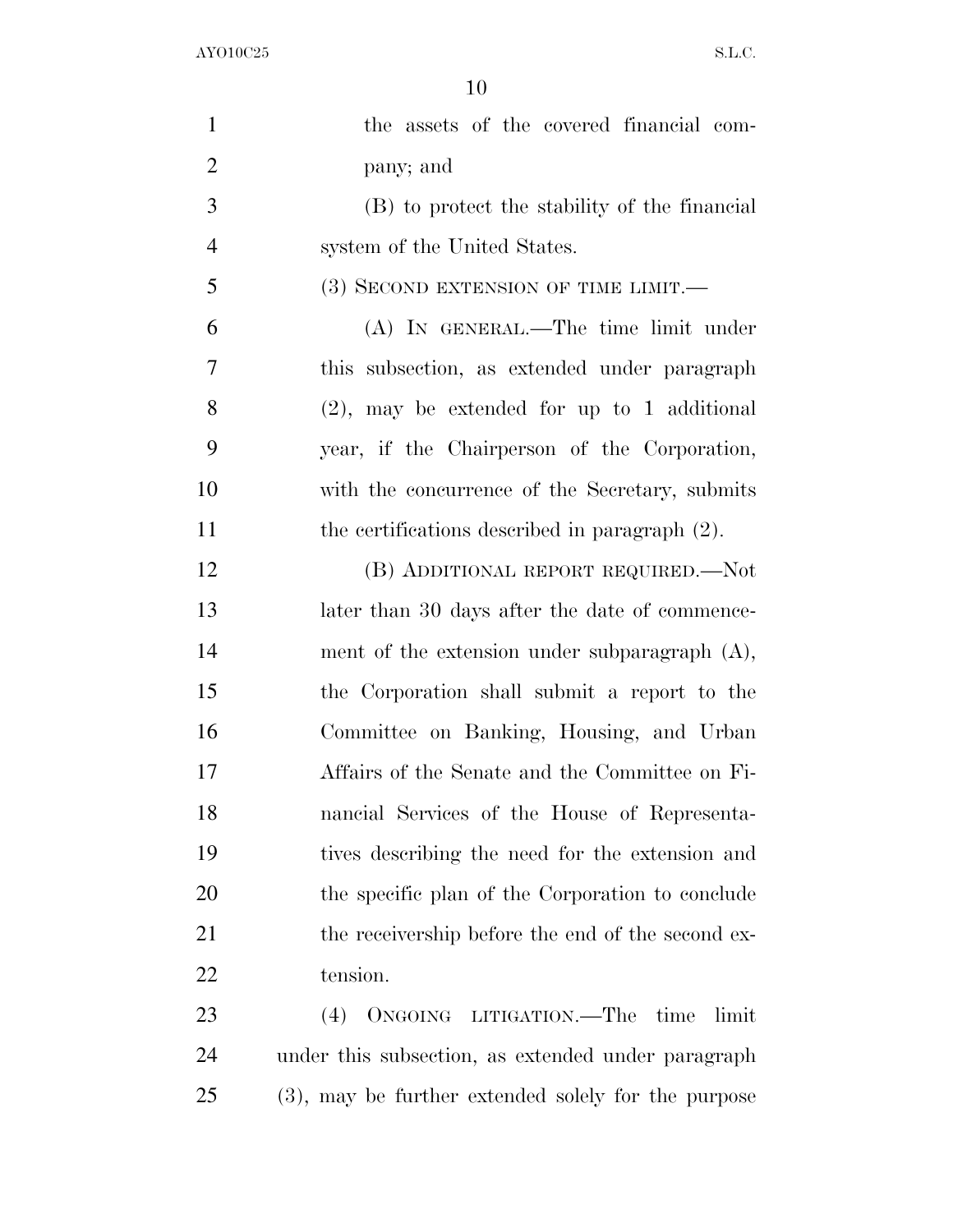| $\mathbf{1}$   | of completing ongoing litigation in which the Cor-     |
|----------------|--------------------------------------------------------|
| $\overline{2}$ | poration as receiver is a party, provided that the ap- |
| 3              | pointment of the Corporation as receiver shall termi-  |
| $\overline{4}$ | nate not later than 90 days after the date of comple-  |
| 5              | tion of such litigation, if—                           |
| 6              | (A) the Council determines that the Cor-               |
| 7              | poration used its best efforts to conclude the re-     |
| 8              | ceivership in accordance with its plan before the      |
| 9              | end of the time limit described in paragraph           |
| 10             | (3);                                                   |
| 11             | (B) the Council determines that the com-               |
| 12             | pletion of longer-term responsibilities in the         |
| 13             | form of ongoing litigation justifies the need for      |
| 14             | an extension; and                                      |
| 15             | (C) the Corporation submits a report ap-               |
| 16             | proved by the Council not later than 30 days           |
| 17             | after the date of the determinations by the            |
| 18             | Council under subparagraphs (A) and (B) to             |
| 19             | Committee on Banking, Housing, and<br>the              |
| 20             | Urban Affairs of the Senate and the Committee          |
| 21             | on Financial Services of the House of Rep-             |
| 22             | resentatives, describing—                              |
| 23             | (i) the ongoing litigation justifying the              |
| 24             | need for an extension; and                             |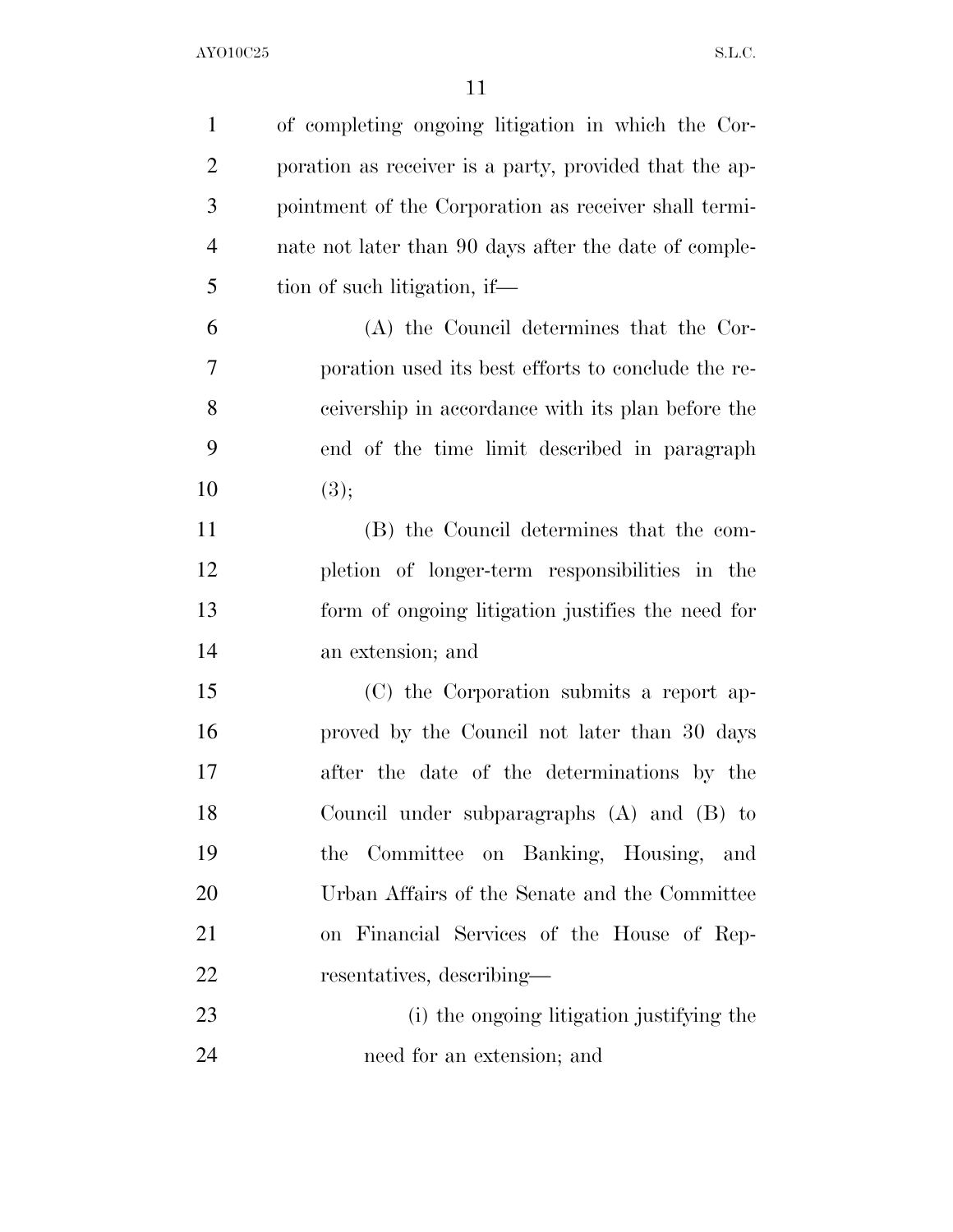| $\mathbf{1}$   | (ii) the specific plan of the Corpora-                |
|----------------|-------------------------------------------------------|
| $\overline{2}$ | tion to complete the litigation and conclude          |
| 3              | the receivership.                                     |
| $\overline{4}$ | (5) REGULATIONS.—The Corporation may issue            |
| 5              | regulations governing the termination of receiver-    |
| 6              | ships under this title.                               |
| 7              | (6) NO LIABILITY.—The Corporation and the             |
| 8              | Deposit Insurance Fund shall not be liable for unre-  |
| 9              | solved claims arising from the receivership after the |
| 10             | termination of the receivership.                      |
|                |                                                       |
| 11             | On page 123, line 21, strike "Panel" and insert       |
|                | $12$ "Court".                                         |
|                |                                                       |
| 13             | On page 124, line 11, strike "Panel" and insert       |
|                | $14$ "Court".                                         |
|                |                                                       |
| 15             | On page 126, between lines 9 and 10, insert the fol-  |
| 16             | lowing:                                               |
| 17             | (g) STUDY OF PROMPT CORRECTIVE ACTION IMPLE-          |
| 18             | MENTATION BY THE APPROPRIATE FEDERAL AGEN-            |
| 19             | $CIES$ .                                              |
|                |                                                       |
| 20             | (1) STUDY.—The Comptroller General of the             |
| 21             | United States shall conduct a study regarding the     |
|                |                                                       |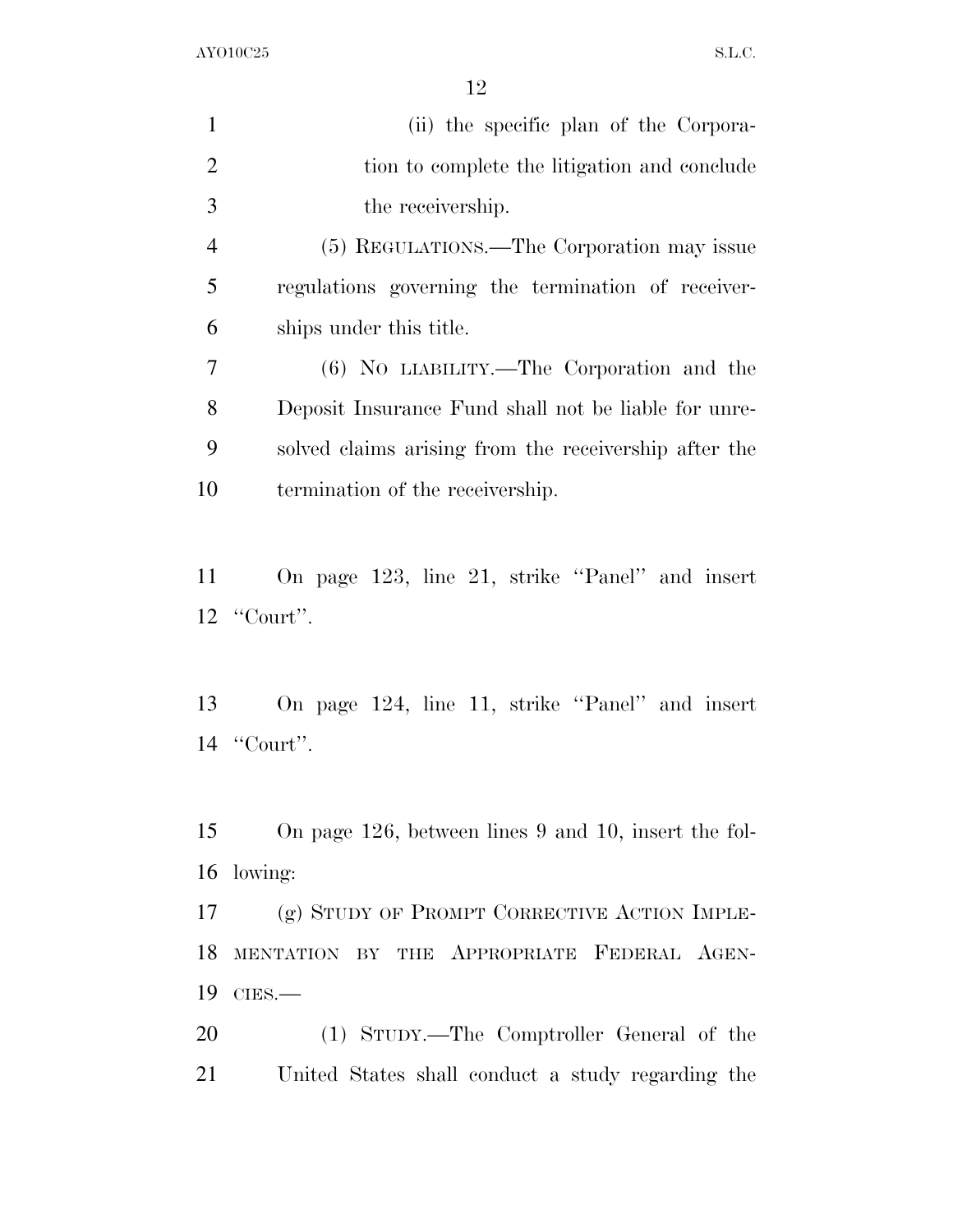| $\mathbf{1}$   | implementation of prompt corrective action by the     |
|----------------|-------------------------------------------------------|
| $\overline{2}$ | appropriate Federal banking agencies.                 |
| 3              | $(2)$ ISSUES TO BE STUDIED.—In conducting the         |
| $\overline{4}$ | study under paragraph (1), the Comptroller General    |
| 5              | shall evaluate—                                       |
| 6              | $(A)$ the effectiveness of implementation of          |
| 7              | prompt corrective action by the appropriate           |
| 8              | Federal banking agencies and the resolution of        |
| 9              | insured depository institutions by the Corpora-       |
| 10             | tion; and                                             |
| 11             | (B) ways to make prompt corrective action             |
| 12             | a more effective tool to resolve the insured de-      |
| 13             | pository institutions at the least possible long-     |
| 14             | term cost to the Deposit Insurance Fund.              |
| 15             | (3) REPORT TO COUNCIL.—Not later than 1               |
| 16             | years after the date of enactment of this Act, the    |
| 17             | Comptroller General shall submit a report to the      |
| 18             | Council on the results of the study conducted under   |
| 19             | this subsection.                                      |
| 20             | (4) COUNCIL REPORT OF ACTION.—Not later               |
| 21             | than 6 months after the date of receipt of the report |
| 22             | from the Comptroller General under paragraph (3),     |
| 23             | the Council shall submit a report to the Committee    |
| 24             | on Banking, Housing, and Urban Affairs of the Sen-    |
| 25             | ate and the Committee on Financial Services of the    |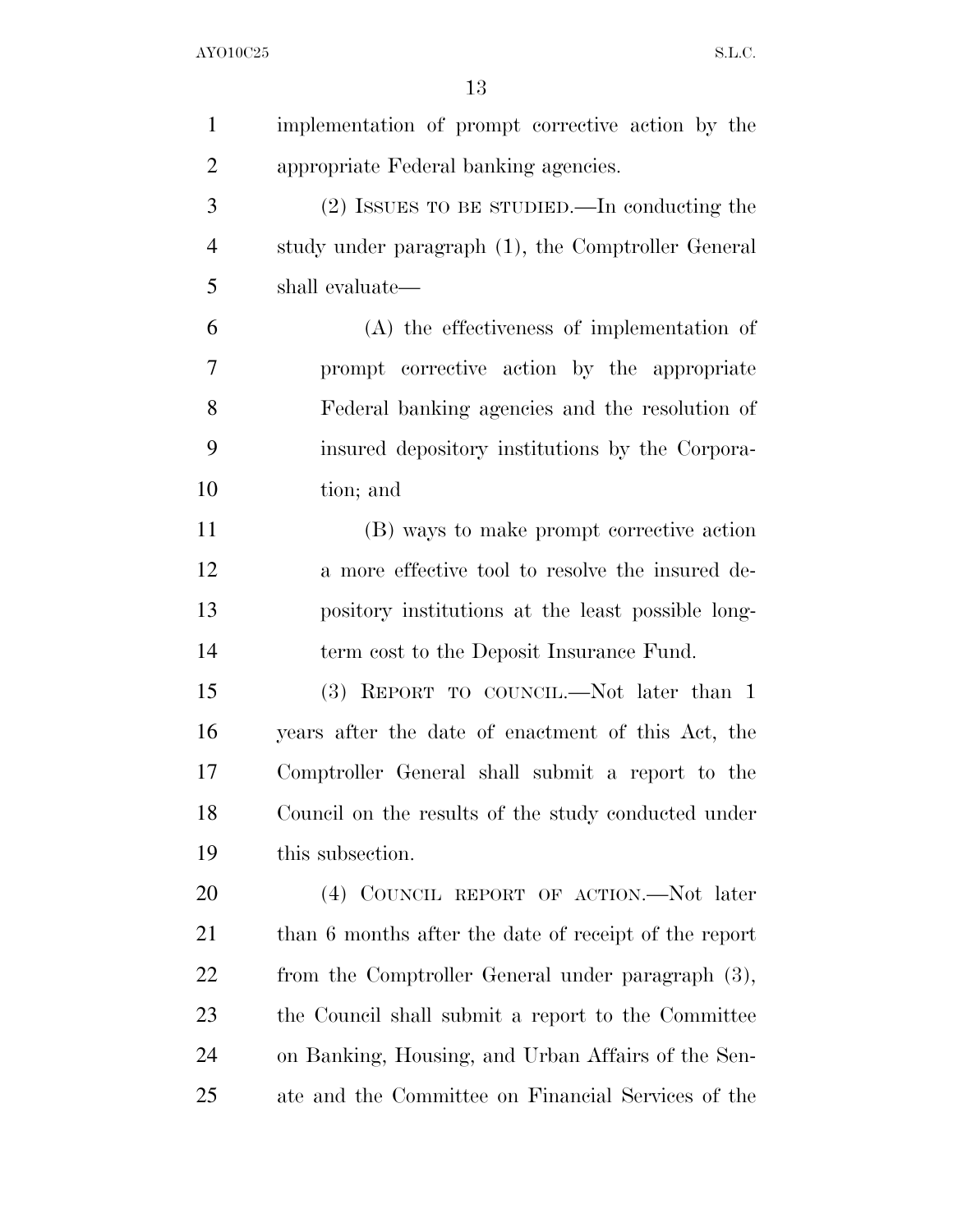House of Representatives on actions taken in re- sponse to the report, including any recommendations made to the Federal primary financial regulatory agencies under section 120.

5 On page 128, line 9, strike "and".

 On page 128, line 12, strike the period at the end 7 and insert "; and".

 On page 128, between lines 12 and 13, insert the fol-lowing:

 (G) an evaluation of whether the company satisfies the definition of a financial company under section 201.

13 On page 128, line 16, strike  $"202(b)(1)(A)"$  and in-14 sert  $"202(a)(1)(A)"$ .

15 On page 129, line 17, strike "and".

 On page 129, line 21, strike the period at the end 17 and insert "; and".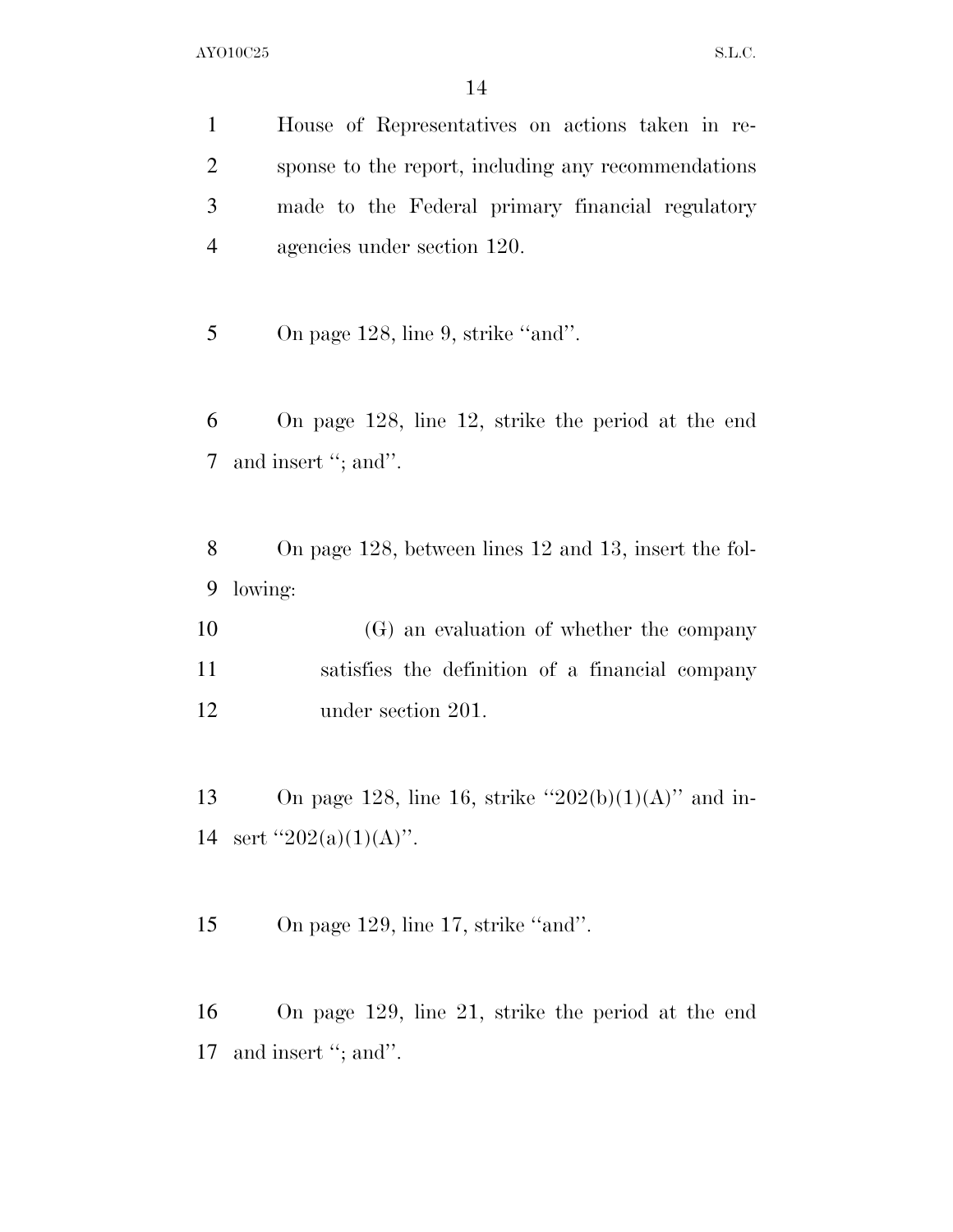On page 129, between lines 21 and 22, insert the fol-lowing:

 (7) the company satisfies the definition of a fi-nancial company under section 201.

 On page 132, strike lines 3 through 17, and insert the following:

 (A) IN GENERAL.—Not later than 60 days after the date of appointment of the Corpora- tion as receiver for a covered financial company, the Corporation shall file a report with the Committee on Banking, Housing, and Urban Affairs of the Senate and the Committee on Fi- nancial Services of the House of Representa-tives—

 (i) setting forth information on the fi- nancial condition of the covered financial company as of the date of the appoint- ment, including a description of its assets and liabilities;

20 (ii) describing the plan of, and actions taken by, the Corporation to wind down 22 the covered financial company;

23 (iii) explaining each instance in which the Corporation waived any applicable re-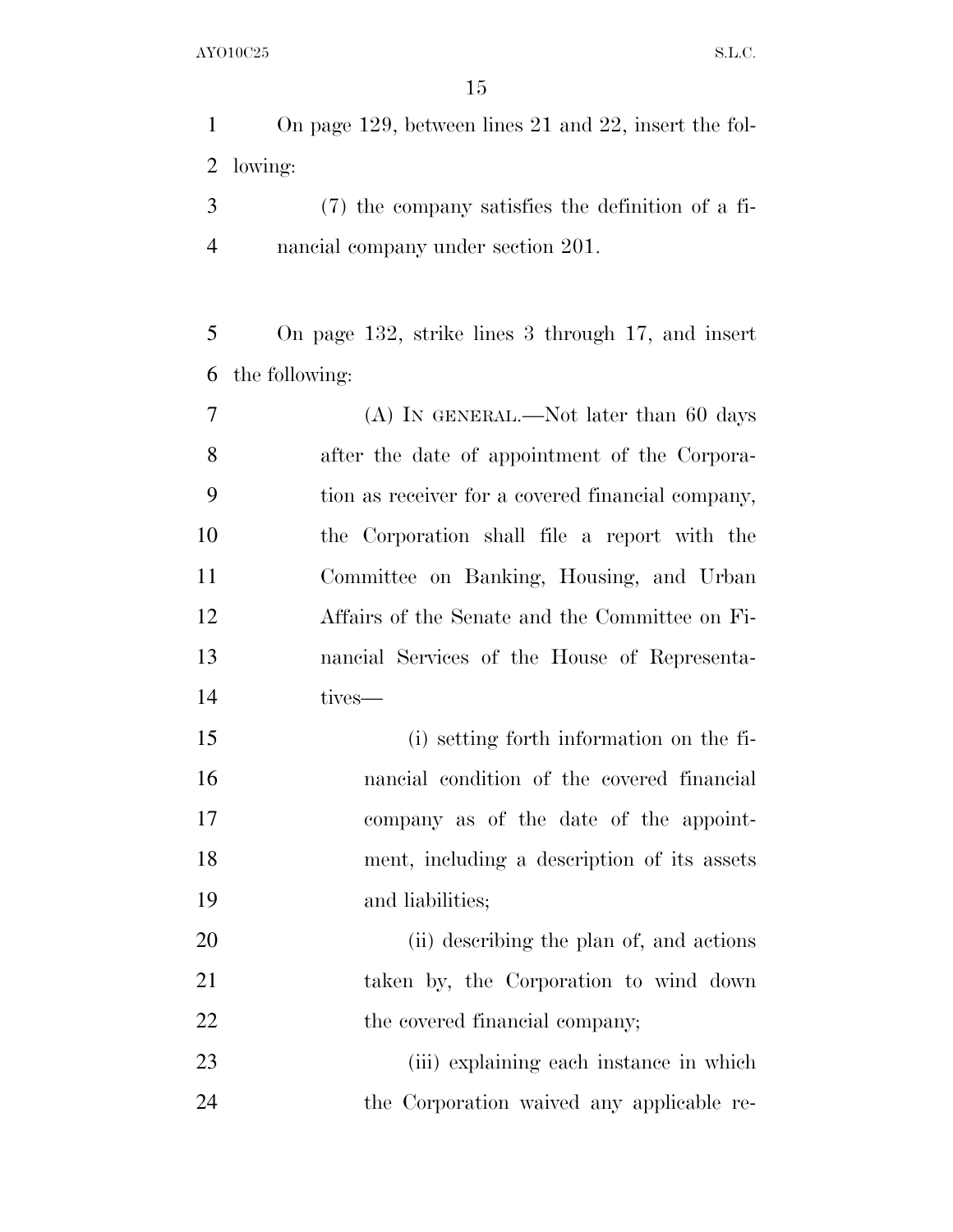| $\mathbf{1}$   | quirements of part 366 of title 12, Code of    |
|----------------|------------------------------------------------|
| $\overline{2}$ | Federal Regulations (or any successor          |
| 3              | thereto) with respect to conflicts of interest |
| $\overline{4}$ | by any person in the private sector who        |
| 5              | was retained to provide services to the Cor-   |
| 6              | poration in connection with such receiver-     |
| 7              | ship;                                          |
| 8              | (iv) describing the reasons for the            |
| 9              | provision of any funding to the receivership   |
| 10             | out of the Fund;                               |
| 11             | (v) setting forth the expected costs of        |
| 12             | the orderly liquidation of the covered fi-     |
| 13             | nancial company;                               |
| 14             | (vi) setting forth the identity of any         |
| 15             | claimant that is treated in a manner dif-      |
| 16             | ferent from other similarly situated claim-    |
| 17             | ants under subsection (b)(4), (d)(4), or       |
| 18             | $(h)(5)(E)$ , the amount of any additional     |
| 19             | payment to such claimant under subsection      |
| 20             | $(d)(4)$ , and the reason for any such action; |
| 21             | and                                            |
| 22             | (vii) which report the Corporation             |
| 23             | shall publish on an online website main-       |
| 24             | tained by the Corporation, subject to main-    |
| 25             | taining appropriate confidentiality.           |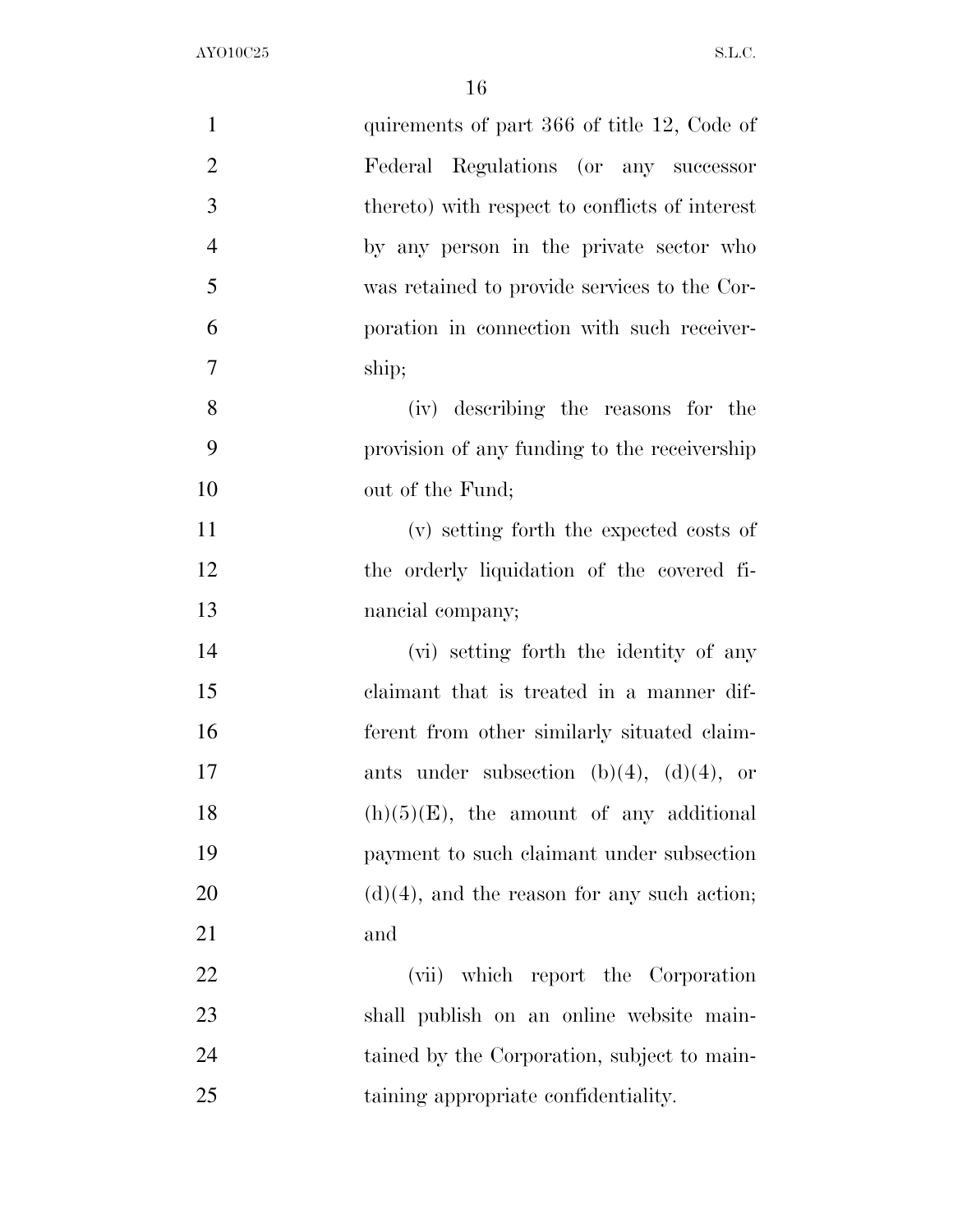On page 132, between lines 22 and 23, insert the fol-lowing:

| 3              | (C) CONGRESSIONAL TESTIMONY.—The                  |
|----------------|---------------------------------------------------|
| $\overline{4}$ | Corporation and the primary financial regu-       |
| 5              | latory agency, if any, of the financial company   |
| 6              | for which the Corporation was appointed re-       |
| 7              | ceiver under this title shall appear before Con-  |
| 8              | gress, if requested, not later than 30 days after |
| -9             | the date on which the Corporation first files the |
| 10             | reports required under subparagraph (A).          |

 On page 135, line 15, strike ''section 202(b)'' and 12 insert "section  $202(a)$ ".

 On page 136, line 9, strike ''with the strong presump-tion'' and insert ''so''.

 On page 138, line 16, insert after the period the fol- lowing: ''All funds provided by the Corporation under this subsection shall have a priority of claims under subpara-18 graph (A) or (B) of section  $210(b)(1)$ , as applicable, in-cluding funds used for—

20  $\frac{1}{20}$  (1) making loans to, or purchasing any debt obligation of, the covered financial company or any covered subsidiary;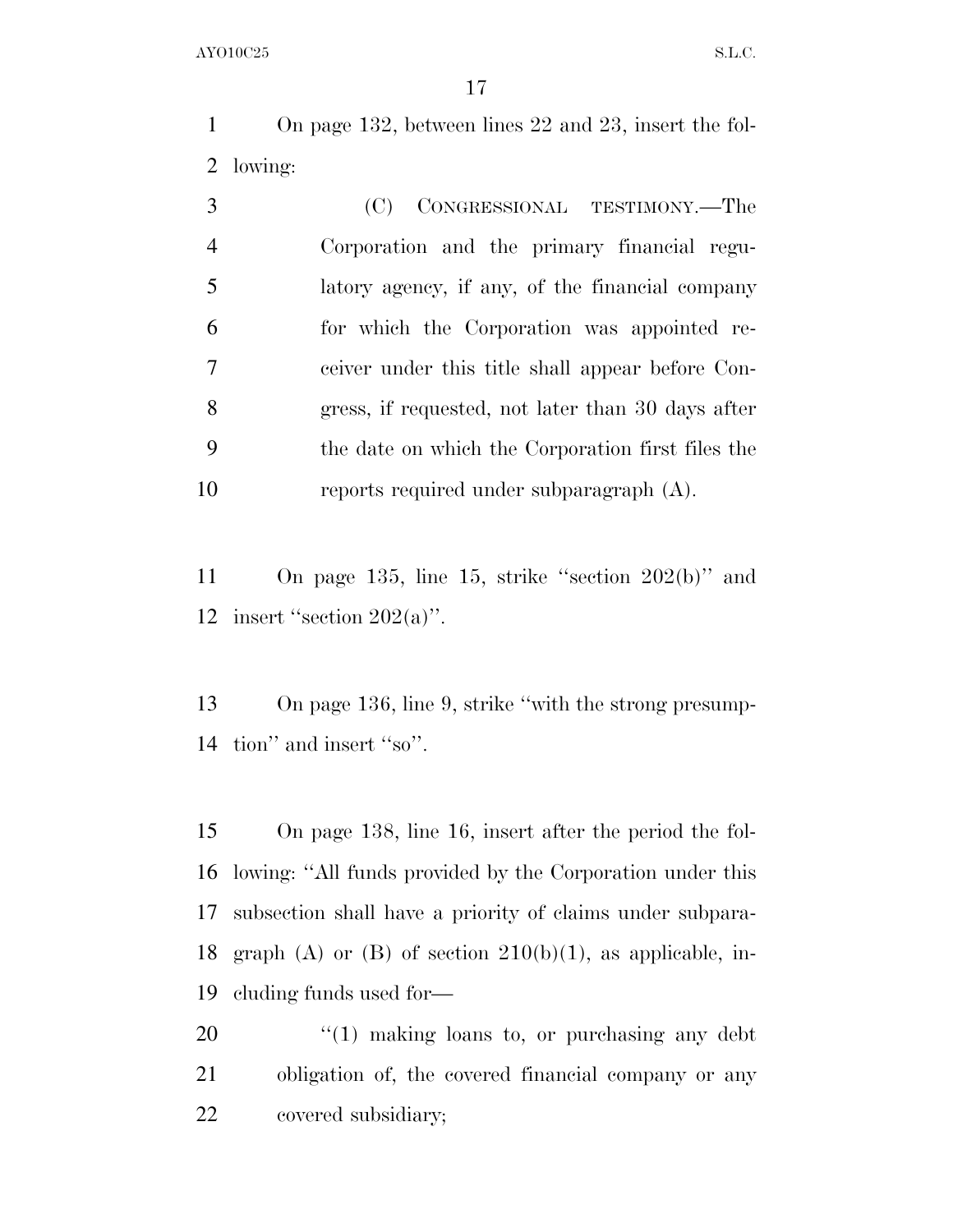| $\mathbf{1}$   | $(2)$ purchasing or guaranteeing against loss            |
|----------------|----------------------------------------------------------|
| $\overline{2}$ | the assets of the covered financial company or any       |
| 3              | covered subsidiary, directly or through an entity es-    |
| $\overline{4}$ | tablished by the Corporation for such purpose;           |
| 5              | $\cdot\cdot(3)$ assuming or guaranteeing the obligations |
| 6              | of the covered financial company or any covered sub-     |
| $\overline{7}$ | sidiary to 1 or more third parties;                      |
| 8              | $(4)$ taking a lien on any or all assets of the          |
| 9              | covered financial company or any covered subsidiary,     |
| 10             | including a first priority lien on all unencumbered      |
| 11             | assets of the covered financial company or any cov-      |
| 12             | ered subsidiary to secure repayment of any trans-        |
| 13             | actions conducted under this subsection;                 |
| 14             | $\lq(5)$ selling or transferring all, or any part, of    |
| 15             | such acquired assets, liabilities, or obligations of the |
| 16             | covered financial company or any covered subsidiary;     |
| 17             | and                                                      |
| 18             | $"(6)$ making payments pursuant to subsections           |
| 19             | (b)(4), (d)(4), and (h)(5)(E) of section 210.".          |
|                |                                                          |
| 20             | On page 138, line 15, strike "section $210(n)(13)$ "     |
| 21             | and insert "section $210(n)(11)$ ".                      |
|                |                                                          |

 On page 147, line 3, insert before the period the fol-lowing: '', and address the potential for conflicts of inter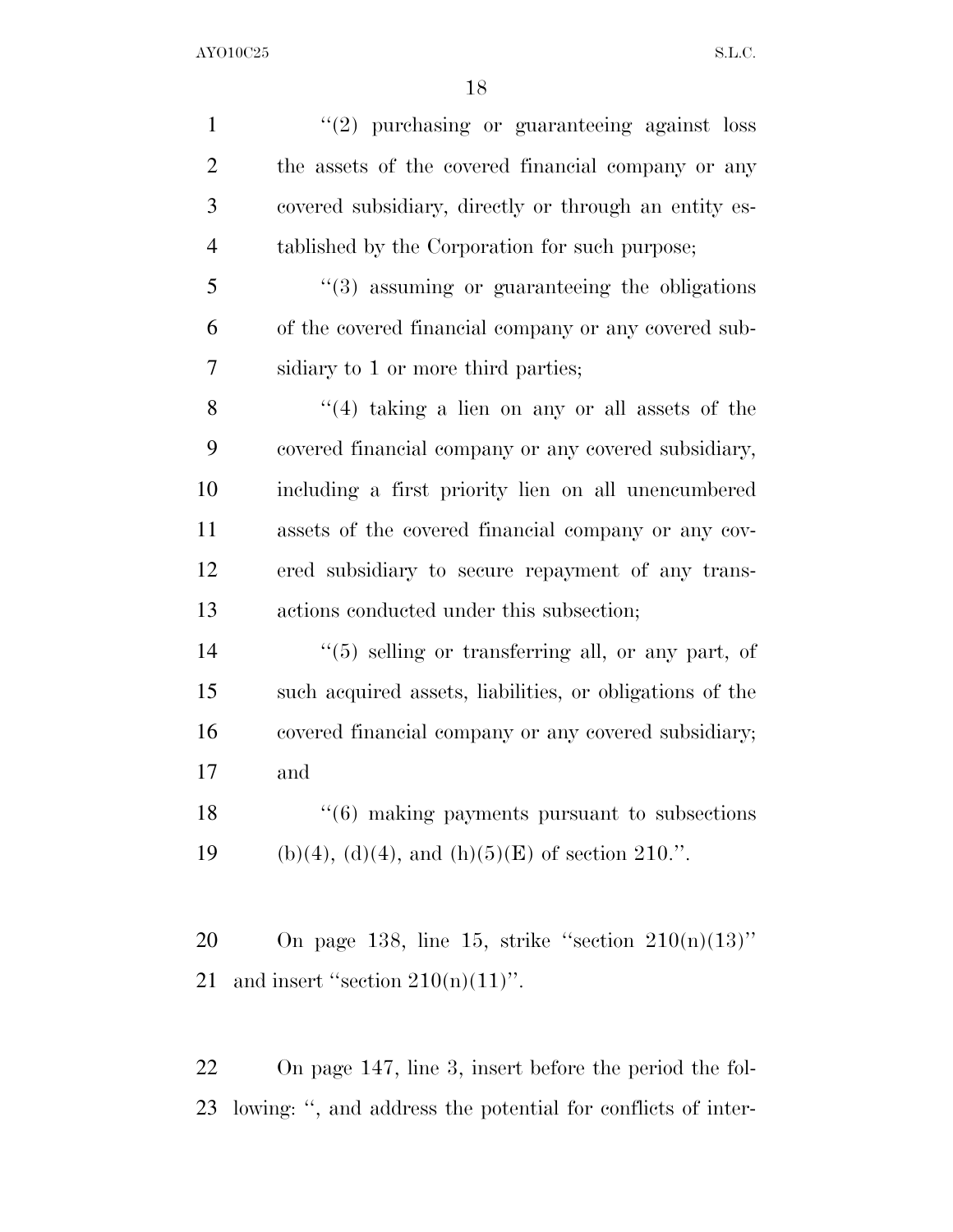est between or among individual receiverships established under this title or under the Federal Deposit Insurance Act''.

4 On page 187, line 18, strike " $(B)$ , and  $(C)$ " and in-5 sert  $"({\rm B})$ , (C), and (D)".

6 On page 187, line 20, strike "(D)" and insert " $(E)$ ".

On page 192, insert before line 1 the following:

 (C) Wages, salaries, or commissions, in- cluding vacation, severance, and sick leave pay earned by an individual (other than an indi- vidual described in subparagraph (G)), but only to the extent of \$11,725 for each individual (as indexed for inflation, by regulation of the Cor- poration) earned not later than 180 days before the date of appointment of the Corporation as receiver.

 (D) Contributions owed to employee ben- efit plans arising from services rendered not later than 180 days before the date of appoint- ment of the Corporation as receiver, to the ex- tent of the number of employees covered by each such plan, multiplied by \$11,725 (as in-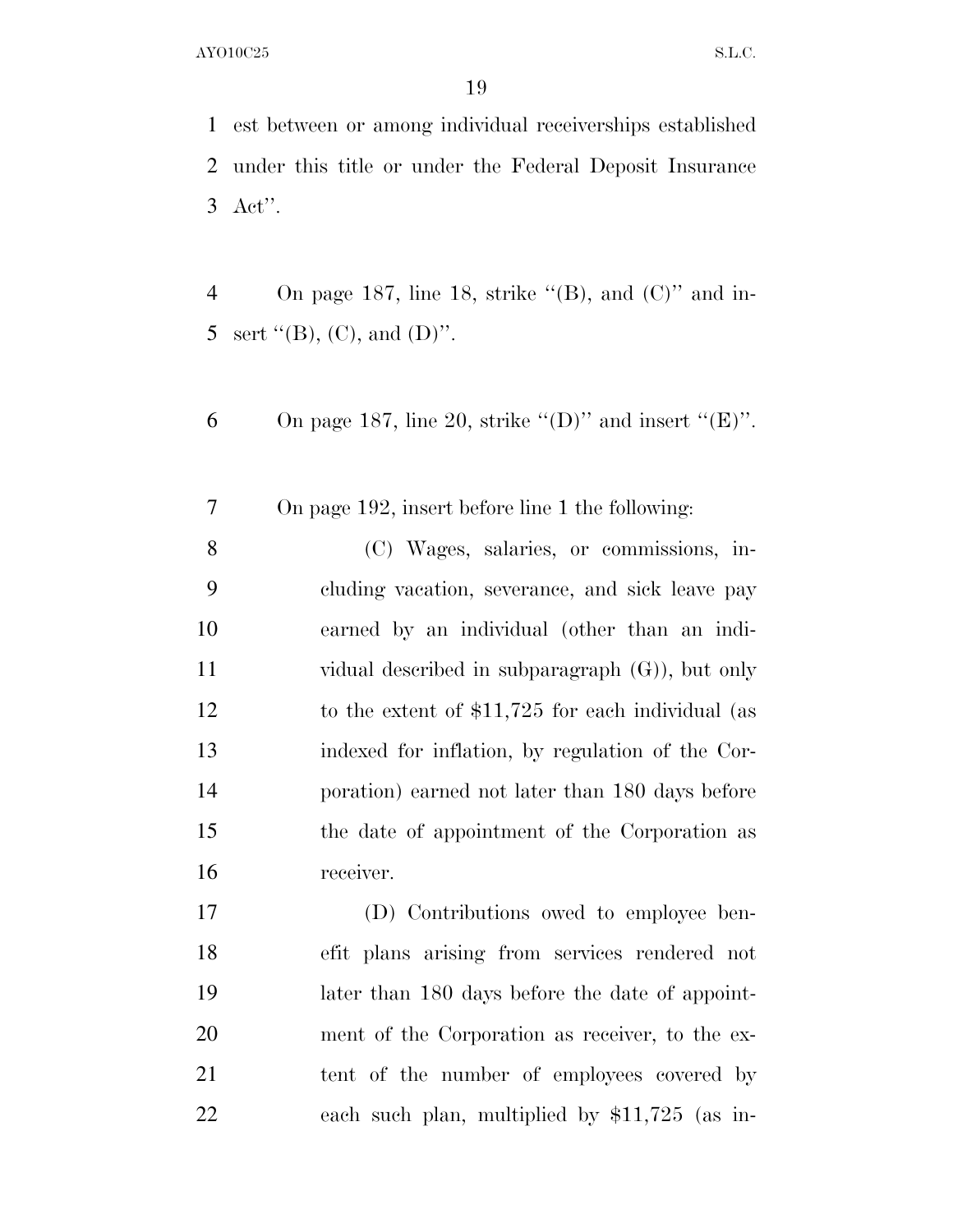|                | ∠∪                                                          |
|----------------|-------------------------------------------------------------|
| $\mathbf{1}$   | dexed for inflation, by regulation of the Cor-              |
| $\overline{2}$ | poration), less the aggregate amount paid to                |
| 3              | such employees under subparagraph (C), plus                 |
| $\overline{4}$ | the aggregate amount paid by the receivership               |
| 5              | on behalf of such employees to any other em-                |
| 6              | ployee benefit plan.                                        |
|                |                                                             |
| 7              | On page 192, line 1, strike " $(C)$ " and insert " $(E)$ ". |
|                |                                                             |
| 8              | On page 192, beginning on line 3, strike "(D) or $(E)$ "    |
| 9              | and insert " $(F)$ , $(G)$ , or $(H)$ ".                    |
|                |                                                             |
| 10             | On page 192, line 5, strike " $(D)$ " and insert " $(F)$ ". |
|                |                                                             |
| 11             | On page 192, between lines 7 and 8, insert the fol-         |
| 12             | lowing:                                                     |
| 13             | (G) Any wages, salaries, or commissions                     |
| 14             | including vacation, severance, and sick leave               |
| 15             | pay earned, owed to senior executives and direc-            |
| 16             | tors of the covered financial company.                      |
|                |                                                             |
| 17             | On page 192, line 7, strike "subparagraph $(E)$ )." and     |
|                |                                                             |

insert ''subparagraph  ${\rm (G)}$  or  ${\rm (H))}.$  ''.

19 On page 192, line 8, strike " $(E)$ " and insert " $(H)$ ".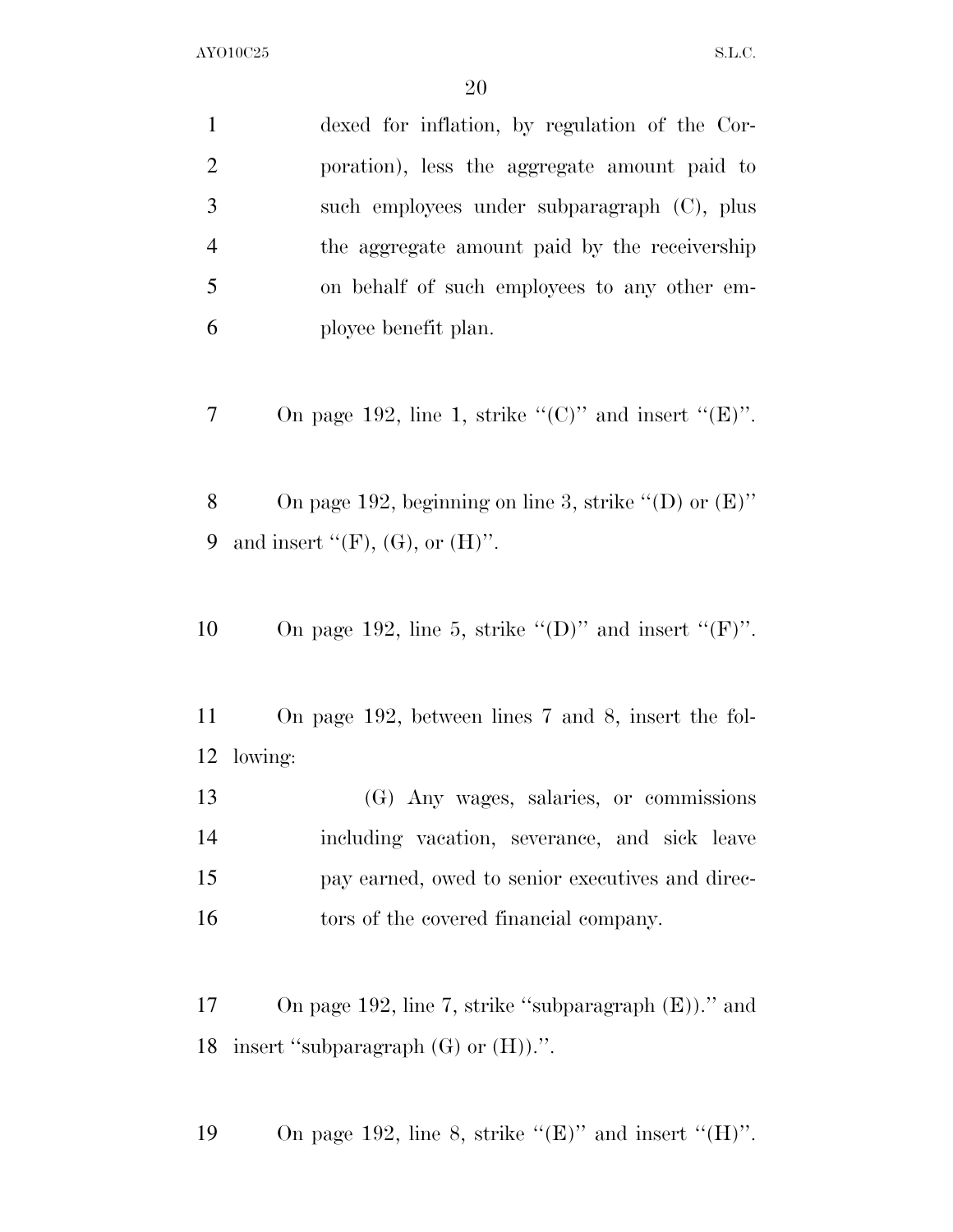| 1              | On page 193, line 18, strike " $(ii)$ " and insert the fol- |
|----------------|-------------------------------------------------------------|
| $\overline{2}$ | lowing:                                                     |
| 3              | "(ii) to initiate and continue oper-                        |
| $\overline{4}$ | ations essential to implementation of the                   |
| 5              | receivership or any bridge financial com-                   |
| 6              | pany;                                                       |
| $\overline{7}$ | ``(iii)'''.                                                 |
|                |                                                             |
| 8              | On page 228, line 17, strike "5th" and insert "3rd".        |
| 9              | On page 236, line 20, strike "5th" and insert "3rd".        |
| 10             | On page 237, line 14, strike "5th" and insert "3rd".        |
| 11             | On page 240, line 8, strike "section $202(e)(1)$ " and      |
|                | 12 insert "section $202(a)(1)$ ".                           |
|                |                                                             |
| 13             | On page 246, strike line 21 and all the follows             |
| 14             | through page 247, line 5, and insert the following:         |
| 15             | (B) LIMITATIONS.—                                           |
| 16             | (i) PROHIBITION.—The Corporation                            |
| 17             | shall not make any payments or credit                       |
| 18             | amounts to any claimant or category of                      |
| 19             | claimants that would result in any claim-                   |
| 20             | ant receiving more than the face value                      |
|                |                                                             |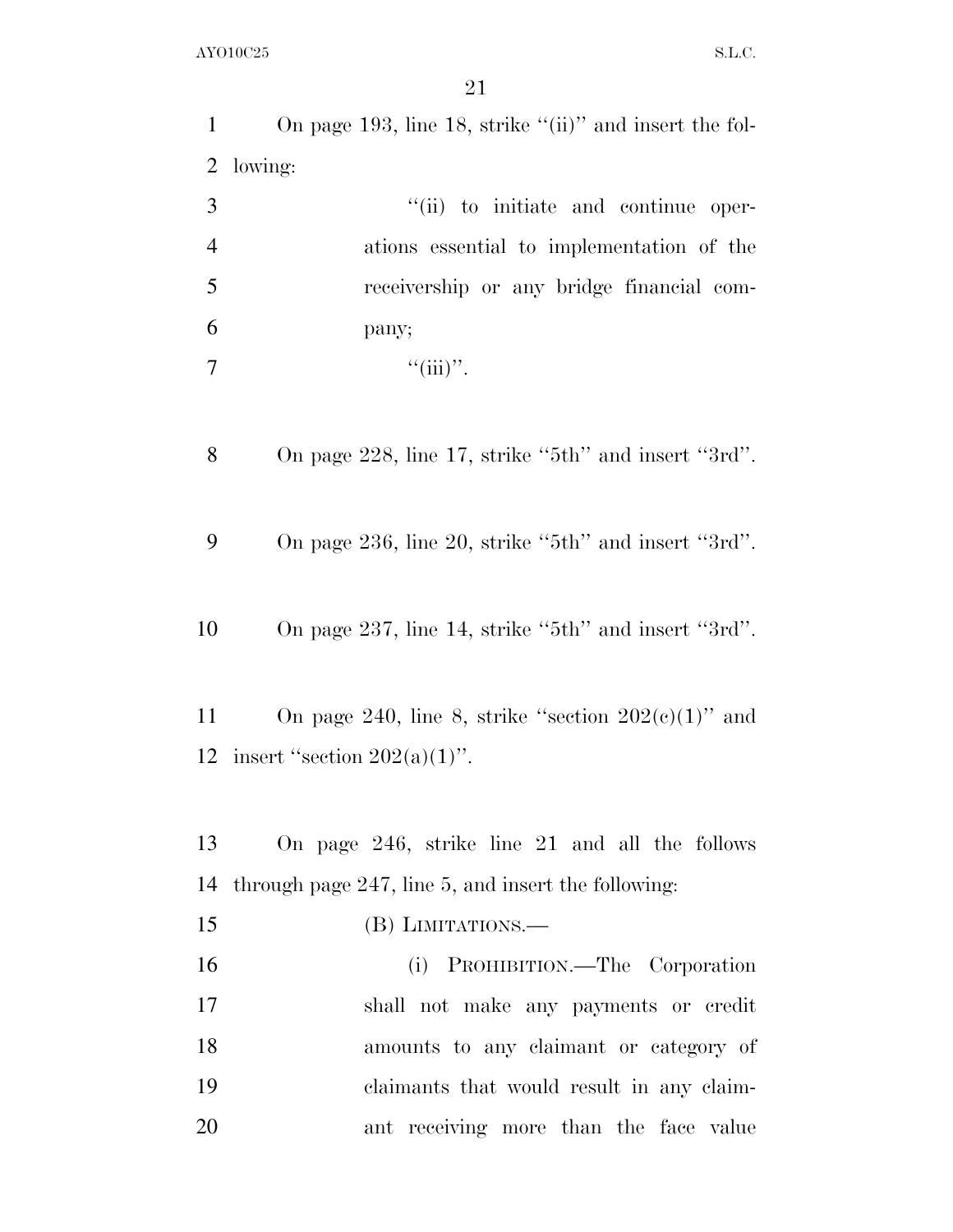amount of any claim that is proven to the satisfaction of the Corporation. 3 (ii) No OBLIGATION.—Notwith- standing any other provision of Federal or State law, or the Constitution of any State,

 the Corporation shall not be obligated, as a result of having made any payment under subparagraph (A) or credited any amount described in subparagraph (A) to or with respect to, or for the account, of any claimant or category of claimants, to make payments to any other claimant or category of claimants.

14 On page 254, line 24, strike  $(13)$ " and insert 15  $\cdot$  (11)''.

 On page 260, line 4, strike ''subsection 17 (o)(1)(E)(ii))" and insert "subsection (o)(1)(D)(ii))".

18 On page 263, line 16, strike  $(13)$ " and insert 19  $"(11)"$ .

20 On page 278, line 5, strike " $(9)$ " and insert " $(6)$ ".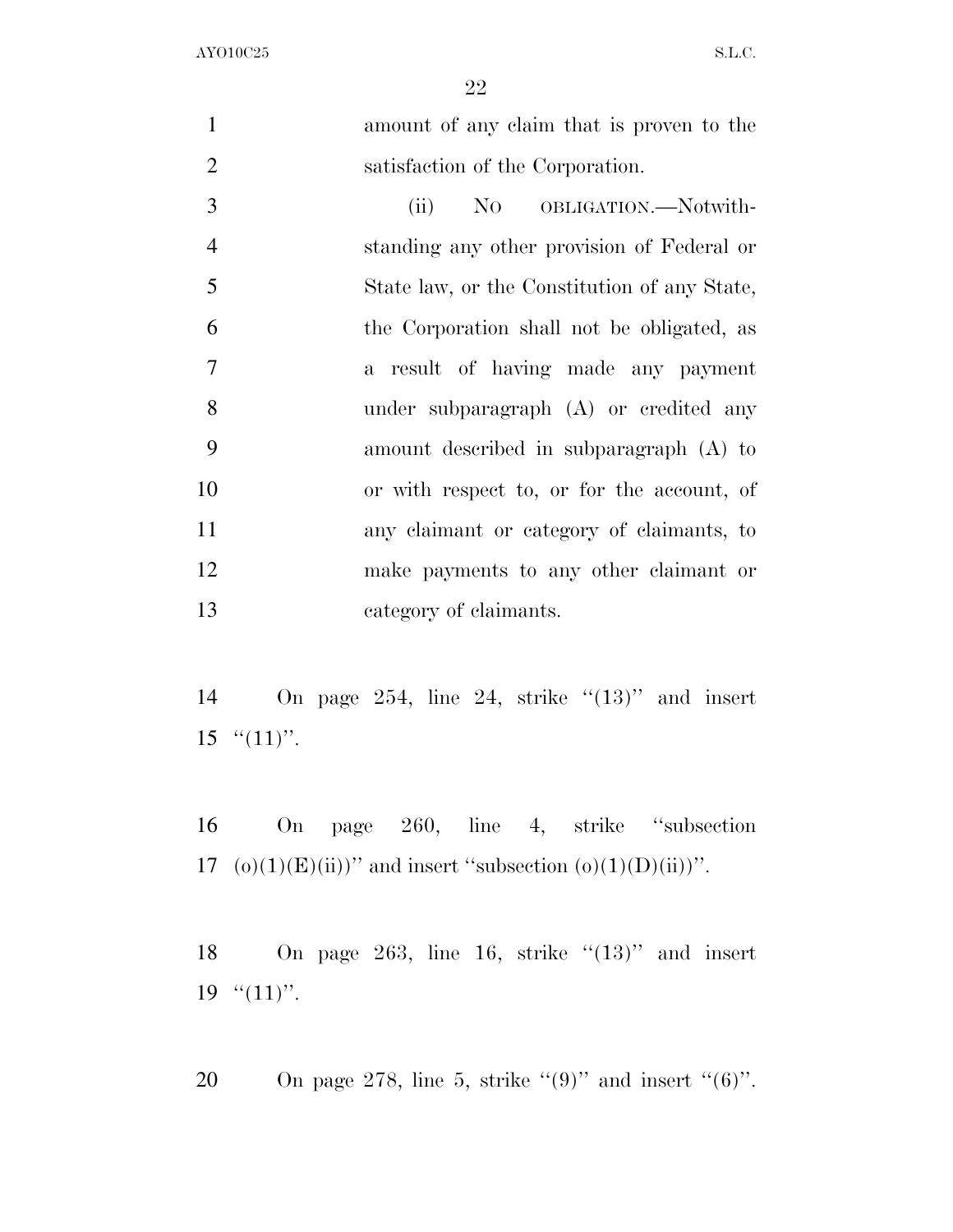1 On page 278, line 10, strike " $(9)$ " and insert " $(6)$ ".

 On page 278, strike line 18 and all that follows through page 279, line 20.

- 4 On page 279, line 21, strike " $(8)$ " and insert " $(4)$ ".
- 5 On page 280, line 5, strike " $(9)$ " and insert " $(5)$ ".

 On page 281, line 6, strike the period and insert the following: '', plus an interest rate surcharge to be deter- mined by the Secretary, which shall be greater than the difference between—

- 10  $\frac{10}{10}$  the current average rate on an index of corporate obligations of com-parable maturity; and
- 13  $\frac{1}{2}$   $\frac{1}{2}$  the current average rate on out- standing marketable obligations of the United States of comparable maturity.''.

 On page 281, strike line 20 and all that follows through page 282, line 8, and insert the following:

 (6) MAXIMUM OBLIGATION LIMITATION.—The Corporation may not, in connection with the orderly liquidation of a covered financial company, issue or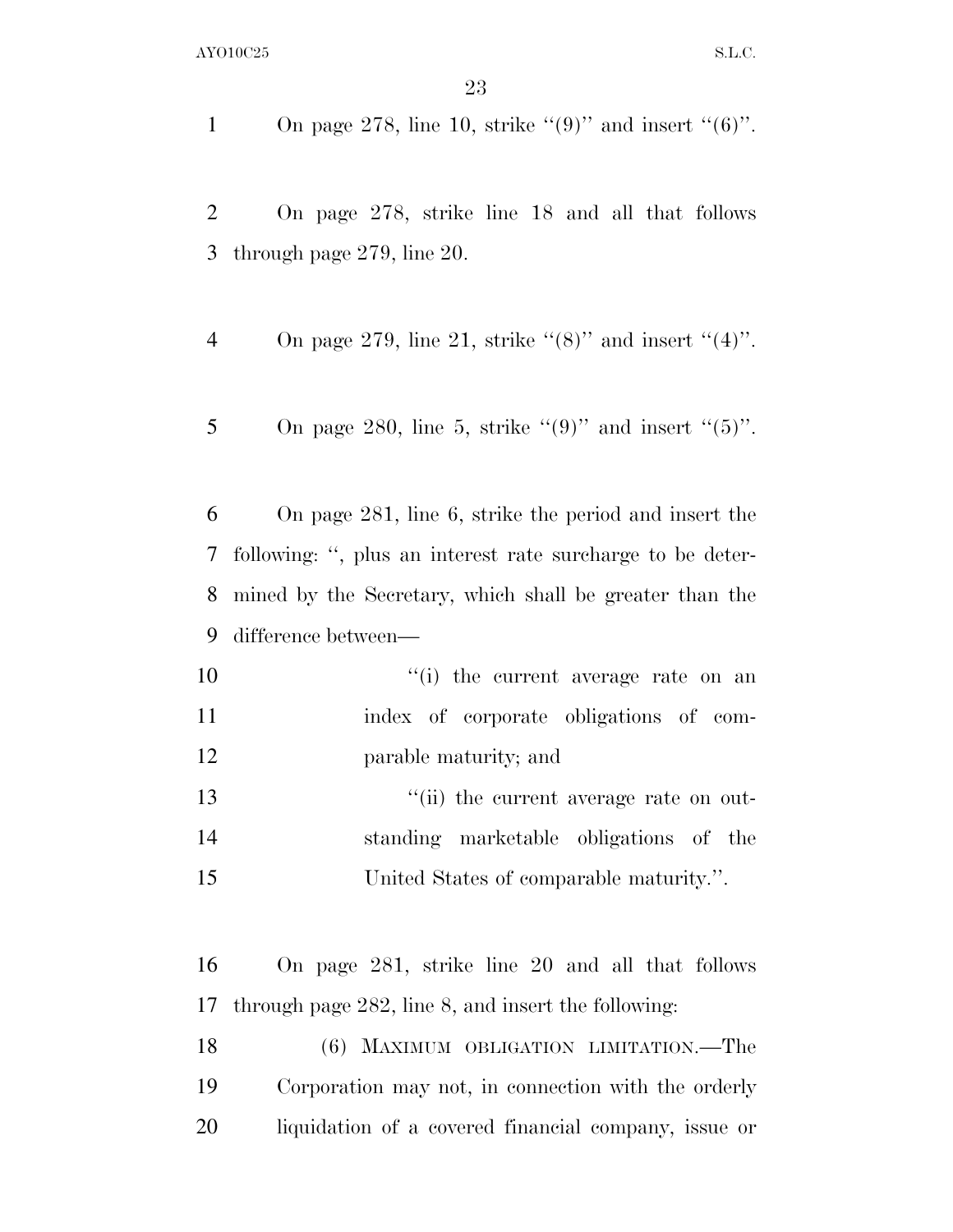incur any obligation, if, after issuing or incurring the obligation, the aggregate amount of such obliga- tions outstanding under this subsection for each cov-ered financial company would exceed—

 (A) an amount that is equal to 10 percent of the total consolidated assets of the covered financial company, based on the most recent fi- nancial statement available, during the 30-day period immediately following the date of ap- pointment of the Corporation as receiver (or a shorter time period if the Corporation has cal- culated the amount described under subpara-13 graph  $(B)$ ; and

 (B) the amount that is equal to 90 percent of the fair value of the total consolidated assets of each covered financial company that are available for repayment, after the time period described in subparagraph (A).

19 On page 282, line 9, strike  $(11)$ " and insert  $(7)$ ".

On page 282, strike lines 14 through 19.

21 On page 282, line 20, strike " $(13)$ " and insert " $(8)$ ".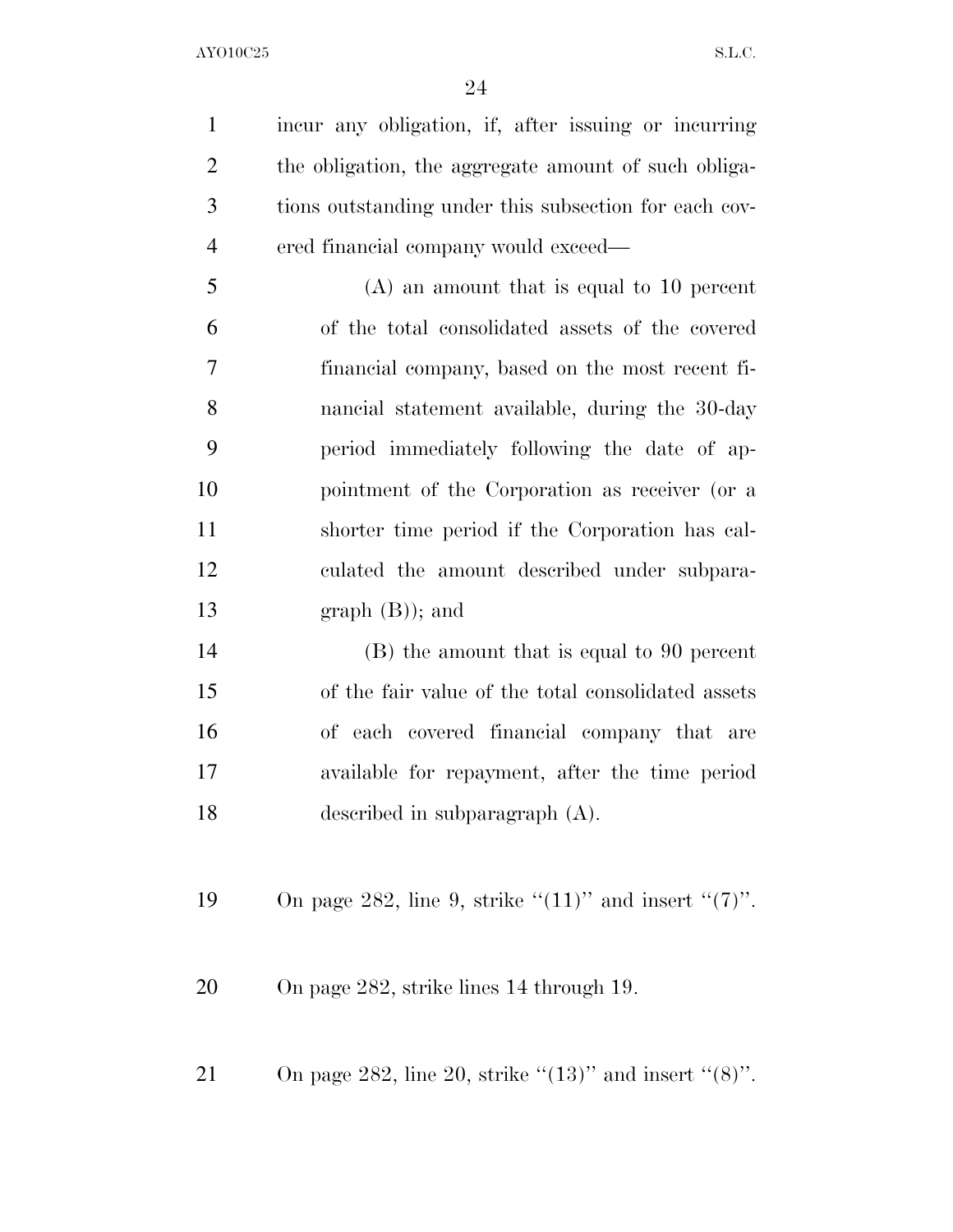On page 283, strike lines 5 through 14 and insert the following:

| 3              | (i) the authorities of the Corporation       |
|----------------|----------------------------------------------|
| $\overline{4}$ | contained in this title shall not be used to |
| 5              | assist the Deposit Insurance Fund or to      |
| 6              | assist any financial company under appli-    |
| 7              | cable law other than this Act;               |
| 8              | (ii) the authorities of the Corporation      |
| -9             | relating to the Deposit Insurance Fund, or   |
| 10             | any other responsibilities of the Corpora-   |
|                |                                              |

11 tion under applicable law other than this title, shall not be used to assist a covered financial company pursuant to this title; and

15 (iii) the Deposit Insurance Fund may not be used in any manner to otherwise circumvent the purposes of this title.

18 On page 283, line 24, strike " $(14)$ " and insert " $(9)$ ".

 On page 284, line 6, insert '', including taking any actions specified'' before ''under 204(d)''.

 On page 284, line 7, insert before the period '', and payments to third parties''.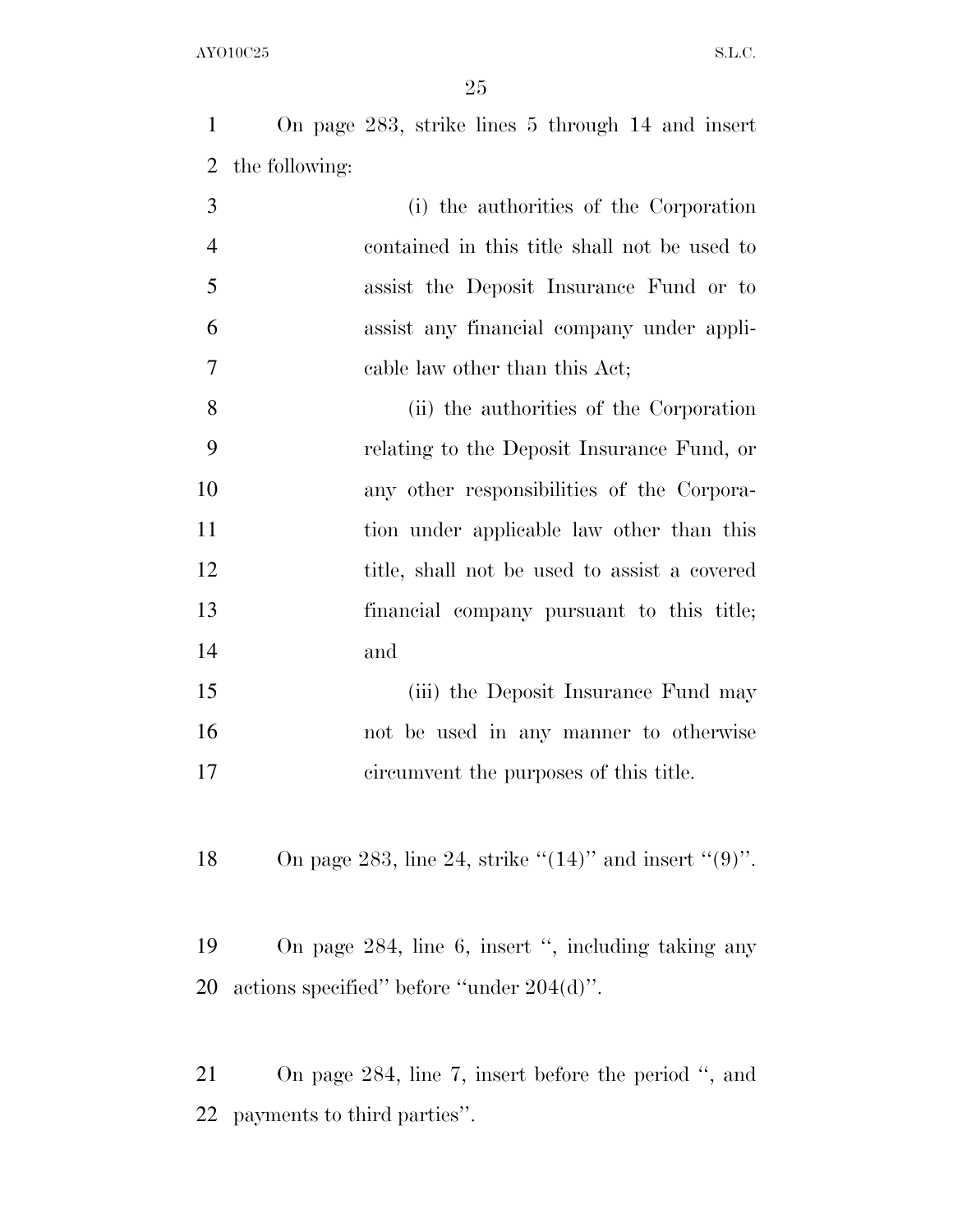|     | On page 284, between lines 10 and 11, insert the fol- |
|-----|-------------------------------------------------------|
|     | 2 lowing:                                             |
| - 3 | $(10)$ IMPLEMENTATION EXPENSES.—                      |
|     | (A) IN GENERAL.—Reasonable implemen-                  |

 tation expenses of the Corporation incurred after the date of enactment of this Act shall be treated as expenses of the Council.

 (B) REQUESTS FOR REIMBURSEMENT.— The Corporation shall periodically submit a re-10 quest for reimbursement for implementation ex- penses to the Chairperson of the Council, who shall arrange for prompt reimbursement to the Corporation of reasonable implementation ex-penses.

 (C) DEFINITION.—As used in this para-graph, the term ''implementation expenses''—

 (i) means costs incurred by the Cor- poration beginning on the date of enact- ment of this Act, as part of its efforts to implement this title that do not relate to a particular covered financial company; and

22 (ii) includes the costs incurred in con- nection with the development of policies, procedures, rules, and regulations and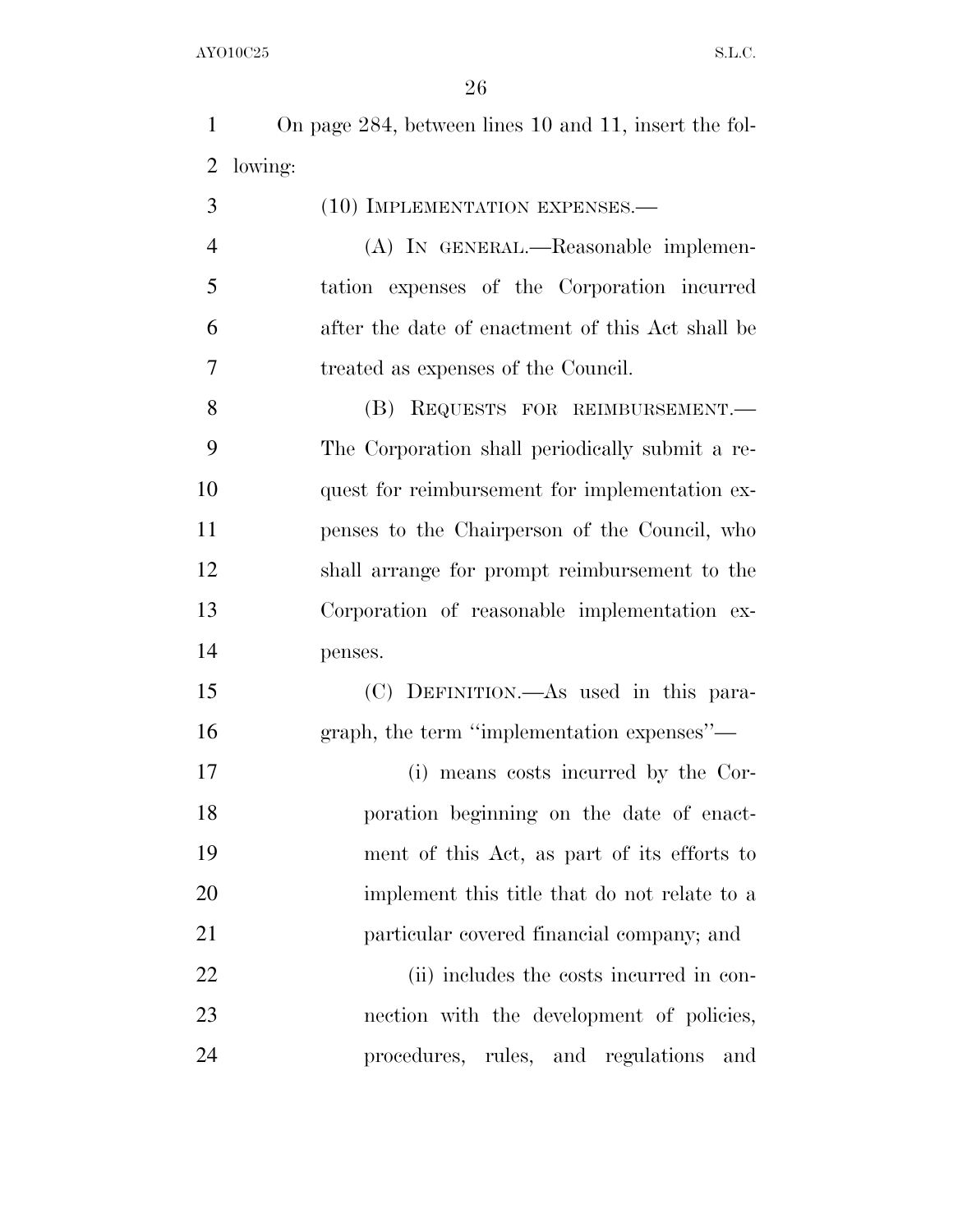| other planning activities of the Corporation |
|----------------------------------------------|
| consistent with carrying out this title.     |

 On page 284, strike line 13 and all that follows through page 285, line 2.

- 5 On page 285, line 3, strike " $(B)$ " and insert " $(A)$ ".
- 6 On page 285, line 10, strike " $(C)$ " and insert " $(B)$ ".
- On page 285, line 10, strike ''ADDITIONAL''.
- 8 On page 285, line 13, strike " $(E)$ " and insert " $(D)$ ".
- On page 285, strike lines 14 through 23.
- 10 On page 285, line 24, strike "(iii)".

 On page 285, line 21, strike ''during the initial cap-italization period''.

 On page 286, strike line 11 and all that follows through page 287, line 2, and insert the following: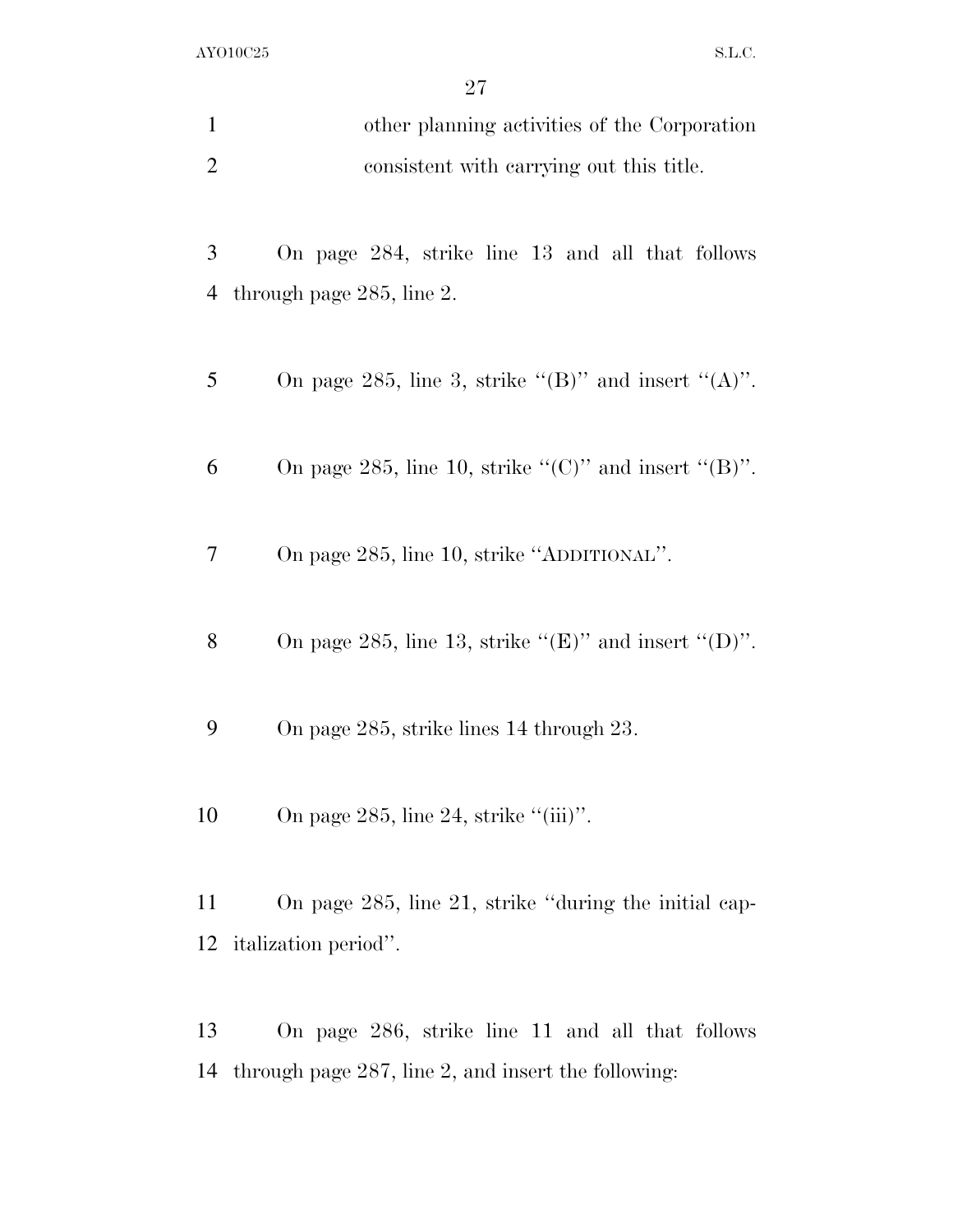| $\mathbf{1}$   | (D) APPLICATION OF ASSESSMENTS.-To                |
|----------------|---------------------------------------------------|
| $\overline{2}$ | meet the requirements of subparagraph $(C)$ , the |
| 3              | Corporation shall—                                |
| $\overline{4}$ | (i) impose assessments, as soon as                |
| 5              | practicable, on any claimant that received        |
| 6              | additional payments or amounts from the           |
| 7              | Corporation pursuant to subsection $(b)(4)$ ,     |
| 8              | $(d)(4)$ , or $(h)(5)(E)$ , except for payments   |
| 9              | or amounts necessary to initiate and con-         |
| 10             | tinue operations essential to implementa-         |
| 11             | tion of the receivership or any bridge fi-        |
| 12             | nancial company, to recover on a cumu-            |
| 13             | lative basis, the entire difference<br>be-        |
| 14             | tween-                                            |
| 15             | (I) the aggregate value the claim-                |
| 16             | ant received from the Corporation on              |
| 17             | a claim pursuant to this title (includ-           |
| 18             | ing pursuant to subsection $(b)(4)$ ,             |
| 19             | $(d)(4)$ , and $(h)(5)(E)$ , as of the date       |
| 20             | on which such value was received; and             |
| 21             | (II) the value the claimant was                   |
| 22             | entitled to receive from the Corpora-             |
| 23             | tion on such claim solely from the                |
| 24             | proceeds of the liquidation of the cov-           |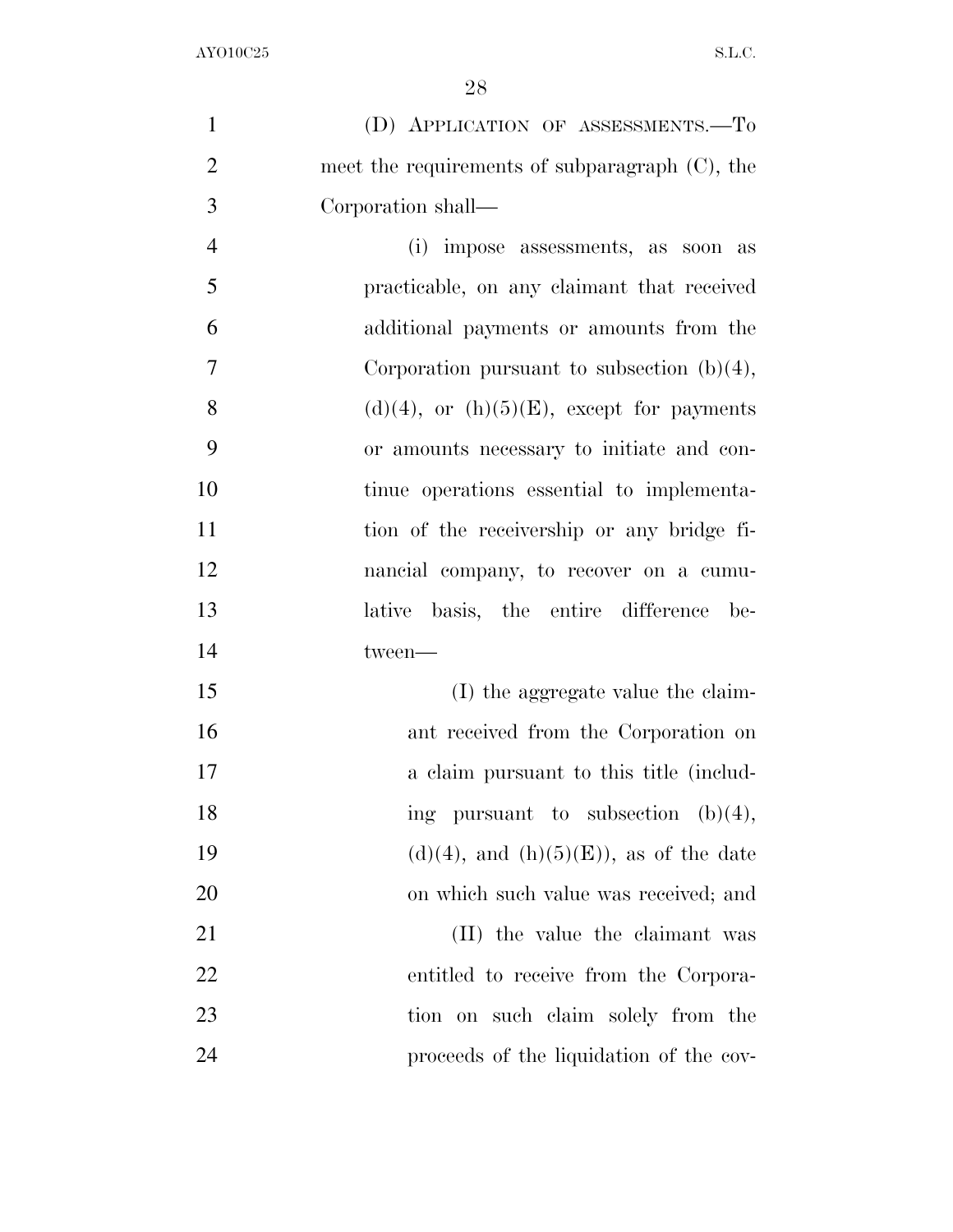| $\mathbf{1}$   | ered financial company under this                |
|----------------|--------------------------------------------------|
| $\overline{2}$ | title; and                                       |
| 3              | (ii) if the amounts to be recovered on           |
| $\overline{4}$ | a cumulative basis under clause (i) are in-      |
| 5              | sufficient to meet the requirements of sub-      |
| 6              | paragraph (C), after taking into account         |
| 7              | the considerations set forth in paragraph        |
| 8              | $(4)$ , impose assessments on—                   |
| 9              | (I) eligible financial companies;                |
| 10             | and                                              |
| 11             | (II) financial companies<br>with                 |
| 12             | total consolidated assets equal to or            |
| 13             | greater than $$50,000,000,000$ that              |
| 14             | are not eligible financial companies.            |
| 15             | (E) PROVISION OF FINANCING.—Payments             |
| 16             | or amounts necessary to initiate and continue    |
| 17             | operations essential to implementation of the    |
| 18             | receivership or any bridge financial company     |
| 19             | described in subparagraph $(E)(i)$ shall not in- |
| 20             | clude the provision of financing, as defined by  |
| 21             | rule of the Corporation, to third parties.       |
|                |                                                  |

On page 287, strike lines 3 through 10.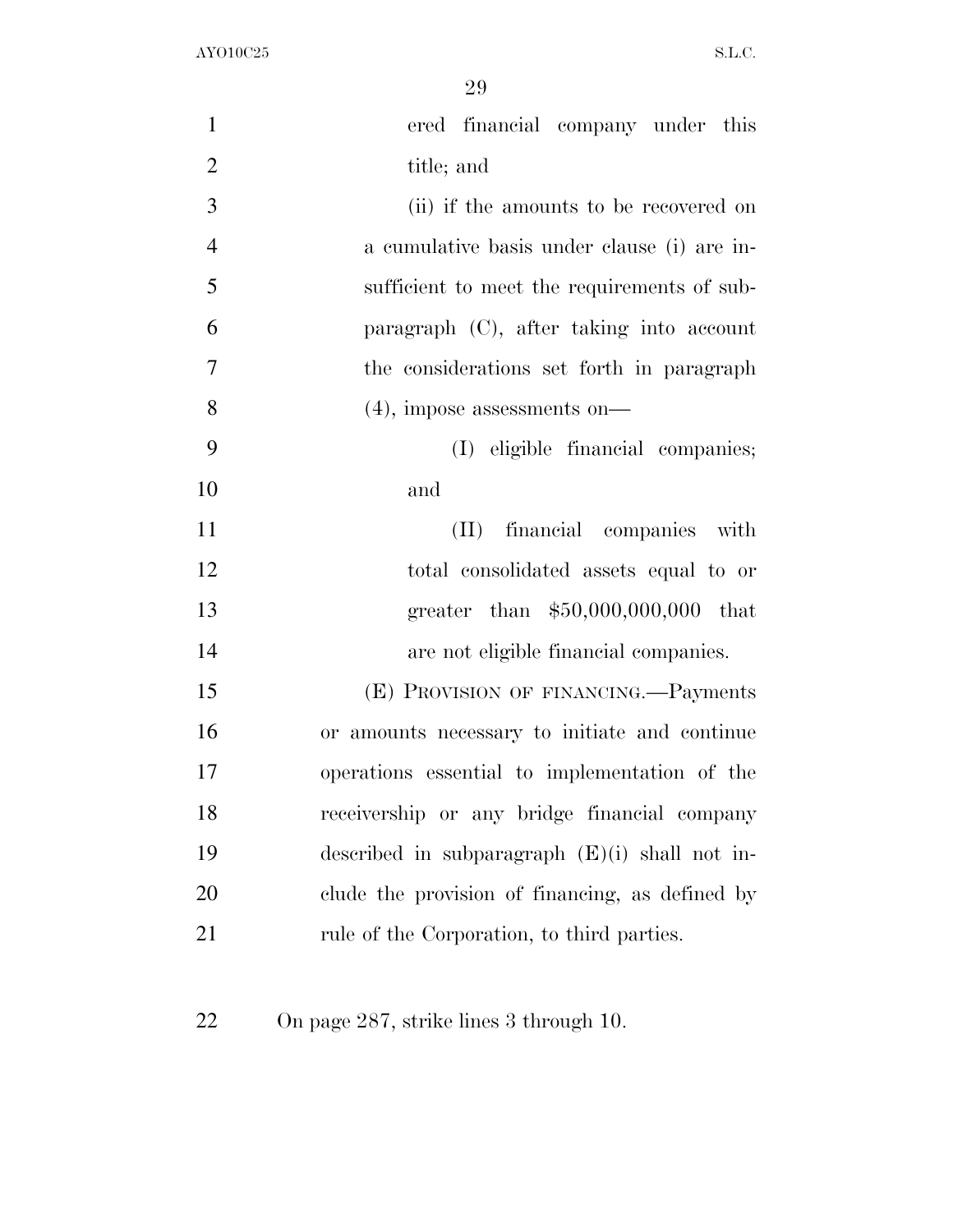On page 289, strike line 25, and insert ''the Corpora- tion, in consultation with the Secretary, deems appro-priate.''.

 On page 290, beginning on line 9, strike '', in con-sultation with the Secretary and the Council,''.

 On page 290, line 11, insert after the period the fol- lowing: ''The Corporation shall consult with the Secretary in the development and finalization of such regulations.''.

 On page 295, between lines 19 and 20, insert the fol-lowing:

 (s) RECOUPMENT OF COMPENSATION FROM SENIOR EXECUTIVES AND DIRECTORS.—

 (1) IN GENERAL.—The Corporation, as receiver of a covered financial company, may recover from any current or former senior executive or director substantially responsible for the failed condition of the covered financial company any compensation re- ceived during the 2-year period preceding the date on which the Corporation was appointed as the re- ceiver of the covered financial company, except that, in the case of fraud, no time limit shall apply.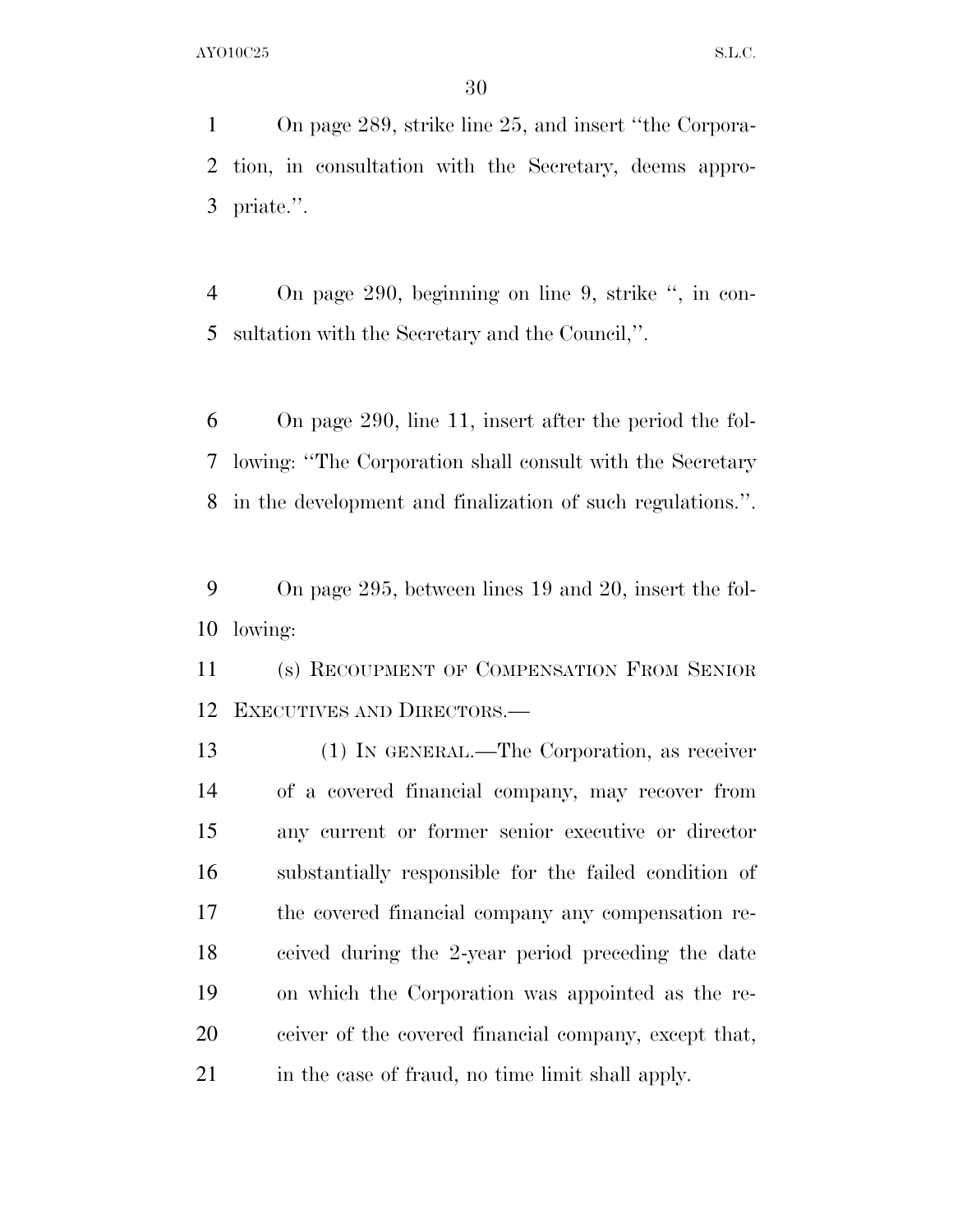(2) COST CONSIDERATIONS.—In seeking to re- cover any such compensation, the Corporation shall weigh the financial and deterrent benefits of such re-covery against the cost of executing the recovery.

 (3) RULEMAKING.—The Corporation shall pro- mulgate regulations to implement the requirements of this subsection, including defining the term ''com- pensation'' to mean any financial remuneration, in- cluding salary, bonuses, incentives, benefits, sever- ance, deferred compensation, or golden parachute benefits, and any profits realized from the sale of the securities of the covered financial company.

 On page 296, between lines 15 and 16, insert the fol-lowing:

(d) FDIC INSPECTOR GENERAL REVIEWS.—

 (1) SCOPE.—The Inspector General of the Cor- poration shall conduct, supervise, and coordinate au- dits and investigations of the liquidation of any cov- ered financial company by the Corporation as re- ceiver under this title, including collecting and sum-marizing—

 (A) a description of actions taken by the Corporation as receiver;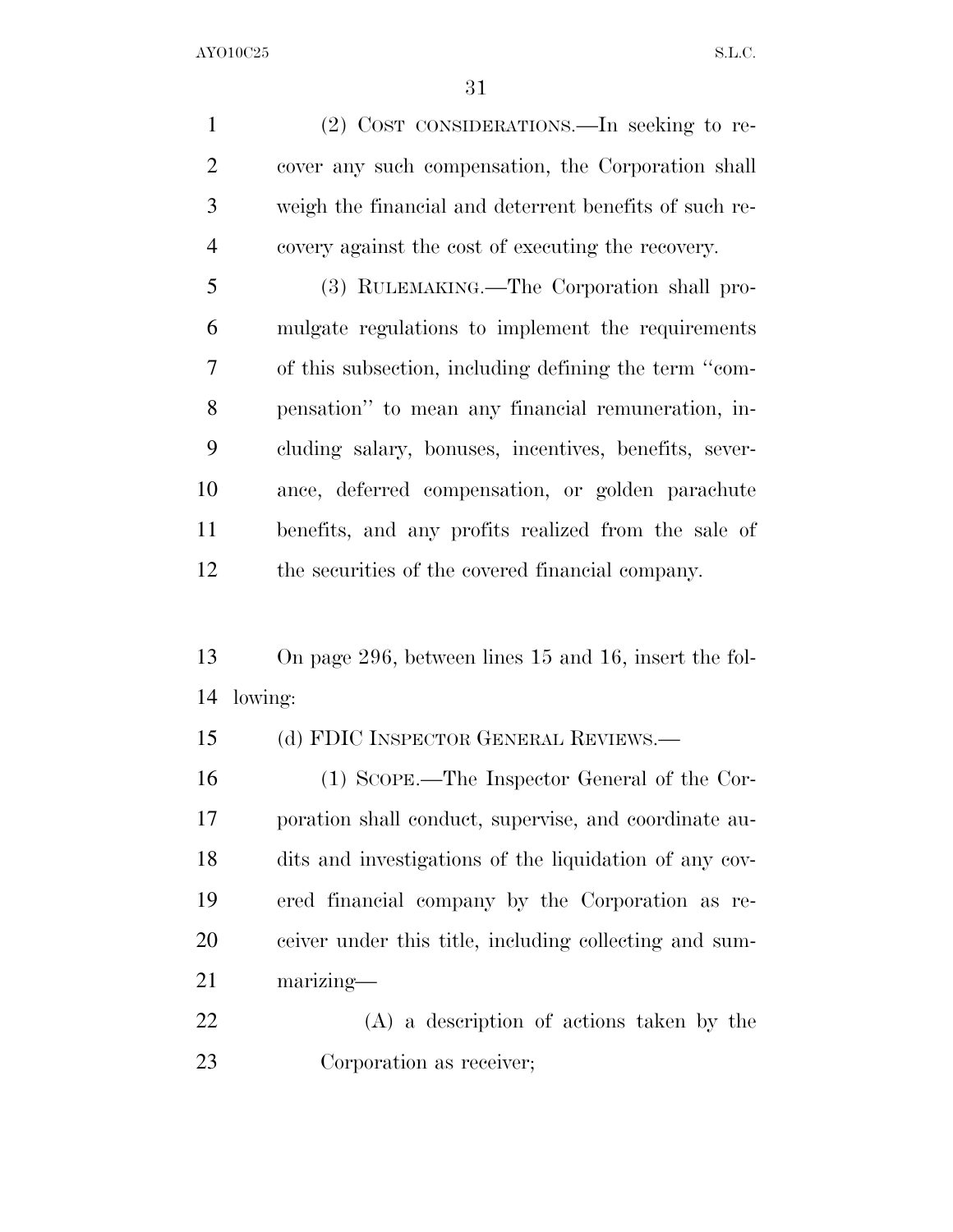(B) a description of any material sales, transfers, mergers, obligations, purchases, and other material transactions entered into by the Corporation; (C) an evaluation of the adequacy of the policies and procedures of the Corporation under section 203(d) and orderly liquidation 8 plan under section  $210(n)(14)$ ; (D) an evaluation of the utilization by the Corporation of the private sector in carrying out its functions, including the adequacy of any conflict-of-interest reviews; and (E) an evaluation of the overall perform- ance of the Corporation in liquidating the cov- ered financial company, including administra- tive costs, timeliness of liquidation process, and impact on the financial system. (2) FREQUENCY.—Not later than 6 months after the date of appointment of the Corporation as receiver under this title and every 6 months there- after, the Inspector General of the Corporation shall conduct the audit and investigation described in paragraph (1). (3) REPORTS AND TESTIMONY.—The Inspector

General of the Corporation shall include in the semi-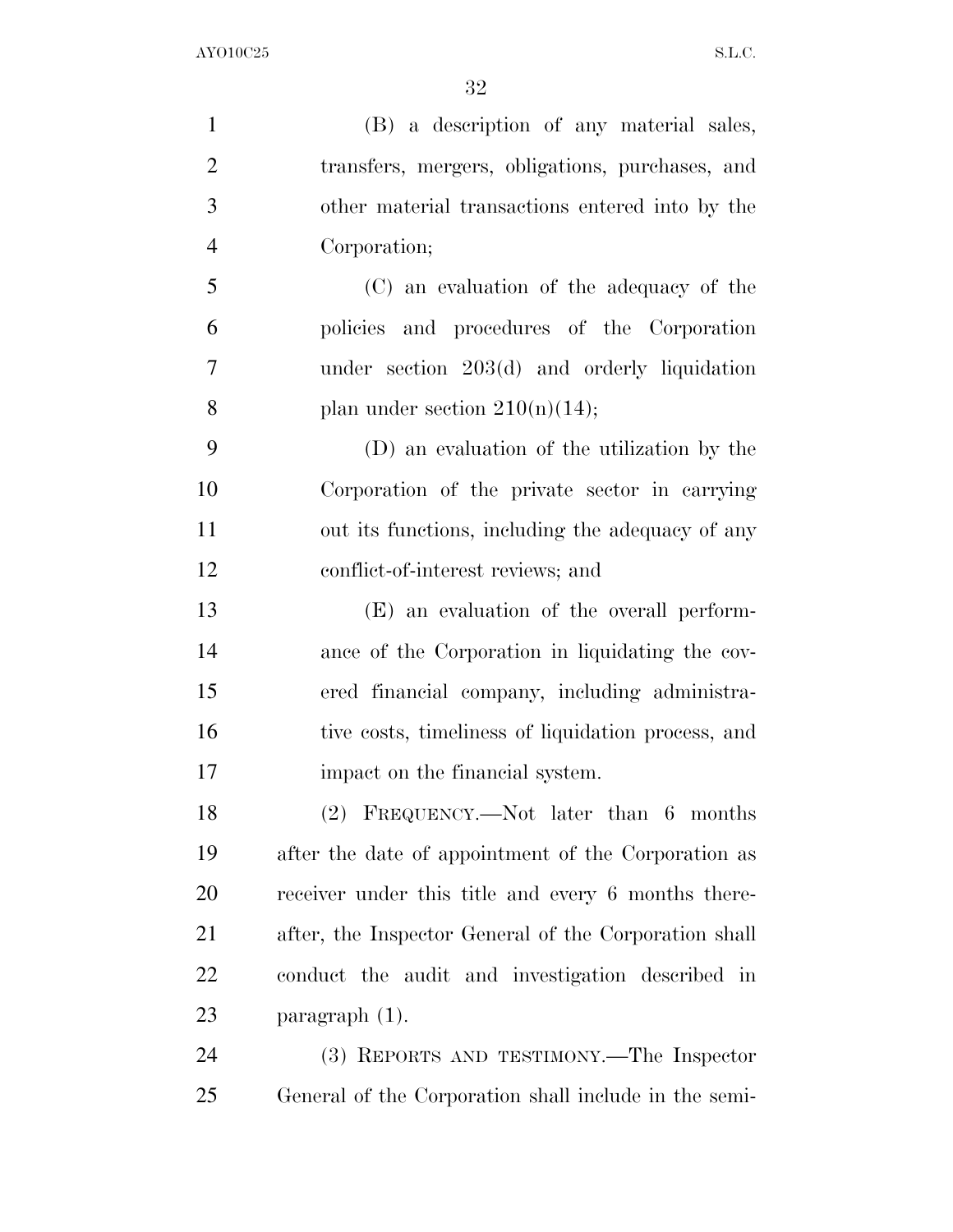| $\mathbf{1}$   | annual reports required by section $5(a)$ of the In-  |
|----------------|-------------------------------------------------------|
| $\overline{2}$ | spector General Act of 1978 (5 U.S.C. App.), a sum-   |
| 3              | mary of the findings and evaluations under para-      |
| $\overline{4}$ | graph (1), and shall appear before the appropriate    |
| 5              | committees of Congress, if requested, to present      |
| 6              | each such report.                                     |
| 7              | $(4)$ FUNDING.—                                       |
| 8              | (A) INITIAL FUNDING.—The expenses of                  |
| 9              | the Inspector General of the Corporation in car-      |
| 10             | rying out this subsection shall be considered ad-     |
| 11             | ministrative expenses of the receivership.            |
| 12             | (B) ADDITIONAL FUNDING.—If the max-                   |
| 13             | imum amount available to the Corporation as           |
| 14             | receiver under this title is insufficient to enable   |
| 15             | the Inspector General of the Corporation to           |
| 16             | carry out the duties under this subsection, the       |
| 17             | Corporation shall pay such additional amounts         |
| 18             | from assessments imposed under section 210.           |
| 19             | (5) TERMINATION OF RESPONSIBILITIES.—The              |
| 20             | duties and responsibilities of the Inspector General  |
| 21             | of the Corporation under this subsection shall termi- |
| <u>22</u>      | nate 1 year after the date of termination of the re-  |
| 23             | ceivership under this title.                          |
| 24             | (e) TREASURY INSPECTOR GENERAL REVIEWS.               |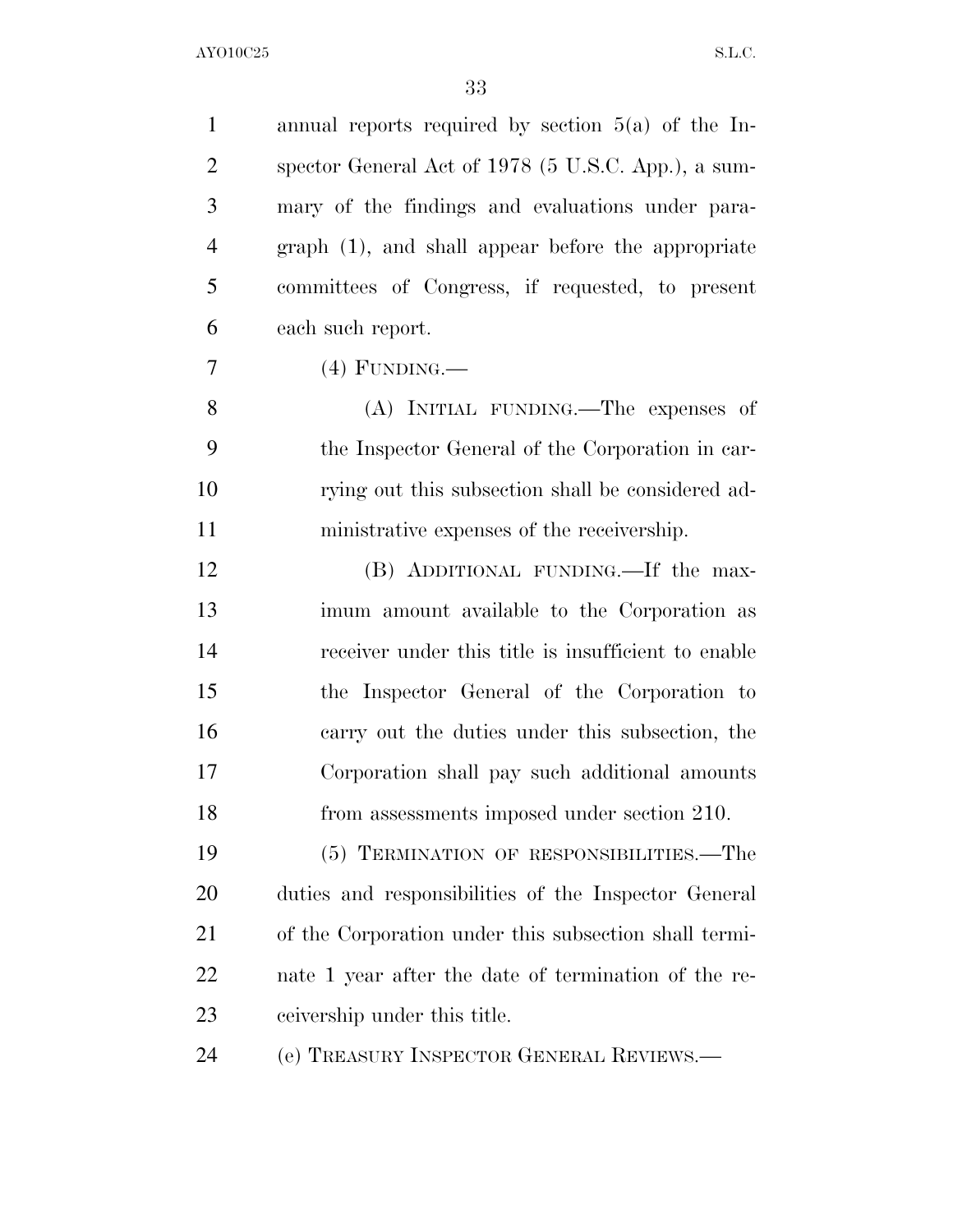| $\mathbf{1}$   | $(1)$ SCOPE.—The Inspector General of the De-        |
|----------------|------------------------------------------------------|
| $\overline{2}$ | partment of the Treasury shall conduct, supervise,   |
| 3              | and coordinate audits and investigations of actions  |
| $\overline{4}$ | taken by the Secretary related to the liquidation of |
| 5              | any covered financial company under this title, in-  |
| 6              | cluding collecting and summarizing—                  |
| 7              | $(A)$ a description of actions taken by the          |
| 8              | Secretary under this title;                          |
| 9              | (B) an analysis of the approval by the Sec-          |
| 10             | retary of the policies and procedures of the Cor-    |
| 11             | poration under section 203 and acceptance of         |
| 12             | the orderly liquidation plan of the Corporation      |
| 13             | under section 210; and                               |
| 14             | (C) an assessment of the terms and condi-            |
| 15             | tions underlying the purchase by the Secretary       |
| 16             | of obligations of the Corporation under section      |
| 17             | 210.                                                 |
| 18             | $(2)$ FREQUENCY.—Not later than 6 months             |
| 19             | after the date of appointment of the Corporation as  |
| 20             | receiver under this title and every 6 months there-  |
| 21             | after, the Inspector General of the Department of    |
| 22             | the Treasury shall conduct the audit and investiga-  |
| 23             | tion described in paragraph (1).                     |
| 24             | (3) REPORTS AND TESTIMONY.—The Inspector             |
| 25             | General of the Department of the Treasury shall in-  |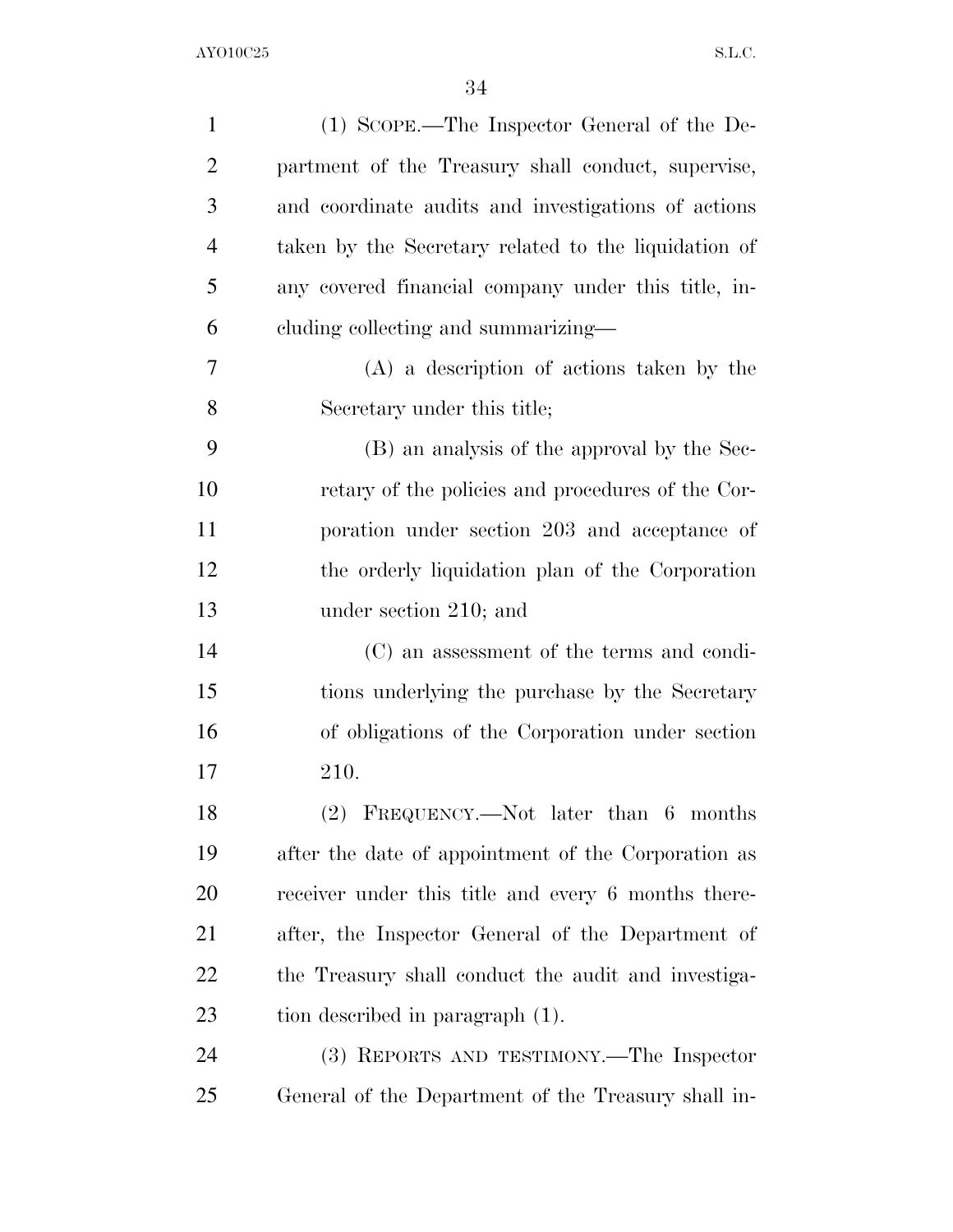clude in the semiannual reports required by section 5(a) of the Inspector General Act of 1978 (5 U.S.C. App.), a summary of the findings and assessments under paragraph (1), and shall appear before the appropriate committees of Congress, if requested, to present each such report.

 (4) TERMINATION OF RESPONSIBILITIES.—The duties and responsibilities of the Inspector General of the Department of the Treasury under this sub- section shall terminate 1 year after the date on which the obligations purchased by the Secretary from the Corporation under section 210 are fully re-deemed.

 (f) PRIMARY FINANCIAL REGULATORY AGENCY IN-SPECTOR GENERAL REVIEWS.—

 (1) SCOPE.—Upon the appointment of the Cor- poration as receiver for a covered financial company supervised by a Federal primary financial regulatory agency or the Board of Governors under section 165, the Inspector General of the agency or the Board of Governors shall make a written report re- viewing the supervision by the agency or the Board of Governors of the covered financial company, which shall—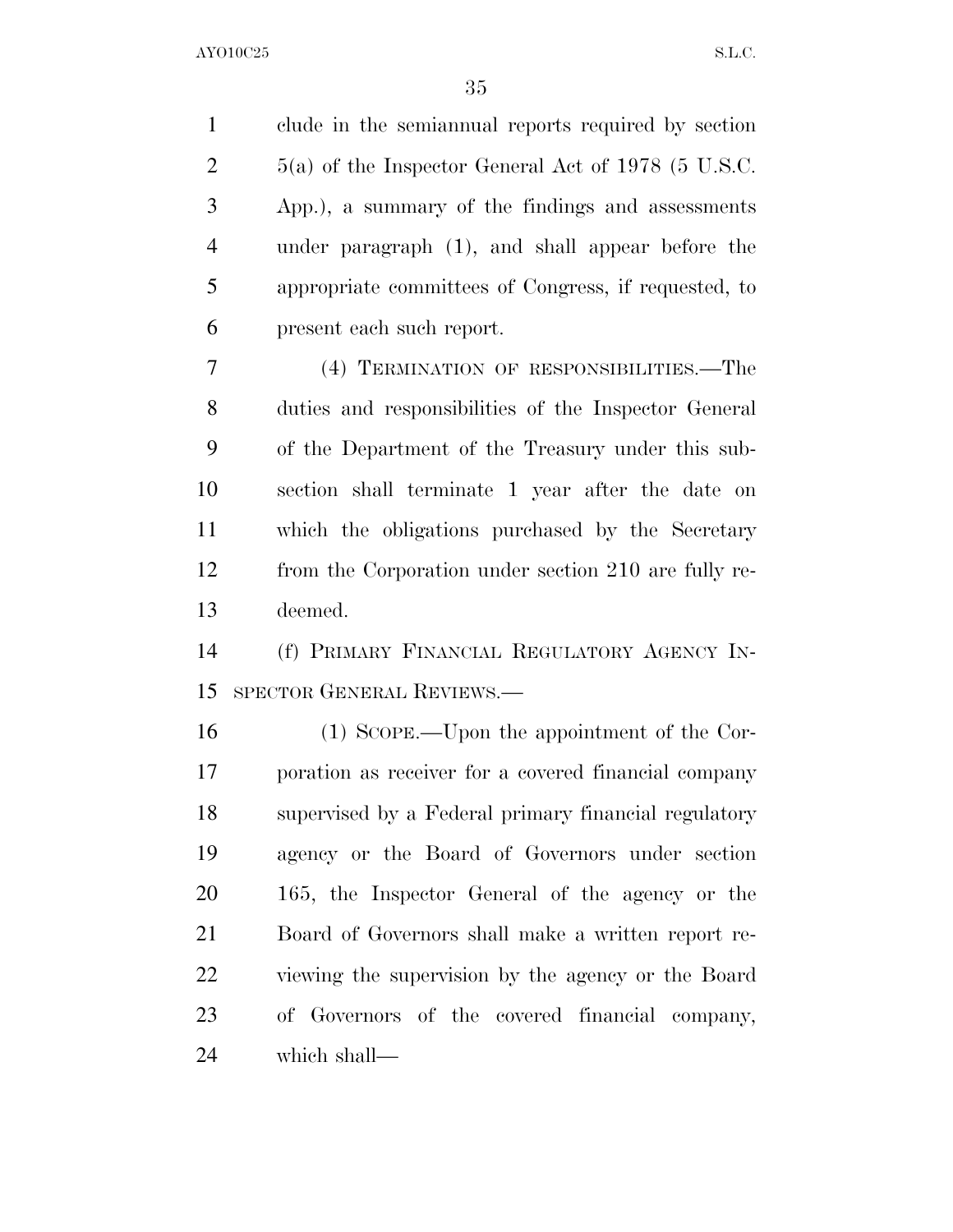(A) evaluate the effectiveness of the agency or the Board of Governors in carrying out its supervisory responsibilities with respect to the covered financial company; (B) identify any acts or omissions on the part of agency or Board of Governors officials that contributed to the covered financial com- pany being in default or in danger of default; (C) identify any actions that could have been taken by the agency or the Board of Gov- ernors that would have prevented the company from being in default or in danger of default; and (D) recommend appropriate administrative or legislative action. (2) REPORTS AND TESTIMONY.—Not later than 17 1 year after the date of appointment of the Corpora- tion as receiver under this title, the Inspector Gen- eral of the Federal primary financial regulatory agency or the Board of Governors shall provide the report required by paragraph (1) to such agency or the Board of Governors, and along with such agency or the Board of Governors, as applicable, shall ap- pear before the appropriate committees of Congress, if requested, to present the report required by para-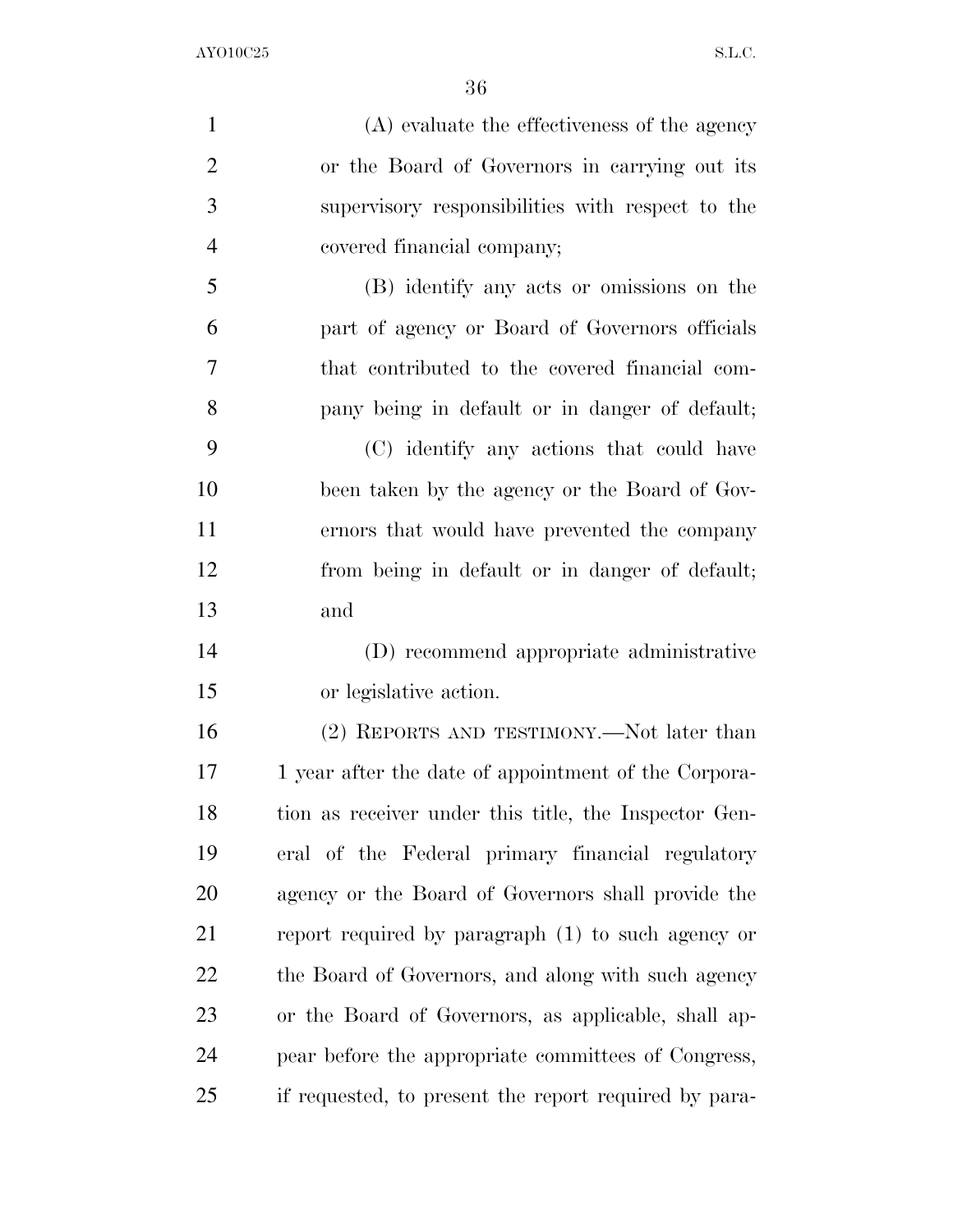graph (1). Not later than 90 days after the date of receipt of the report required by paragraph (1), such agency or the Board of Governors, as applicable, shall provide a written report to Congress describing any actions taken in response to the recommenda- tions in the report, and if no such actions were taken, describing the reasons why no actions were taken.

## **SEC. 212. PROHIBITION OF CIRCUMVENTION AND PREVEN-TION OF CONFLICTS OF INTEREST.**

 (a) NO OTHER FUNDING.—Funds for the orderly liq- uidation of any covered financial company under this title shall only be provided as specified under this title.

 (b) LIMIT ON GOVERNMENTAL ACTIONS.—No gov- ernmental entity may take any action to circumvent the purposes of this title.

 (c) CONFLICT OF INTEREST.—In the event that the Corporation is appointed receiver for more than 1 covered financial company or is appointed receiver for a covered financial company and receiver for any insured depository institution that is an affiliate of such covered financial company, the Corporation shall take appropriate action, as necessary to avoid any conflicts of interest that may arise in connection with multiple receiverships.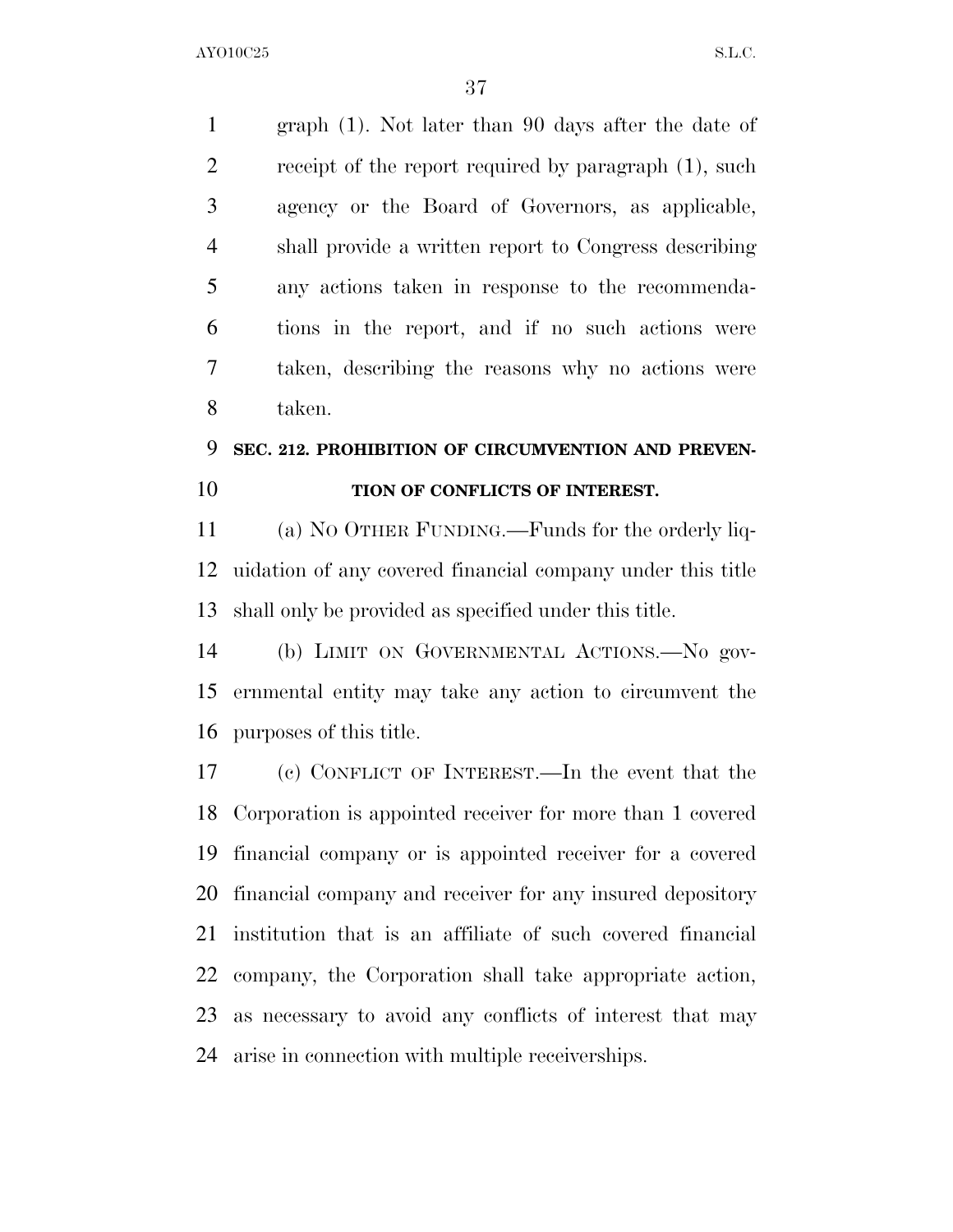## **SEC. 213. BAN ON SENIOR EXECUTIVES AND DIRECTORS.**

 (a) PROHIBITION AUTHORITY.—The Board of Gov- ernors or, if the covered financial company was not super- vised by the Board of Governors, the Corporation, may exercise the authority provided by this section.

 (b) AUTHORITY TO ISSUE ORDER.—The appropriate agency described in subsection (a) may take any action authorized by subsection (c), if the agency determines that—

 (1) a senior executive or a director of the cov- ered financial company, prior to the appointment of the Corporation as receiver, has, directly or indi-rectly—

- (A) violated—
- (i) any law or regulation;

 (ii) any cease-and-desist order which has become final;

 (iii) any condition imposed in writing by a Federal agency in connection with any action on any application, notice, or request by such company or senior execu-22 tive; or

 (iv) any written agreement between 24 such company and such agency;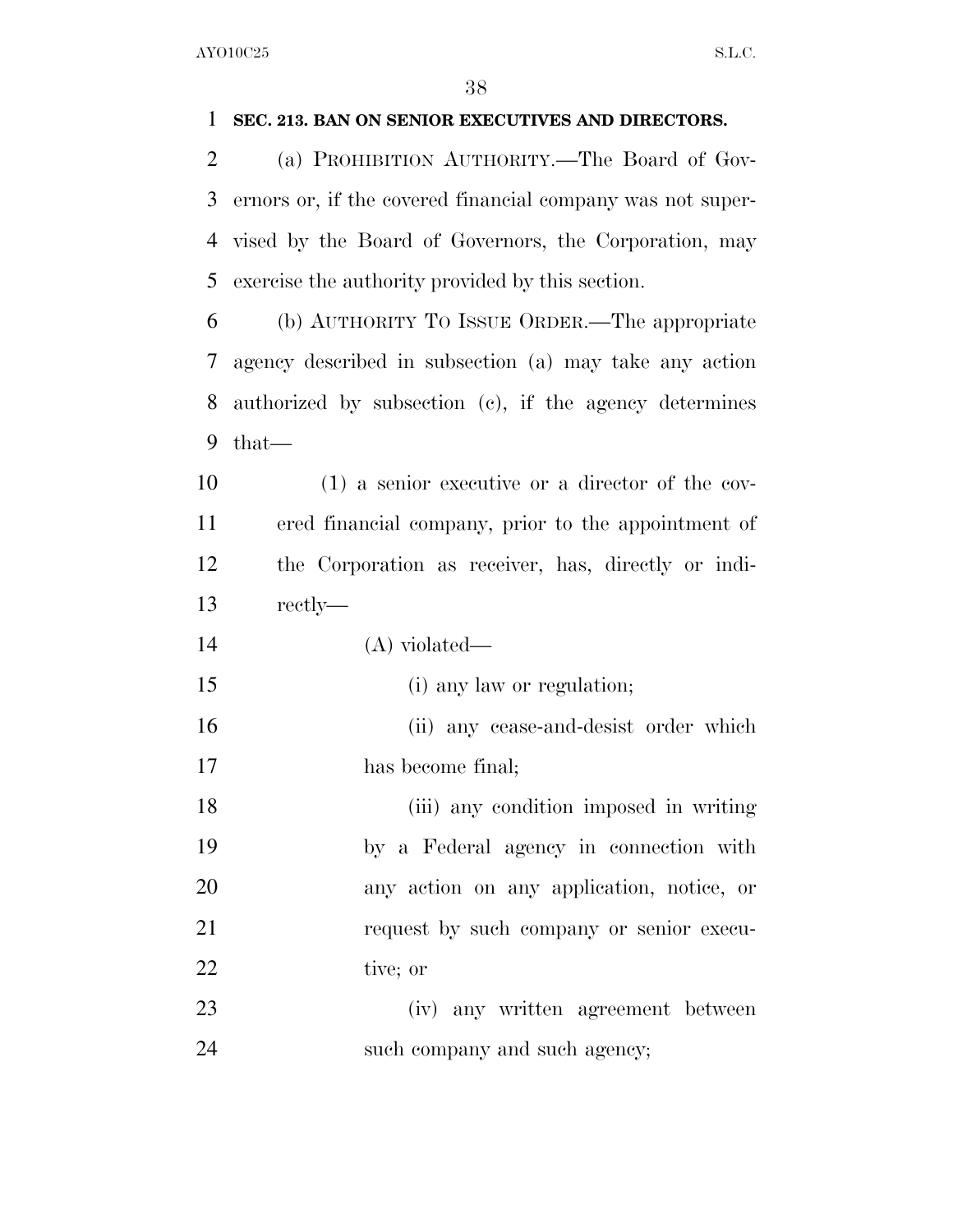(B) engaged or participated in any unsafe or unsound practice in connection with any fi- nancial company; or (C) committed or engaged in any act, omission, or practice which constitutes a breach of the fiduciary duty of such senior executive or director; (2) by reason of the violation, practice, or breach described in any clause of paragraph (1), such senior executive or director has received finan- cial gain or other benefit by reason of such violation, practice, or breach and such violation, practice, or breach contributed to the failure of the company; and (3) such violation, practice, or breach— (A) involves personal dishonesty on the part of such senior executive or director; or (B) demonstrates willful or continuing dis- regard by such senior executive or director for 20 the safety or soundness of such company. (c) AUTHORIZED ACTIONS.— (1) IN GENERAL.—The appropriate agency for a financial company, as described in subsection (a), may serve upon a senior executive or director de-scribed in subsection (b) a written notice of the in-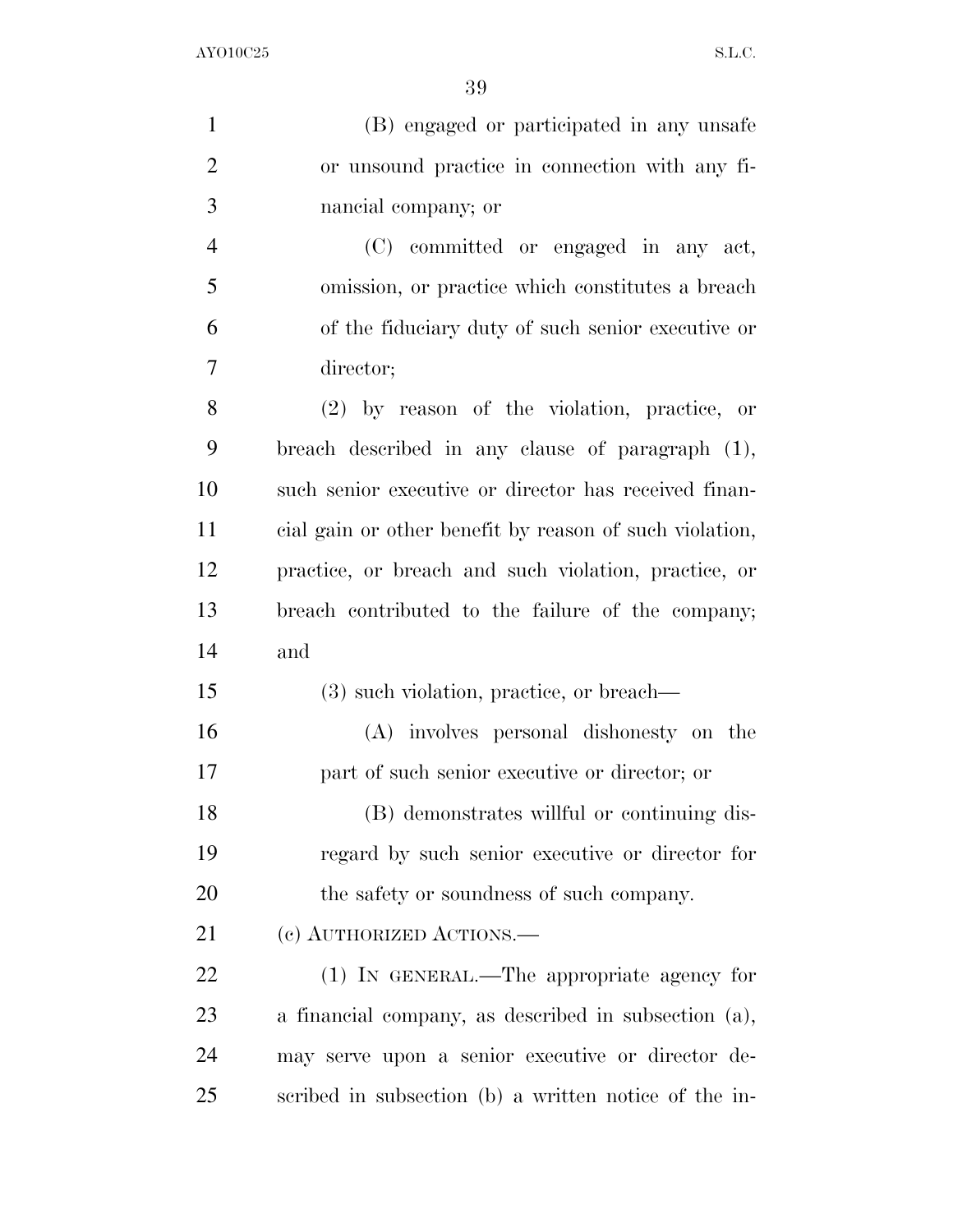tention of the agency to prohibit any further partici- pation by such person, in any manner, in the con- duct of the affairs of any financial company for a period of time determined by the appropriate agency to be commensurate with such violation, practice, or breach, provided such period shall be not less than 2 years.

 (2) PROCEDURES.—The due process require- ments and other procedures under section 8(e) of the Federal Deposit Insurance Act shall apply to ac- tions under this section as if the covered financial company were an insured depository institution and the senior executive or director were an institution- affiliated party, as those terms are defined in that Act.

 (d) REGULATIONS.—The Corporation and the Board of Governors, in consultation with the Council, shall joint- ly prescribe rules or regulations to administer and carry out this section, including rules, regulations, or guidelines to further define the term senior executive for the pur-poses of this section.

 On page 1522, line 11, strike ''The third'' and insert the following:

24 "(a) FEDERAL RESERVE ACT.—The third".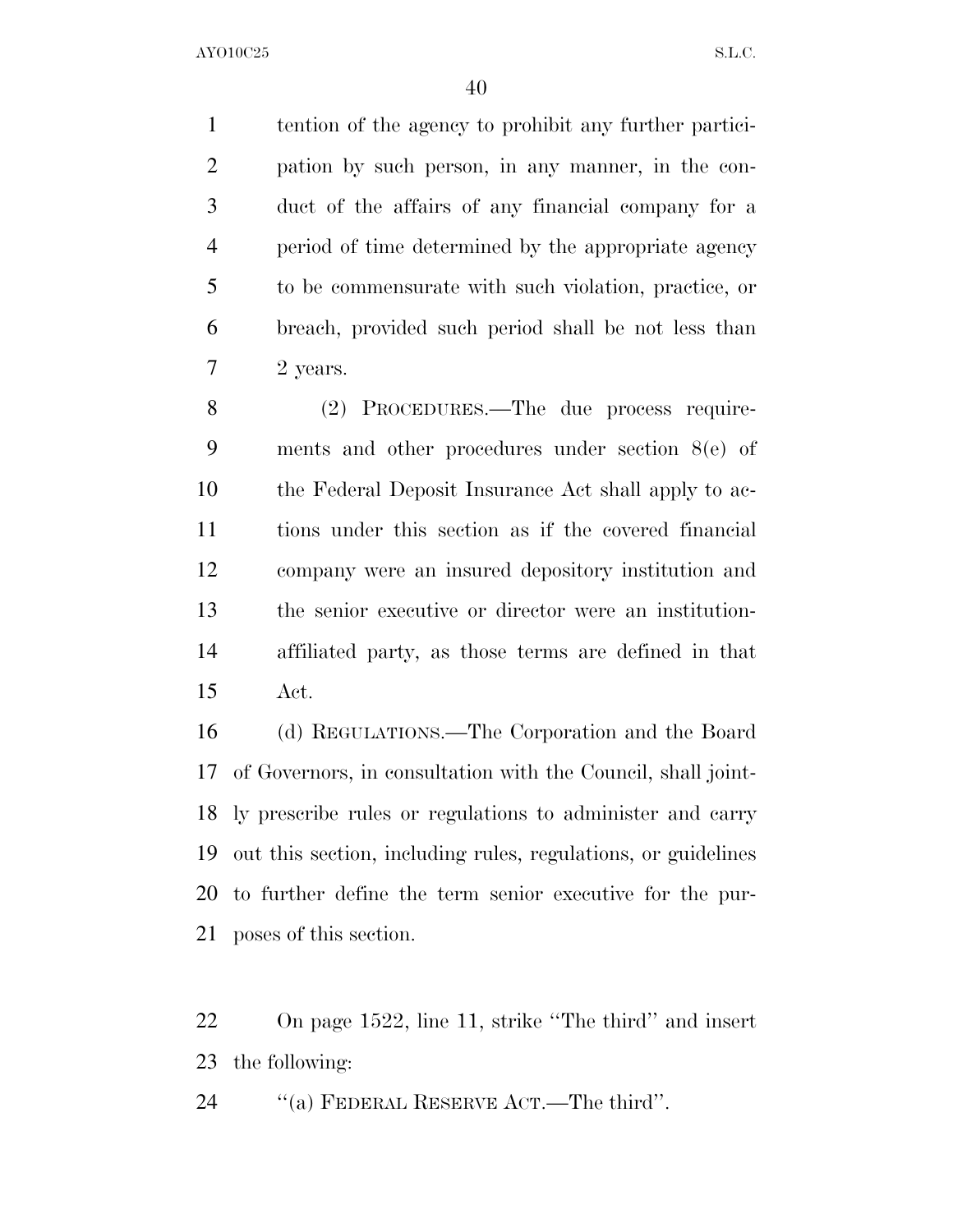On page 1528, line 3, strike the end quotation marks and the final period and insert the following:

 ''(E) If an entity to which a Federal re- serve bank has provided a loan under this para- graph becomes a covered financial company, as defined in section 203 of the Restoring Amer- ican Financial Stability Act of 2010, at any time while such loan is outstanding, and the Federal reserve bank incurs a realized net loss on the loan, then the Federal reserve bank shall have a claim equal to the amount of the net re- alized loss against the covered entity, with the same priority as an obligation to the Secretary of the Treasury under sections 210(n) and 210(o) of the Restoring American Financial 16 Stability Act of 2010.".

 (b) CONFORMING AMENDMENT.—Section 507(a)(2) of title 11, United States Code, is amended by inserting ''claims of any Federal reserve bank related to loans made through programs or facilities authorized under the third undesignated paragraph of the Federal Reserve Act ( 12 U.S.C. 343),'' after ''this title,''.

 On page 1523, line 17, strike ''of sufficient quality'' and insert ''sufficient''.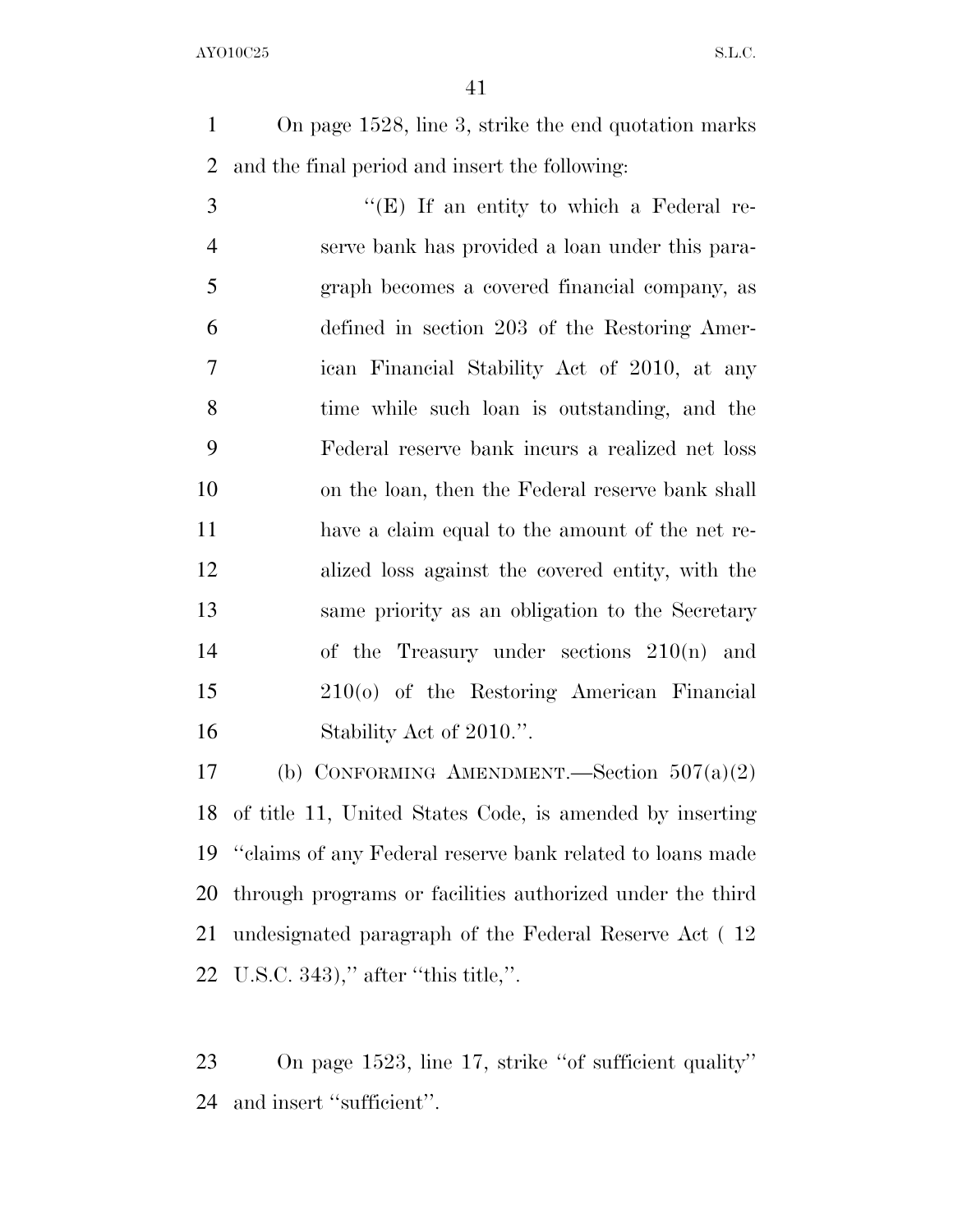On page 1523, line 18, insert after the period the following: ''The policies and procedures established by the Board shall require that a Federal reserve bank assign, consistent with sound risk management practices and to ensure protection for the taxpayer, a lendable value to all collateral for a loan executed by a Federal reserve bank under this paragraph in determining whether the loan is secured satisfactorily for purposes of this paragraph.''.

9 On page 1523, line 19, strike "(ii)" and insert the following:

11 ''(ii) The Board shall establish procedures to prohibit borrowing from programs and facili- ties by borrowers that are insolvent. Such pro- cedures may include a certification from the chief executive officer (or other authorized offi- cer) of the borrower, at the time the borrower initially borrows under the program or facility (with a duty by the borrower to update the cer- tification if the information in the certification materially changes), that the borrower is not in- solvent. A borrower shall be considered insol- vent for purposes of this subparagraph, if the borrower is in bankruptcy, resolution under title II of the Restoring American Financial Sta-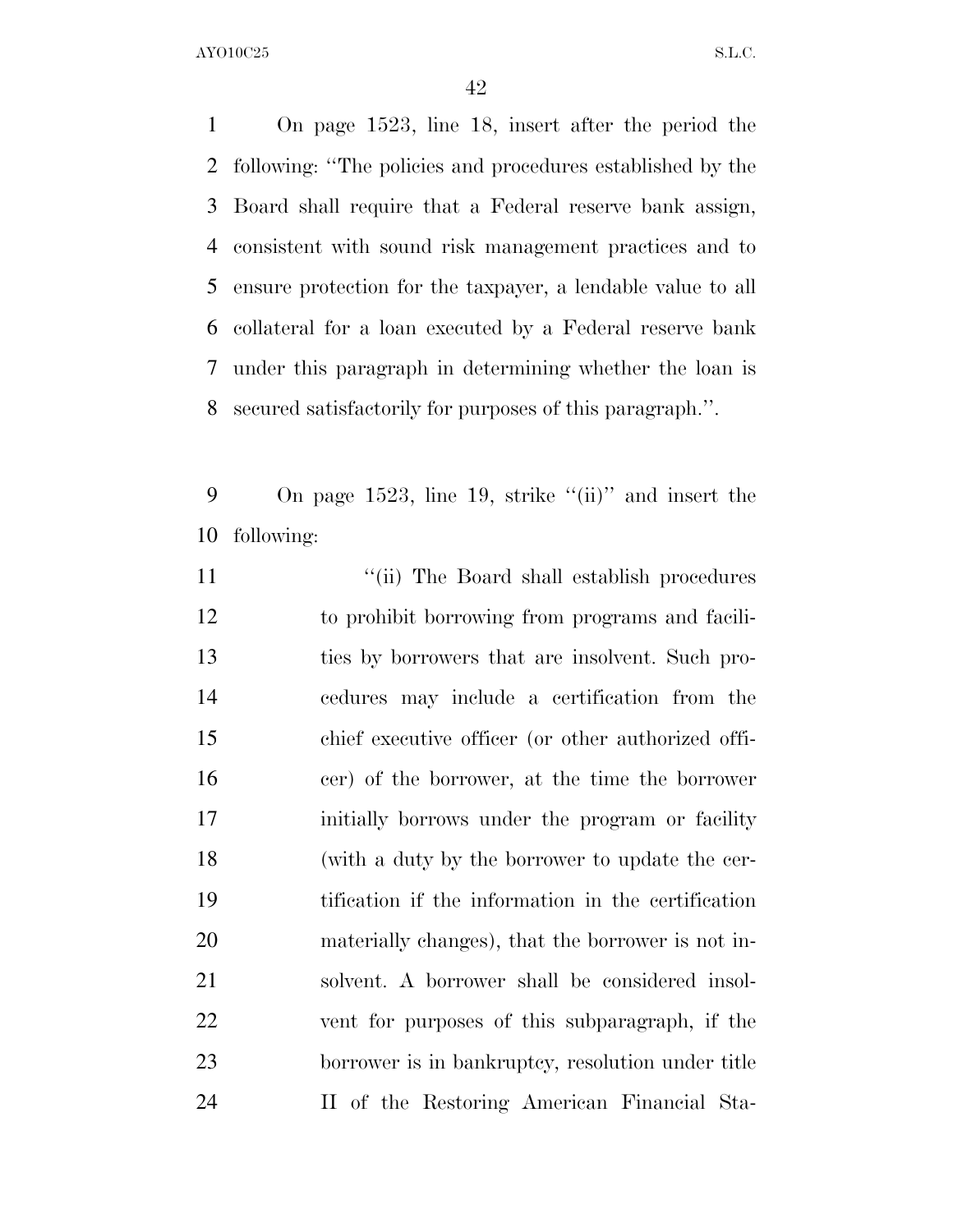| bility Act of 2010, or any other Federal or |
|---------------------------------------------|
| State insolvency proceeding.                |

3 ""(iii) A program or facility that is struc- tured to remove assets from the balance sheet of a single and specific company, or that is es- tablished for the purpose of assisting a single and specific company avoid bankruptcy, resolu- tion under title II of the Restoring American Financial Stability Act of 2010, or any other Federal or State insolvency proceeding, shall not be considered a program or facility with broad-based eligibility.  $\text{``(iv)}$ ".

 On page 1523, line 18: insert ''and that any such program is terminated in a timely and orderly fashion'' before ''losses''.

 On page 1524, line 11, strike ''assistance,'' and all that follows through line 12 and insert ''assistance.''.

 On page 1525, strike line 21 and all that follows through page 1528, line 3, and insert the following:

21  $\text{``(D)}$  The information submitted to Con-22 gress under subparagraph (C) related to-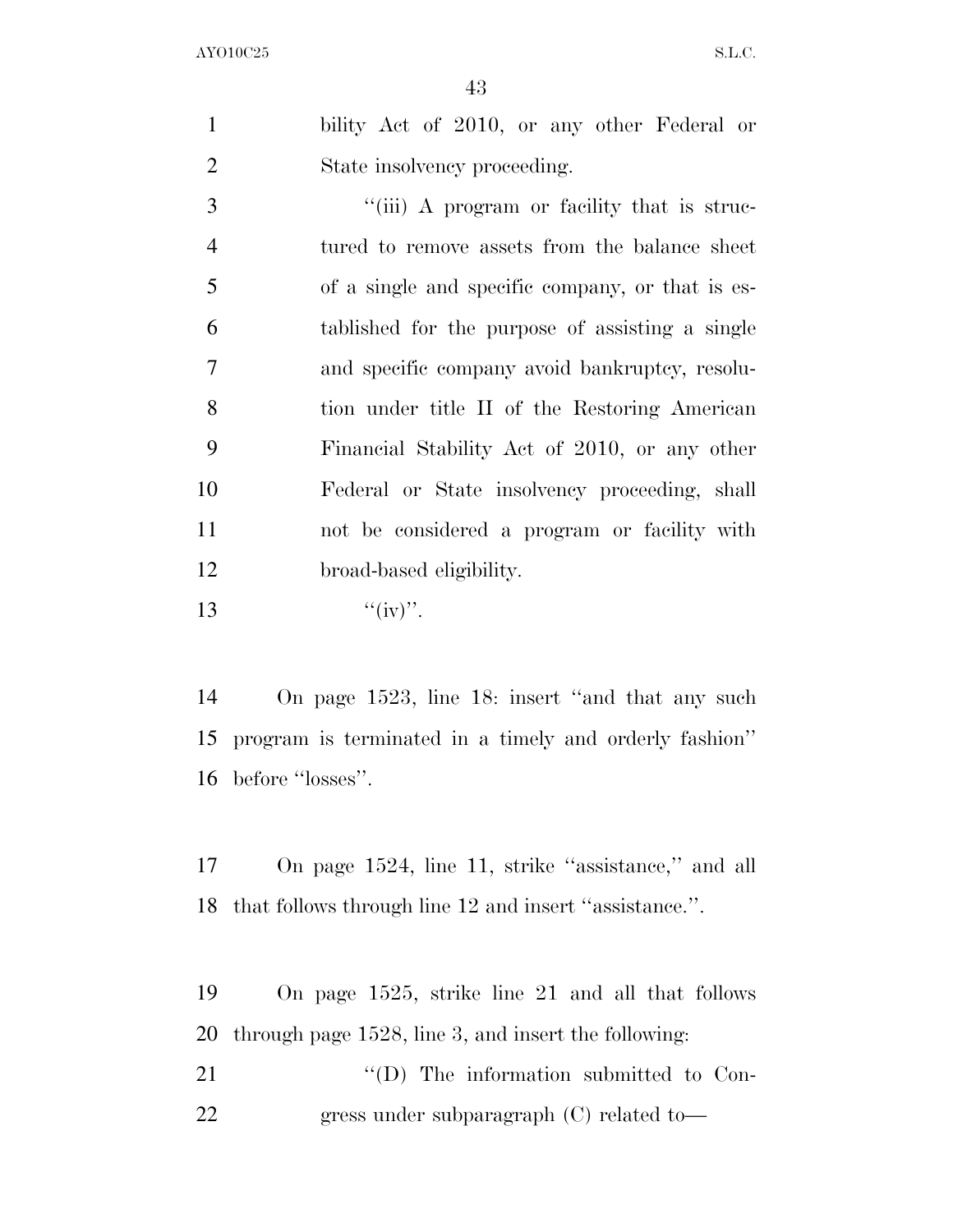| $\mathbf{1}$   | "(i) the identity of the participants in                  |
|----------------|-----------------------------------------------------------|
| $\overline{2}$ | an emergency lending program or facility                  |
| 3              | commenced under this paragraph;                           |
| $\overline{4}$ | "(ii) the amounts borrowed by each                        |
| 5              | participant in any such program or facility;              |
| 6              | "(iii) identifying details concerning                     |
| $\overline{7}$ | the assets or collateral held by, under, or               |
| 8              | in connection with such a program or facil-               |
| 9              | ity,                                                      |
| 10             | shall be kept confidential, upon the written re-          |
| 11             | quest of the Chairman of the Board, in which              |
| 12             | case such information shall be made available             |
| 13             | only to the Chairpersons and Ranking Members              |
| 14             | of the Committees described in subparagraph               |
| 15             | $(C).$ ".                                                 |
|                |                                                           |
| 16             | On page $1537$ , line $23$ , insert before the period the |
| 17             | following: "and a request for approval of such plan".     |

 On page 1537, line 23, strike ''Upon'' and all that follows through page 1538, line 6, and insert the following: ''The Corporation shall exercise the authority under this section to issue guarantees up to that specified maximum amount upon passage of the joint resolution of approval,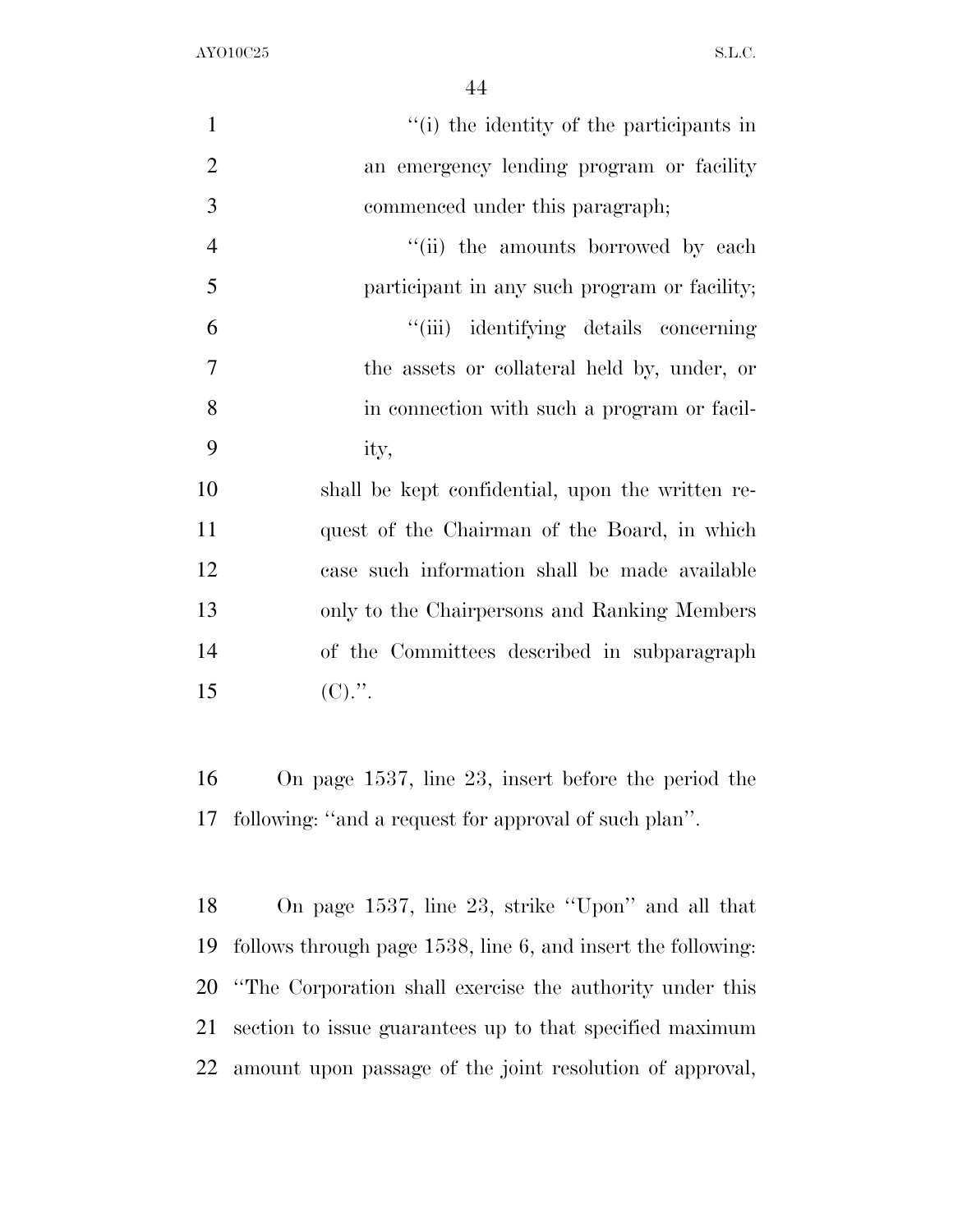as provided in subsection (d). Absent such approval, the Corporation shall issue no such guarantees.''.

 On page 1538, line 16, strike ''Upon'' and all that follows through page 1547, line 6 and insert the following: ''The Corporation shall exercise the authority under this section to issue guarantees up to that specified maximum amount upon passage of the joint resolution of approval, as provided in subsection (d). Absent such approval, the Corporation shall issue no such guarantees.

11 "(d) RESOLUTION OF APPROVAL.—

12 "(1) ADDITIONAL DEBT GUARANTEE AUTHOR- ITY.—A request by the President under this section shall be considered granted by Congress upon adop- tion of a joint resolution approving such request. Such joint resolution shall be considered in the Sen-ate under expedited procedures.

18 "(2) FAST TRACK CONSIDERATION IN SEN-ATE.—

20 "(A) RECONVENING.—Upon receipt of a request under subsection (c), if the Senate has adjourned or recessed for more than 2 days, the majority leader of the Senate, after consultation with the minority leader of the Senate, shall no-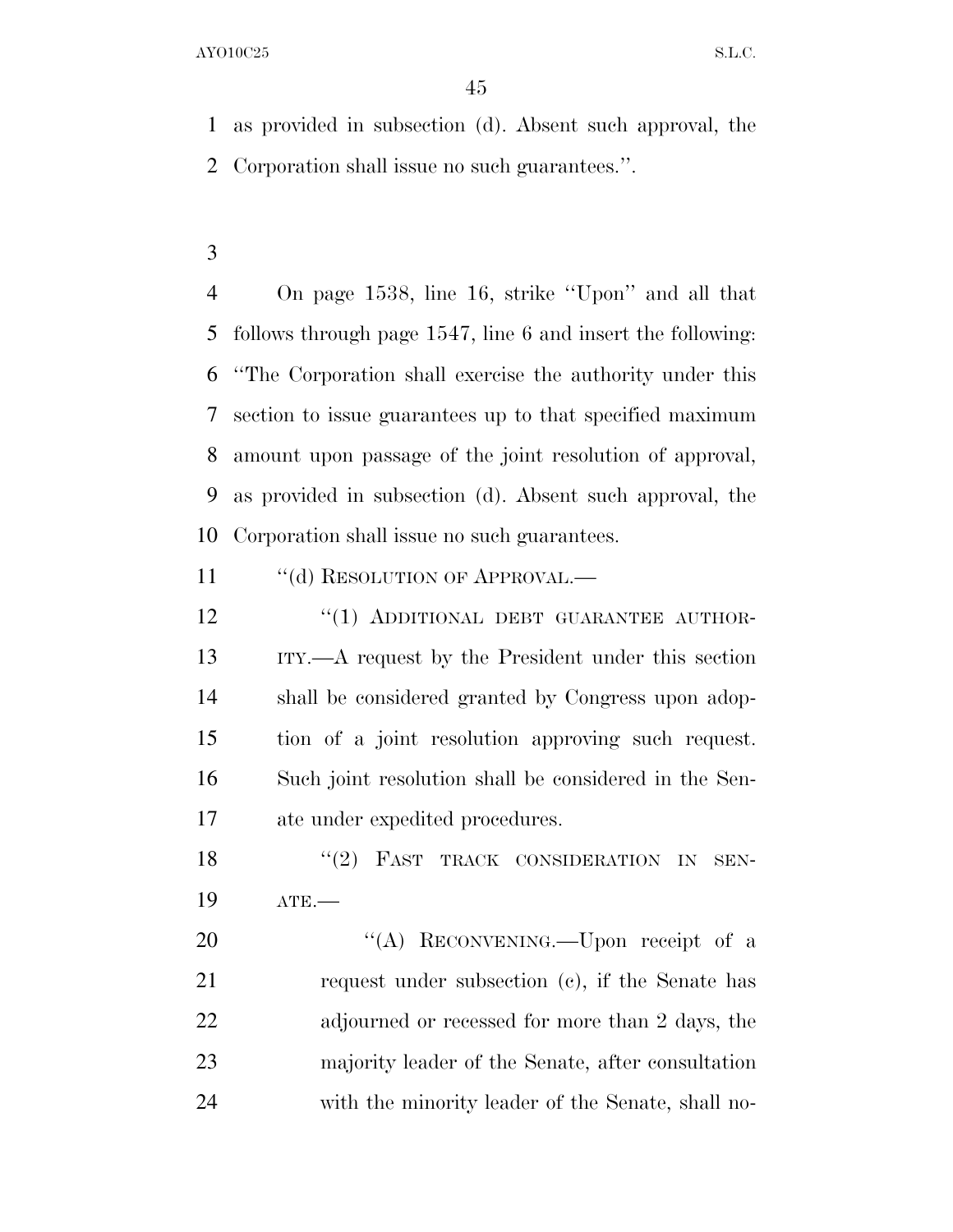| $\mathbf{1}$   | tify the Members of the Senate that, pursuant    |
|----------------|--------------------------------------------------|
| $\overline{2}$ | to this section, the Senate shall convene not    |
| 3              | later than the second calendar day after receipt |
| $\overline{4}$ | of such message.                                 |
| 5              | "(B) PLACEMENT ON CALENDAR.—Upon                 |
| 6              | introduction in the Senate, the joint resolution |
| 7              | shall be placed immediately on the calendar.     |
| 8              | $``(C)$ FLOOR CONSIDERATION.—                    |
| 9              | "(i) IN GENERAL.—Notwithstanding                 |
| 10             | Rule XXII of the Standing Rules of the           |
| 11             | Senate, it is in order at any time during        |
| 12             | the period beginning on the 4th day after        |
| 13             | the date on which Congress receives a re-        |
| 14             | quest under subsection (c), and ending on        |
| 15             | the 7th day after that date (even though a       |
| 16             | previous motion to the same effect has           |
| 17             | been disagreed to to move to proceed to          |
| 18             | the consideration of the joint resolution,       |
| 19             | and all points of order against the joint        |
| 20             | resolution (and against consideration of         |
| 21             | the joint resolution) are waived. The mo-        |
| 22             | tion to proceed is not debatable. The mo-        |
| 23             | tion is not subject to a motion to postpone.     |
| 24             | A motion to reconsider the vote by which         |
| 25             | the motion is agreed to or disagreed to          |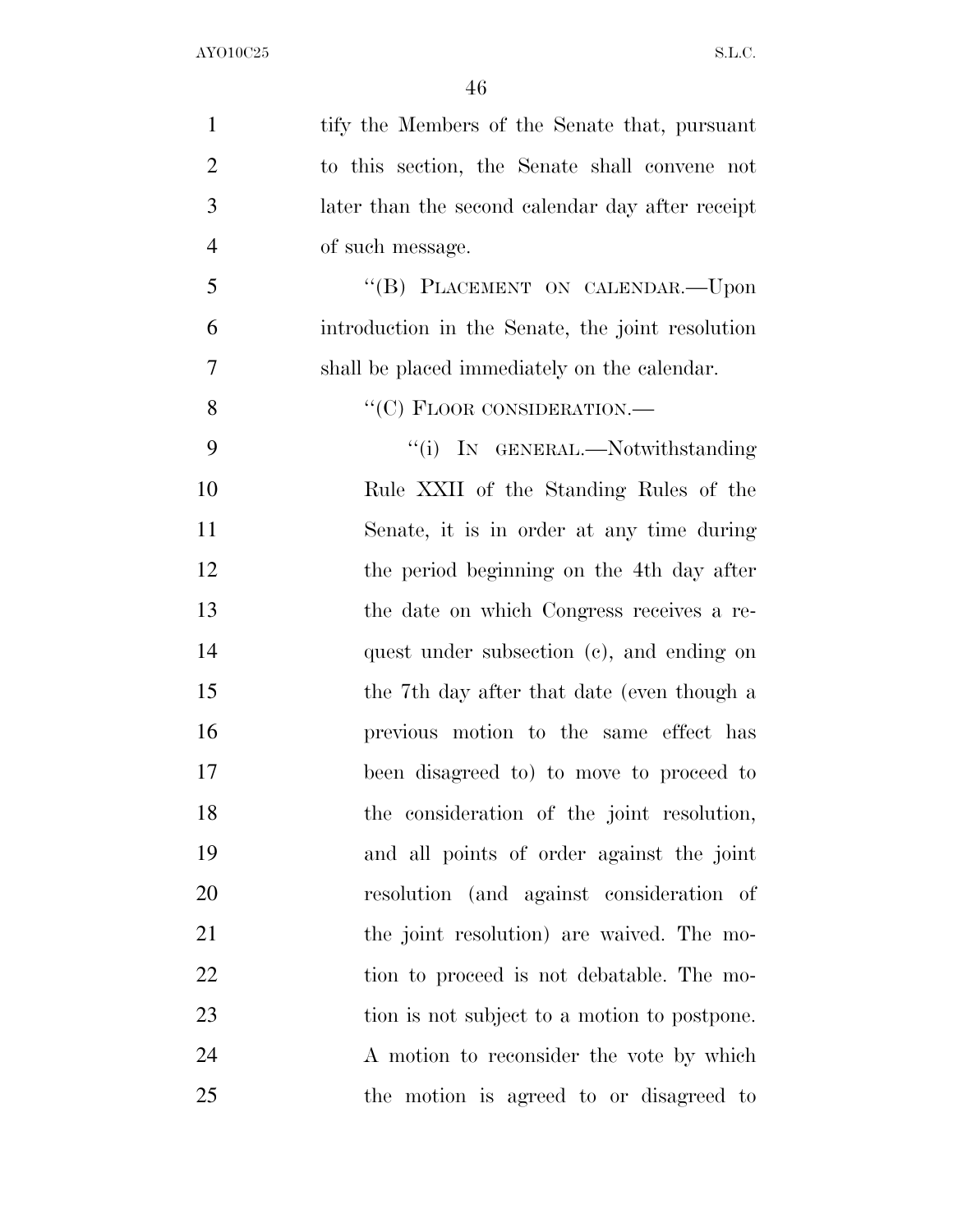| $\mathbf{1}$   | shall not be in order. If a motion to pro-            |
|----------------|-------------------------------------------------------|
| $\overline{2}$ | ceed to the consideration of the resolution           |
| 3              | is agreed to, the joint resolution shall re-          |
| $\overline{4}$ | main the unfinished business until dis-               |
| 5              | posed of.                                             |
| 6              | "(ii) DEBATE.—Debate on the joint                     |
| 7              | resolution, and on all debatable motions              |
| 8              | and appeals in connection therewith, shall            |
| 9              | be limited to not more than 10 hours,                 |
| 10             | which shall be divided equally between the            |
| 11             | majority and minority leaders or their des-           |
| 12             | ignees. A motion further to limit debate is           |
| 13             | in order and not debatable. An amendment              |
| 14             | to, or a motion to postpone, or a motion to           |
| 15             | proceed to the consideration of other busi-           |
| 16             | ness, or a motion to recommit the joint               |
| 17             | resolution is not in order.                           |
| 18             | "(iii) VOTE ON PASSAGE.—The vote                      |
| 19             | on passage shall occur immediately fol-               |
| 20             | lowing the conclusion of the debate on the            |
| 21             | joint resolution, and a single quorum call            |
| 22             | at the conclusion of the debate if requested          |
| 23             | in accordance with the rules of the Senate.           |
| 24             | RULINGS OF THE<br>``(iv)<br><b>CHAIR</b><br><b>ON</b> |
| 25             | <b>PROCEDURE.—Appeals</b> from the decisions          |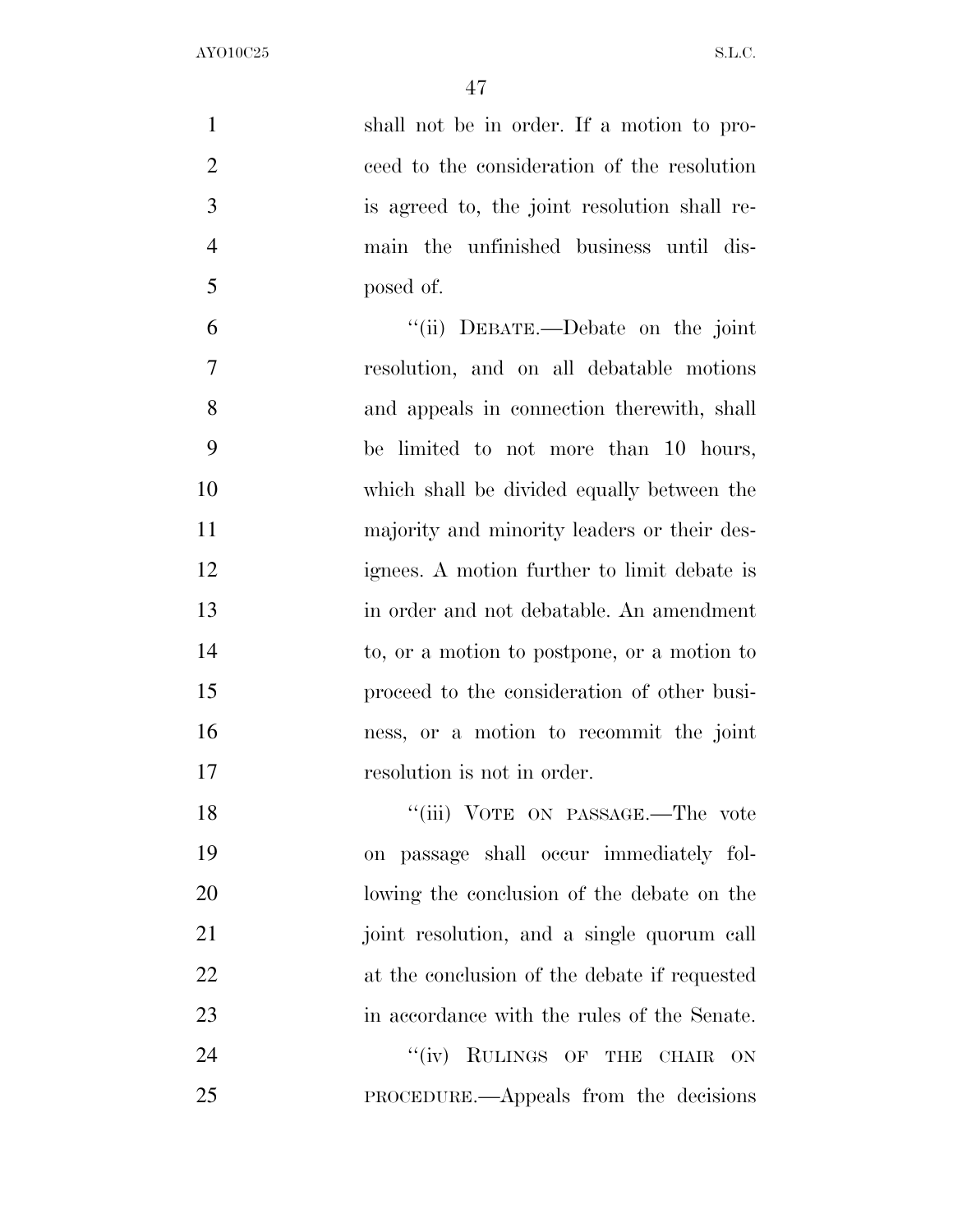| $\mathbf{1}$   | of the Chair relating to the application of     |
|----------------|-------------------------------------------------|
| $\overline{2}$ | the rules of the Senate, as the case may        |
| 3              | be, to the procedure relating to a joint res-   |
| $\overline{4}$ | olution shall be decided without debate.        |
| 5              | $(3)$ RULES.—                                   |
| 6              | "(A) COORDINATION WITH ACTION<br>BY             |
| 7              | HOUSE OF REPRESENTATIVES.—If, before the        |
| 8              | passage by the Senate of a joint resolution of  |
| 9              | the Senate, the Senate receives a joint resolu- |
| 10             | tion, from the House of Representatives, then   |
| 11             | the following procedures shall apply:           |
| 12             | "(i) The joint resolution of the House          |
| 13             | of Representatives shall not be referred to     |
| 14             | a committee.                                    |
| 15             | "(ii) With respect to a joint resolution        |
| 16             | of the Senate—                                  |
| 17             | $\lq\lq$ (I) the procedure in the Senate        |
| 18             | shall be the same as if no joint resolu-        |
| 19             | tion had been received from the other           |
| 20             | House; but                                      |
| 21             | $\lq\lq$ (II) the vote on passage shall be      |
| 22             | on the joint resolution of the House of         |
| 23             | Representatives.                                |
| 24             | "(B) TREATMENT OF JOINT RESOLUTION              |
| 25             | OF HOUSE OF REPRESENTATIVES.—If the Sen-        |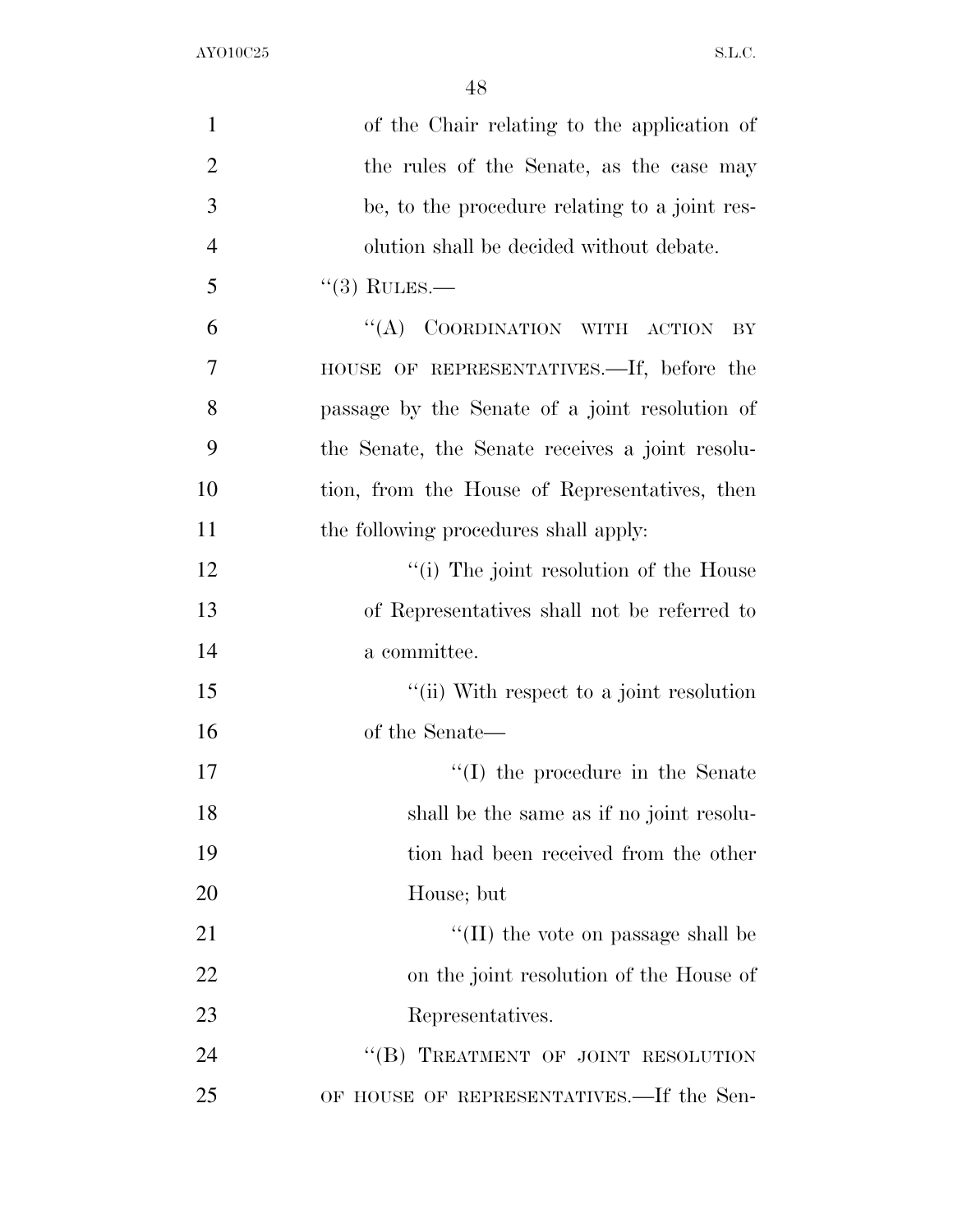| $\mathbf{1}$   | ate fails to introduce or consider a joint resolu- |
|----------------|----------------------------------------------------|
| $\overline{2}$ | tion under this section, the joint resolution of   |
| 3              | the House of Representatives shall be entitled     |
| $\overline{4}$ | to expedited floor procedures under this sub-      |
| 5              | section.                                           |
| 6              | "(C) TREATMENT OF COMPANION MEAS-                  |
| 7              | URES.—If, following passage of the joint resolu-   |
| 8              | tion in the Senate, the Senate then receives the   |
| 9              | companion measure from the House of Rep-           |
| 10             | resentatives, the companion measure shall not      |
| 11             | be debatable.                                      |
| 12             | "(D) RULES OF THE SENATE.—This sub-                |
| 13             | section is enacted by Congress—                    |
| 14             | "(i) as an exercise of the rulemaking              |
| 15             | power of the Senate, and as such it is             |
| 16             | deemed a part of the rules of the Senate,          |
| 17             | but applicable only with respect to the pro-       |
| 18             | cedure to be followed in the Senate in the         |
| 19             | case of a joint resolution, and it supersedes      |
| 20             | other rules, only to the extent that it is in-     |
| 21             | consistent with such rules; and                    |
| 22             | "(ii) with full recognition of the con-            |
| 23             | stitutional right of the Senate to change          |
| 24             | the rules (so far as relating to the proce-        |
| 25             | dure of the Senate) at any time, in the            |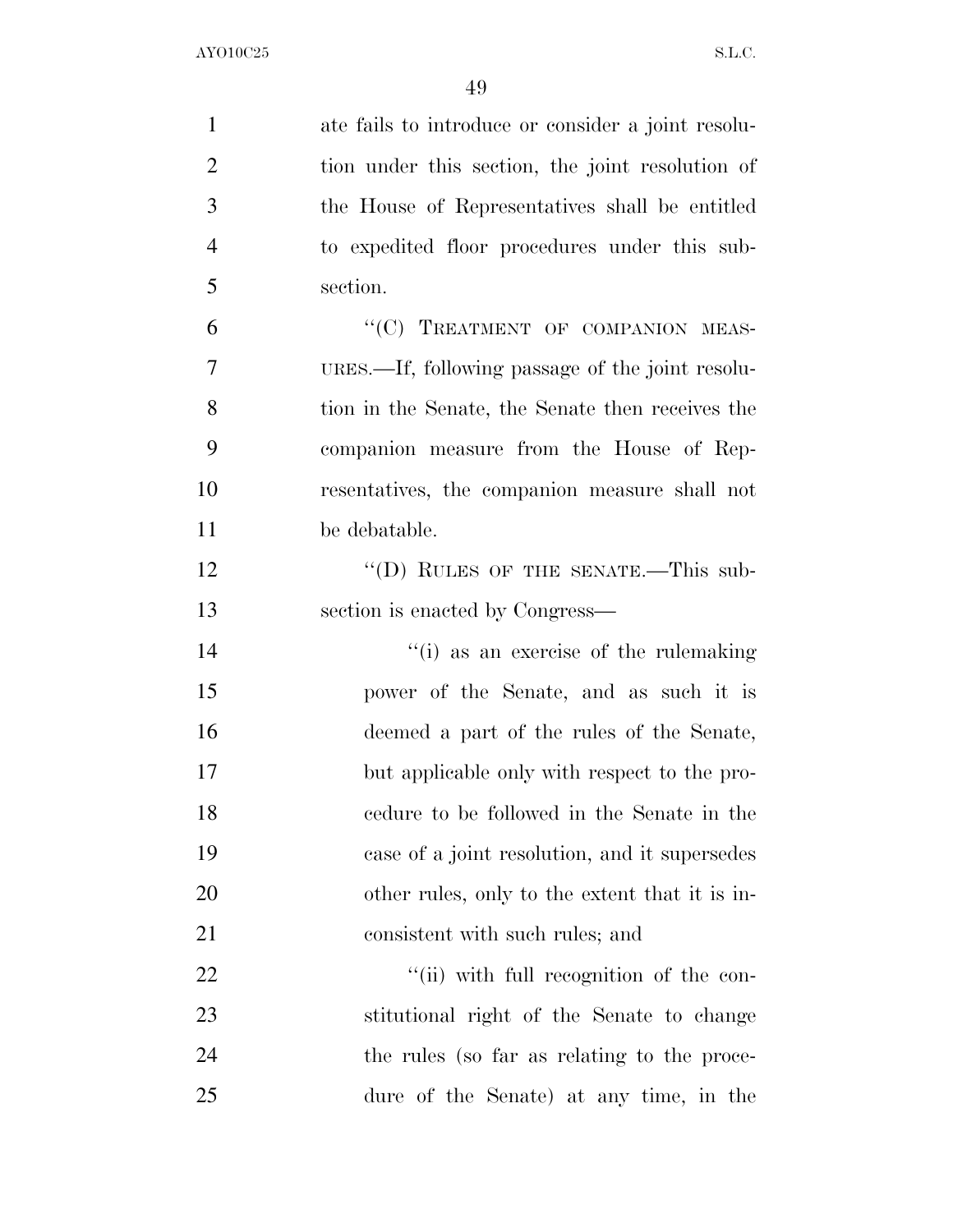| $\mathbf{1}$   | same manner, and to the same extent as in                   |
|----------------|-------------------------------------------------------------|
| $\overline{2}$ | the case of any other rule of the Senate.                   |
| 3              | "(4) DEFINITION.—As used in this subsection,                |
| $\overline{4}$ | the term 'joint resolution' means only a joint resolu-      |
| 5              | tion-                                                       |
| 6              | "(A) that is introduced not later than $3$                  |
| 7              | calendar days after the date on which the re-               |
| 8              | quest referred to in subsection $(c)$ is received by        |
| 9              | Congress;                                                   |
| 10             | $\lq\lq$ that does not have a preamble;                     |
| 11             | $\cdot$ (C) the title of which is as follows: $\cdot$ Joint |
| 12             | resolution relating to the approval of a plan to            |
| 13             | guarantee obligations under section 1155 of the             |
| 14             | Restoring American Financial Stability Act of               |
| 15             | $2010$ ; and                                                |
| 16             | $\lq\lq$ the matter after the resolving clause              |
| 17             | of which is as follows: 'That Congress approves             |
| 18             | the obligation of any amount described in sec-              |
| 19             | tion $1155(c)$ of the Restoring American Finan-             |
| 20             | eial Stability Act of 2010.'.".                             |
|                |                                                             |
| 21             | On page 1550, strike lines 1 through 12, and insert         |
| 22             | the following:                                              |
| 23             | (3) LIQUIDITY EVENT.—The term "liquidity                    |
| 24             | event" means—                                               |
|                |                                                             |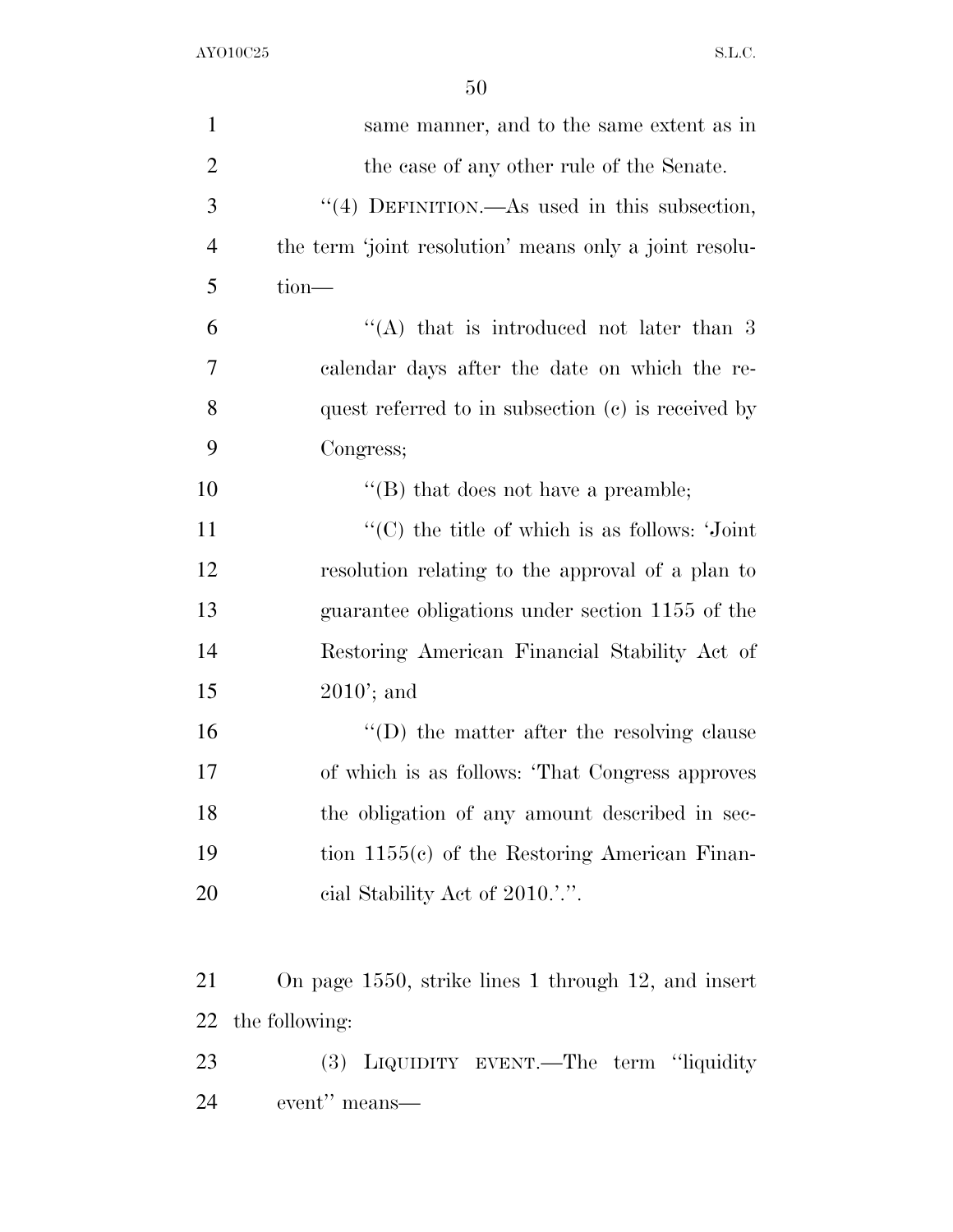| $\mathbf{1}$   | (A) an exceptional and broad reduction in               |
|----------------|---------------------------------------------------------|
| $\overline{2}$ | the general ability of financial market partici-        |
| 3              | pants—                                                  |
| $\overline{4}$ | (i) to sell financial assets without an                 |
| 5              | unusual and significant discount; or                    |
| 6              | (ii) to borrow using financial assets as                |
| $\overline{7}$ | collateral without an unusual and signifi-              |
| 8              | cant increase in margin; or                             |
| 9              | (B) an unusual and significant reduction                |
| 10             | in the ability of financial market participants to      |
| 11             | obtain unsecured credit.                                |
|                |                                                         |
| 12             | On page 1550, strike line 24 and all that follows       |
| 13             | through page $1551$ , line 3, and insert the following: |
| 14             | (b) FEDERAL DEPOSIT INSURANCE ACT.—Section              |
| 15             | $13(c)(4)(G)$ of the Federal Deposit Insurance Act (12) |
|                | 16 U.S.C. $1823(e)(4)(G)$ is amended—                   |
| 17             | $(1)$ in clause $(i)$ —                                 |
| 18             | $(A)$ in subclause $(I)$ , by inserting "for            |
| 19             | which the Corporation has been appointed re-            |
| 20             | ceiver" before "would have serious"; and                |
| 21             | (B) in the undesignated matter following                |
| 22             | subclause $(II)$ , by inserting "for the purpose of     |
| 23             | winding up the insured depository institution           |
| 24             | for which the Corporation has been appointed            |
|                |                                                         |